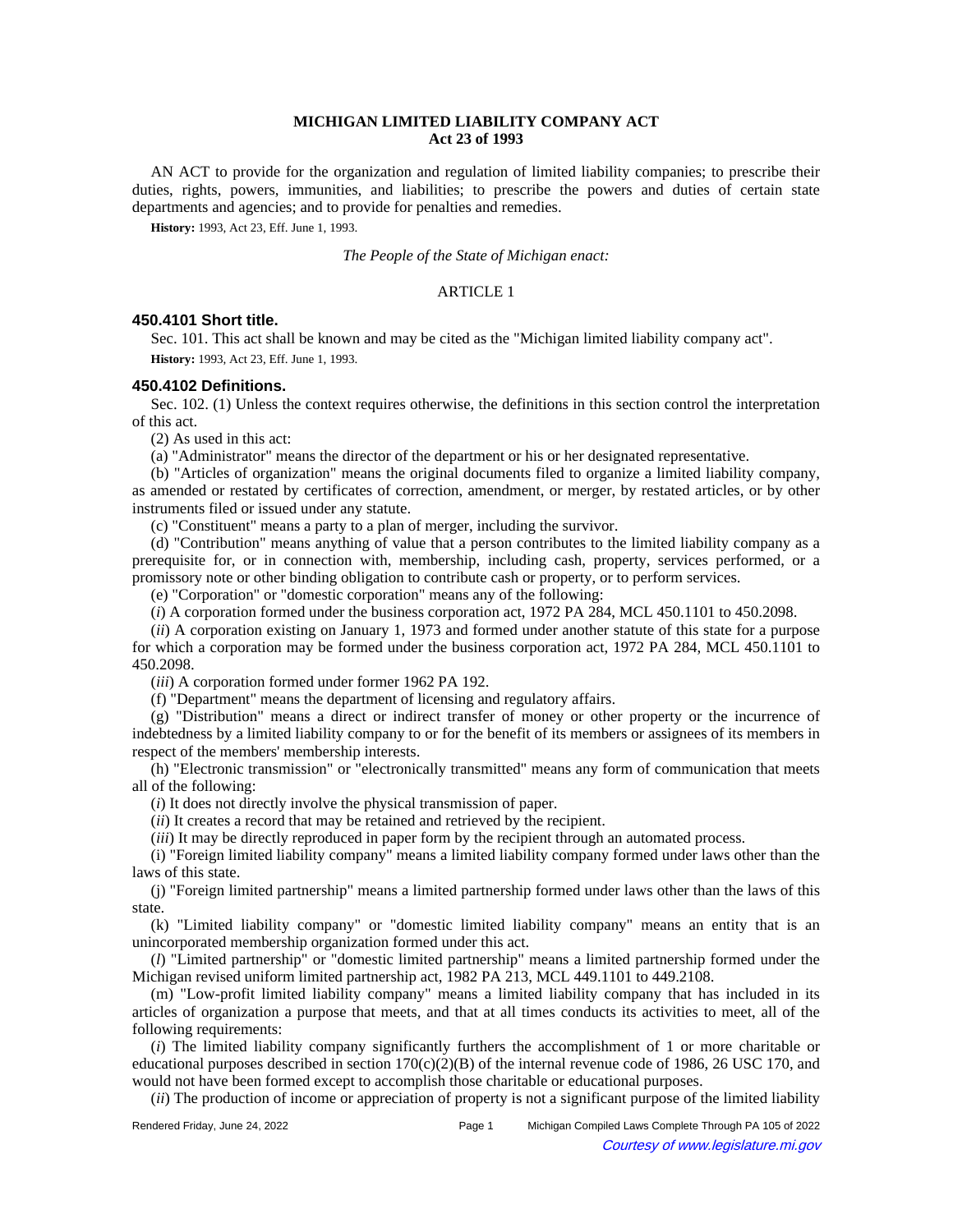company. However, in the absence of other factors, the fact that a limited liability company produces significant income or capital appreciation is not conclusive evidence of a significant purpose involving the production of income or the appreciation of property.

(*iii*) The purposes of the limited liability company do not include accomplishing 1 or more political or legislative purposes described in section  $170(c)(2)(D)$  of the internal revenue code of 1986, 26 USC 170.

(n) "Majority in interest" means a majority of votes as allocated by an operating agreement, or by the statute in the absence of an allocation by operating agreement, and held by members entitled to vote on a matter submitted for a vote by members.

(o) "Manager" or "managers" means a person or persons designated to manage the limited liability company pursuant to a provision in the articles of organization stating that the business is to be managed by or under the authority of managers.

(p) "Member" means a person who has been admitted to a limited liability company as provided in section 501, or, in the case of a foreign limited liability company, a person that is a member of the foreign limited liability company in accordance with the laws under which the foreign limited liability company is organized.

(q) "Membership interest" or "interest" means a member's rights in the limited liability company, including, but not limited to, any right to receive distributions of the limited liability company's assets and any right to vote or participate in management.

(r) "Operating agreement" means a written agreement by the member of a limited liability company that has 1 member, or between all of the members of a limited liability company that has more than 1 member, pertaining to the affairs of the limited liability company and the conduct of its business. The term includes any provision in the articles of organization pertaining to the affairs of the limited liability company and the conduct of its business.

(s) "Person" means an individual, partnership, limited liability company, trust, custodian, estate, association, corporation, governmental entity, or any other legal entity.

(t) "Services in a learned profession" means services rendered by a dentist, an osteopathic physician, a physician, a surgeon, a doctor of divinity or other clergy, or an attorney-at-law. The term does not include services provided to residents of a nursing home, as defined in section 20109 of the public health code, 1978 PA 368, MCL 333.20109, by a dentist, osteopathic physician, physician, or surgeon who is an employee or independent contractor of the nursing home.

(u) "Surviving company", "surviving entity", or "survivor" means the constituent that survives a merger, as identified in the certificate of merger.

(v) "Vote" means an affirmative vote, approval, or consent.

**History:** 1993, Act 23, Eff. June 1, 1993;—Am. 1997, Act 52, Imd. Eff. July 1, 1997;—Am. 2000, Act 336, Imd. Eff. Dec. 21, 2000; -Am. 2002, Act 686, Imd. Eff. Dec. 30, 2002;--Am. 2008, Act 566, Imd. Eff. Jan. 16, 2009;--Am. 2010, Act 290, Imd. Eff. Dec. 16, 2010;—Am. 2012, Act 568, Imd. Eff. Jan. 2, 2013;—Am. 2015, Act 157, Eff. Jan. 18, 2016.

### **450.4103 Documents; signatures; requirements.**

Sec. 103. (1) One or more persons organizing a limited liability company shall sign the original articles of organization as organizers. The articles shall state the names of the organizers beneath or opposite their signatures.

(2) Any document other than original articles of organization required or permitted to be filed under this act that this act requires be executed on behalf of the domestic limited liability company shall be signed by a manager of the company if management is vested in 1 or more managers, by at least 1 member if management remains in the members, or by any authorized agent of the company. A document required to be executed on behalf of a foreign limited liability company shall be signed by a person with authority to do so under the laws of the jurisdiction of its organization. The document shall state the name of the person signing the document and the capacity in which he or she signs beneath or opposite his or her signature.

(3) A person may sign a document under this section as an authorized agent of a limited liability company. If the authorization is pursuant to a power of attorney, the power of attorney authorizing the signing of the document by the person need not be sworn to, verified, acknowledged, or filed with the administrator. A document signed by a person under this subsection as an authorized agent of a limited liability company shall state the capacity of the person signing the document.

**History:** 1993, Act 23, Eff. June 1, 1993;—Am. 1997, Act 52, Imd. Eff. July 1, 1997;—Am. 2002, Act 686, Imd. Eff. Dec. 30, 2002; Am. 2010, Act 290, Imd. Eff. Dec. 16, 2010.

# **450.4104 Documents; filing; delivery; endorsement; returning copy; inspection by public; copies admissible in evidence; effective date; form; fees.**

Sec. 104. (1) A document required or permitted to be filed under this act shall be submitted by delivering

Rendered Friday, June 24, 2022 Page 2 Michigan Compiled Laws Complete Through PA 105 of 2022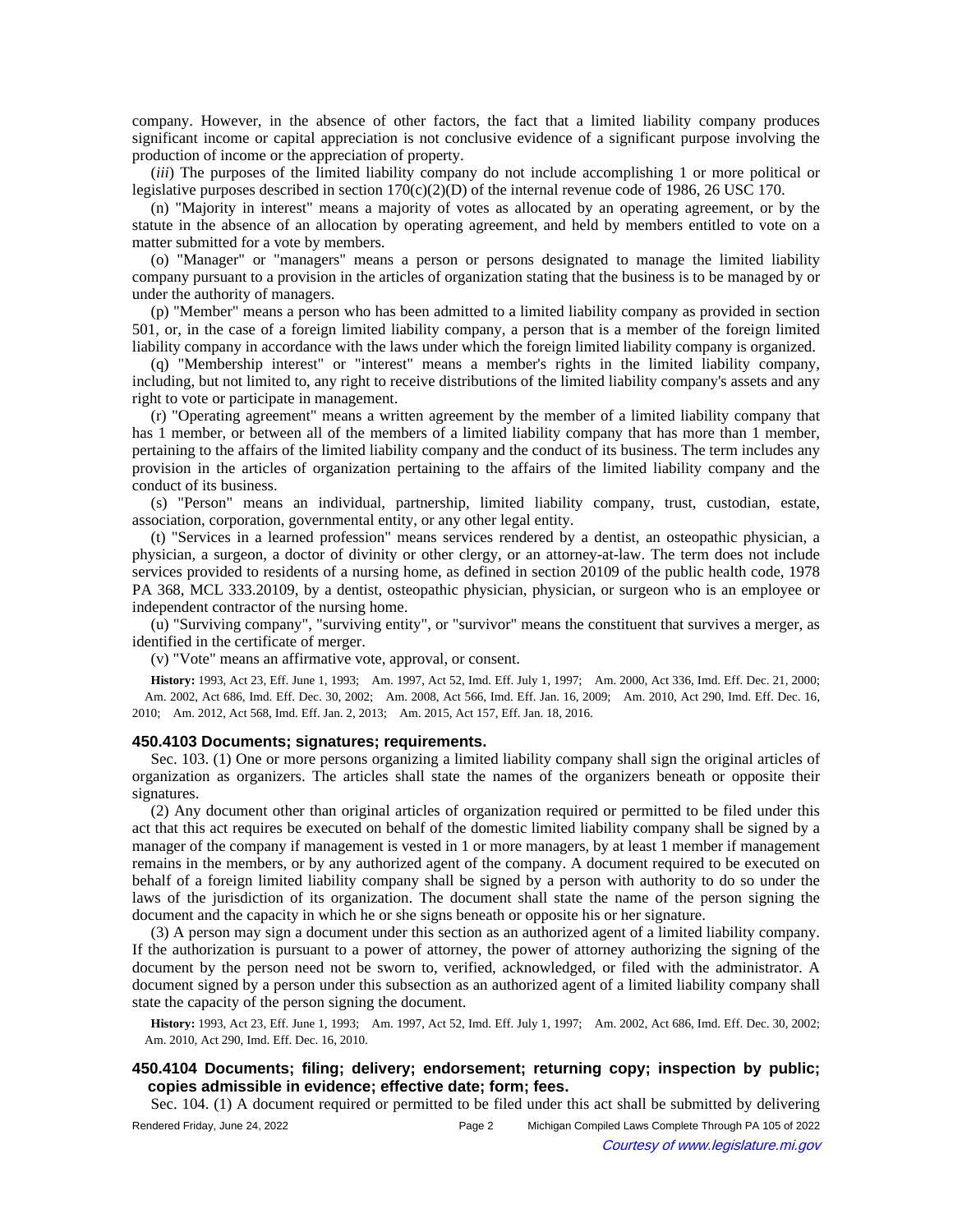the document to the administrator together with the fees and accompanying documents required by law. The administrator may establish a procedure for accepting delivery of a document submitted under this subsection by facsimile or other electronic transmission. However, by December 31, 2006, the administrator shall establish a procedure for accepting delivery of a document submitted under this subsection by electronic mail or over the Internet. Beginning January 1, 2007, the administrator shall accept delivery of documents submitted by electronic mail or over the Internet.

(2) If a document submitted under subsection (1) substantially conforms to the requirements of this act, the administrator shall endorse upon it the word "filed" with his or her official title and the date of receipt and of filing, and shall file and index the document or a photostatic, micrographic, photographic, optical disc media, or other reproduced copy in his or her office. If requested at the time of the delivery of the document to his or her office, the administrator shall include the hour of filing in the endorsement on the document.

(3) The administrator shall return a copy of a document filed under subsection (2), or, at his or her discretion, the original, to the person who submitted it for filing. The administrator shall mark the filing date on the copy or original before returning it or, if the document was submitted by electronic mail or over the Internet, may provide proof of the filing date to the person who submitted the document for filing in another manner determined by the administrator.

(4) The records and files of the administrator relating to domestic and foreign limited liability companies shall be open to reasonable inspection by the public. The administrator may maintain the records or files either in their original form or in a photostatic, micrographic, photographic, optical disc media, or other reproduced form.

(5) The administrator may make copies of any documents filed under this act or any predecessor act by a photostatic, micrographic, photographic, optical disc media, or other process, and may destroy the originals of the copied documents. A photostatic, micrographic, photographic, optical disc media, or other reproduced copy certified by the administrator, including a copy sent by facsimile or other electronic transmission, is considered an original for all purposes and is admissible in evidence in like manner as an original.

(6) A document filed under subsection (2) is effective at the time it is endorsed unless a subsequent effective time is set forth in the document that is not later than 90 days after the date of delivery.

(7) The administrator may require that a person submit a document described in subsection (1) on a form prescribed by the administrator.

(8) The administrator shall charge 1 of the following nonrefundable fees if expedited filing of a document by the administrator is requested and the administrator shall retain the revenue collected under this subsection and the department shall use it to carry out its duties required by law:

(a) For any filing that a person requests the administrator to complete within 1 hour on the same day as the day of the request, \$1,000.00. The department may establish a deadline by which a person must submit a request for filing under this subdivision.

(b) For any filing that a person requests the administrator to complete within 2 hours on the same day as the day of the request, \$500.00. The department may establish a deadline by which a person must submit a request for filing under this subdivision.

(c) Except for a filing request under subdivision (a) or (b), for the filing of any formation or qualification document that a person requests the administrator to complete on the same day as the day of the request, \$100.00. The department may establish a deadline by which a person must submit a request for filing under this subdivision.

(d) Except for a filing request under subdivision (a) or (b), for the filing of any other document concerning an existing domestic limited liability company or a qualified foreign limited liability company that a person requests the administrator to complete on the same day as the day of the request, \$200.00. The department may establish a deadline by which a person must submit a request for filing under this subdivision.

(e) For the filing of any formation or qualification document that a person requests the administrator to complete within 24 hours of the time the administrator receives the request, \$50.00.

(f) For the filing of any other document concerning an existing domestic limited liability company or a qualified foreign limited liability company that a person requests the administrator to complete within 24 hours of the time the administrator receives the request, \$100.00.

History: 1993, Act 23, Eff. June 1, 1993;--Am. 2002, Act 686, Imd. Eff. Dec. 30, 2002;--Am. 2005, Act 218, Eff. Jan. 1, 2006.

### **450.4105 Failure to promptly file document; notice of refusal to file; judicial review.**

Sec. 105. (1) If the administrator fails promptly to file a document submitted for filing under this act, the administrator, within 10 days after receipt from the person submitting the document for filing of a written request for the filing of the document, shall give to that person written notice of the refusal to file that states the reasons for the failure to file the document. If the document was originally submitted by electronic Rendered Friday, June 24, 2022 Page 3 Michigan Compiled Laws Complete Through PA 105 of 2022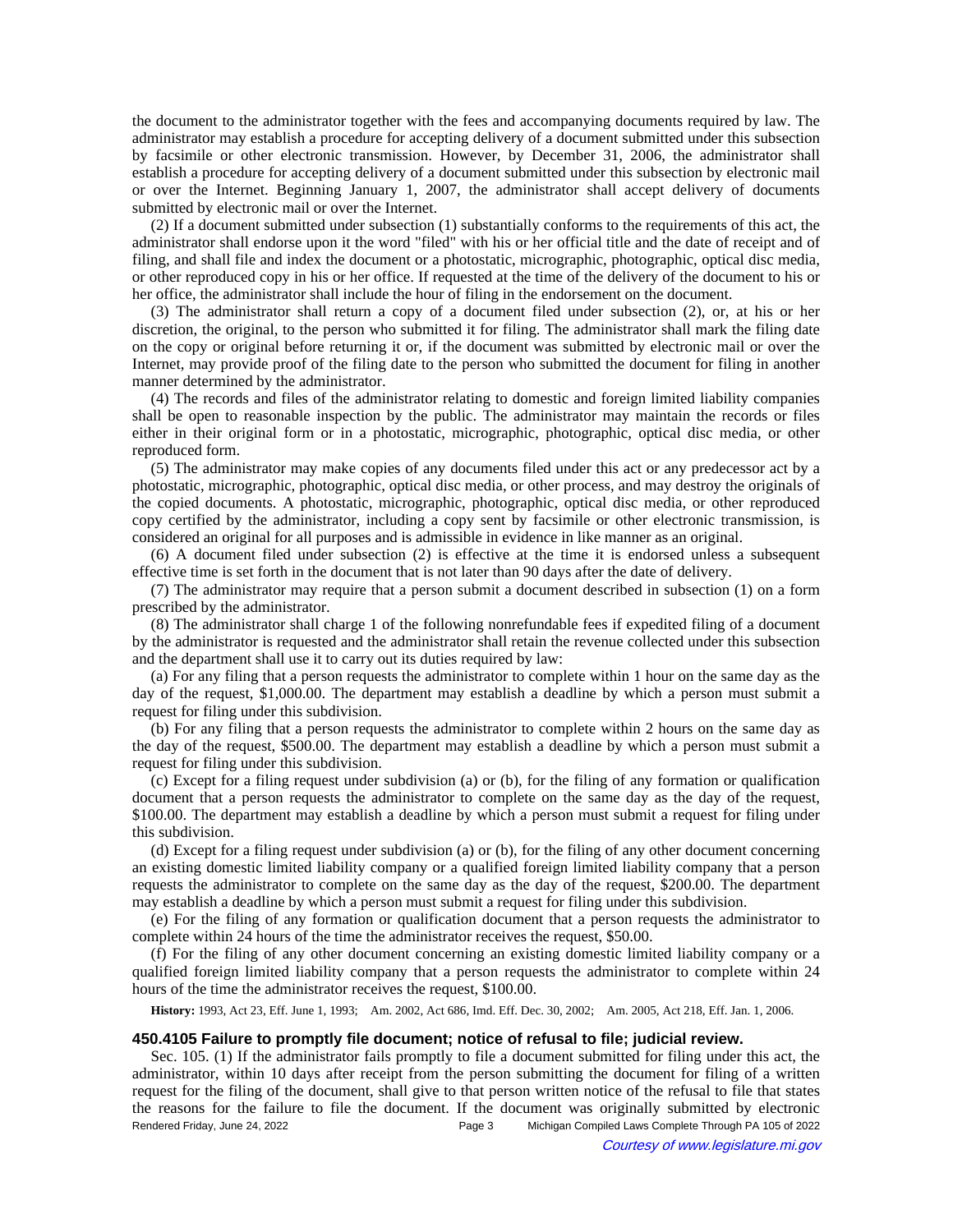transmission, the administrator may give the written notice by electronic transmission.

(2) A person may seek judicial review of the administrator's decision under sections 103, 104, and 106 of the administrative procedures act of 1969, 1969 PA 306, MCL 24.303, 24.304, and 24.305.

(3) If the administrator refuses or revokes the authorization of a foreign limited liability company to transact business in this state pursuant to this act, the foreign limited liability company may seek judicial review under sections 103, 104, and 106 of the administrative procedures act of 1969, 1969 PA 306, MCL 24.303, 24.304, and 24.305.

History: 1993, Act 23, Eff. June 1, 1993;—Am. 2002, Act 686, Imd. Eff. Dec. 30, 2002.

# **450.4106 Documents; inaccurate record or defective execution; certificate of correction; filing; signature; contents; effective date of corrected document.**

Sec. 106. (1) If a document relating to a domestic or foreign limited liability company filed with the administrator under this act was at the time of filing an inaccurate record of the action referred to in the document, or was defectively or erroneously executed, or was electronically transmitted and the electronic transmission was defective, the document may be corrected by filing with the administrator a certificate of correction on behalf of the company.

(2) The certificate shall be signed as provided by this act in the same manner as required for the document being corrected.

(3) The certificate shall set forth the name of the company, the date the document to be corrected was filed by the administrator, the provision in the document as it should have originally appeared, and if the execution was defective, the proper execution.

(4) The corrected document is effective in its corrected form as of its original filing date except as to a person who relied upon the inaccurate portion of the document and was as a result of the inaccurate portion of the document adversely affected by the correction.

History: 1993, Act 23, Eff. June 1, 1993;—Am. 2002, Act 686, Imd. Eff. Dec. 30, 2002.

### ARTICLE 2

## **450.4201 Limited liability company; purpose.**

Sec. 201. A limited liability company may be formed under this act for any lawful purpose for which a domestic corporation or a domestic partnership could be formed, except as otherwise provided by law. A limited liability company formed to provide services in a learned profession, or more than 1 learned profession, shall comply with article 9.

**History:** 1993, Act 23, Eff. June 1, 1993;—Am. 1997, Act 52, Imd. Eff. July 1, 1997.

# **450.4202 Limited liability company; formation; filing as evidence that all conditions performed; exception; duration.**

Sec. 202. (1) One or more persons, who may or may not become members, may be the organizers of a limited liability company by filing executed articles of organization.

(2) The existence of the limited liability company begins on the effective date of the articles of organization as provided in section 104. Filing is conclusive evidence that all conditions precedent required to be performed under this act are fulfilled and that the company is formed under this act, except in an action or special proceeding by the attorney general. The maximum duration of the limited liability company is perpetual unless otherwise provided in the articles of organization.

History: 1993, Act 23, Eff. June 1, 1993;—Am. 1997, Act 52, Imd. Eff. July 1, 1997;—Am. 2002, Act 686, Imd. Eff. Dec. 30, 2002.

## **450.4203 Articles of organization; contents.**

Sec. 203. (1) The articles of organization shall contain all of the following:

(a) The name of the limited liability company.

(b) The purposes for which the limited liability company is formed. It is sufficient to state substantially, alone or with specifically enumerated purposes, that the limited liability company may engage in any activity for which limited liability companies may be formed under this act.

(c) The street address, and the mailing address if different from the street address, of the limited liability company's initial registered office and the name of its initial resident agent at that address.

(d) If the business of the limited liability company is to be managed by managers, a statement that the business is to be managed by or under the authority of managers.

(e) The maximum duration of the limited liability company, if other than perpetual.

(2) The articles of organization may contain any provision not inconsistent with this act or another statute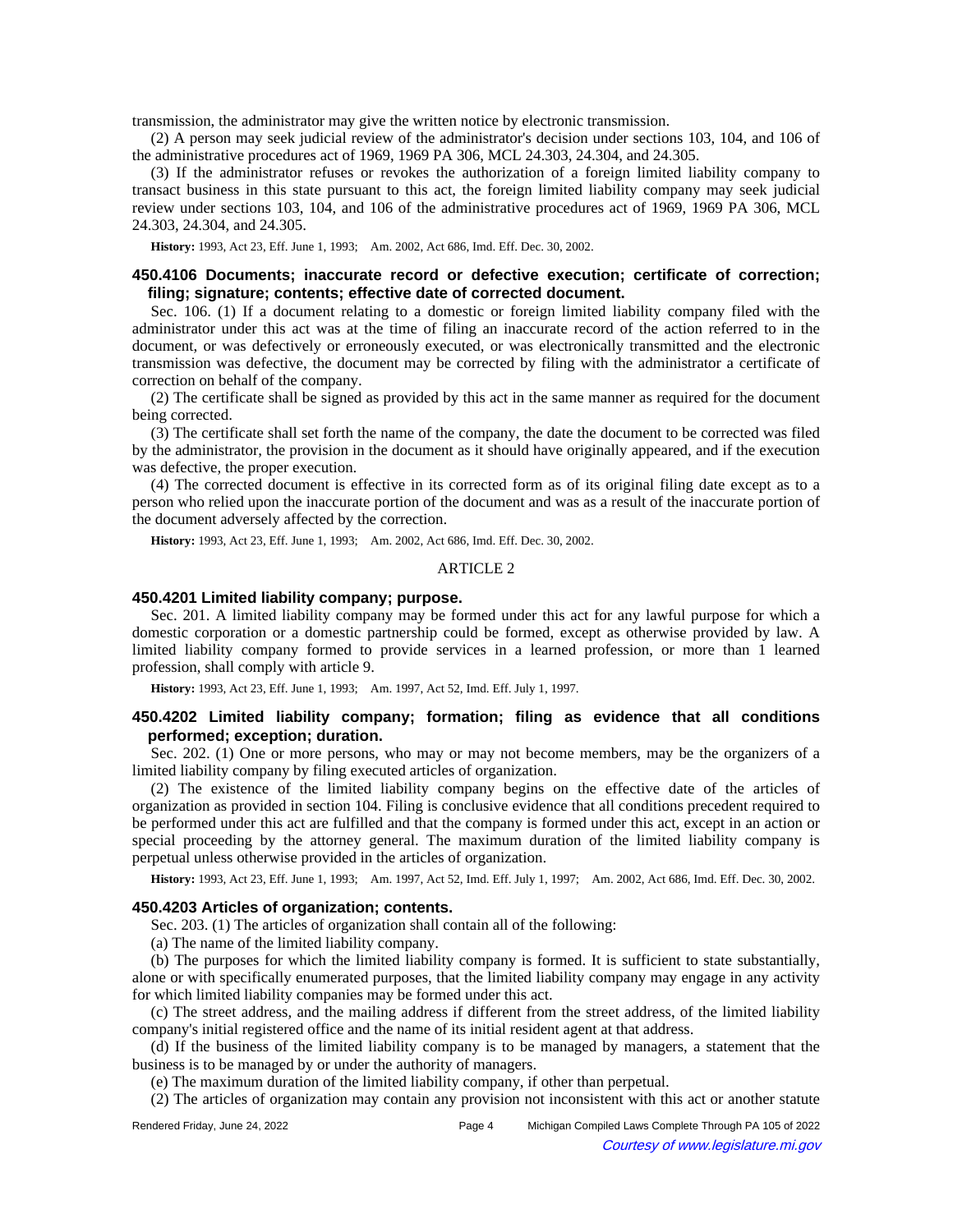of this state, including any provision that is required or permitted to be in an operating agreement under this act.

(3) The articles of organization need not set out the powers of the limited liability company as described in section 210.

History: 1993, Act 23, Eff. June 1, 1993;—Am. 1997, Act 52, Imd. Eff. July 1, 1997;—Am. 2002, Act 686, Imd. Eff. Dec. 30, 2002.

## **450.4204 Limited liability company; low-profit limited liability company; name; requirements; rights.**

Sec. 204. (1) Except as provided in subsection (2), the name of a domestic limited liability company shall contain the words "limited liability company", or the abbreviation "L.L.C." or "L.C.", with or without periods or other punctuation.

(2) The name of a low-profit limited liability company shall contain the words "low-profit limited liability company", or the abbreviation "L.3.C." or "l.3.c.", with or without periods or other punctuation.

(3) The name of a domestic or foreign limited liability company formed under or subject to this act shall conform to all of the following:

(a) Shall not contain a word or phrase, or abbreviation or derivative of a word or phrase, that indicates or implies that the company is formed for a purpose other than the purpose or purposes permitted by its articles of organization.

(b) Shall not contain the word "corporation" or "incorporated" or the abbreviation "corp." or "inc.".

(c) Shall distinguish the name in the records in the office of the administrator from all of the following:

(*i*) The name of a domestic limited liability company, or a foreign limited liability company authorized to transact business in this state, that is in good standing.

(*ii*) The name of a corporation subject to the business corporation act, 1972 PA 284, MCL 450.1101 to 450.2098, or a nonprofit corporation subject to the nonprofit corporation act, 1982 PA 162, MCL 450.2101 to 450.3192.

(*iii*) A name reserved, registered, or assumed under this act, under the business corporation act, 1972 PA 284, MCL 450.1101 to 450.2098, or under the nonprofit corporation act, 1982 PA 162, MCL 450.2101 to 450.3192.

(*iv*) The name of a domestic or foreign limited partnership as filed or registered, reserved, or assumed under the Michigan revised uniform limited partnership act, 1982 PA 213, MCL 449.1101 to 449.2108.

(d) Shall not contain a word or phrase, an abbreviation, or derivative of a word or phrase, the use of which is prohibited or restricted by any other statute of this state.

(4) If a foreign limited liability company is unable to obtain a certificate of authority to transact business in this state because its name does not comply with subsections (1), (2), and (3), the foreign limited liability company may apply for authority to transact business in this state by adding to its name in the application a word, abbreviation, or other distinctive and distinguishing element, or alternatively, adopting for use in this state an assumed name otherwise available for use. If in the judgment of the administrator that name would comply with subsections (1), (2), and (3), those subsections do not bar the issuance to the foreign limited liability company of a certificate of authority to transact business in this state. The certificate of authority to transact business in this state issued to the foreign limited liability company shall be issued in the name applied for and the foreign limited liability company shall use that name in all its dealings with the administrator and in the transaction of business in this state.

(5) The fact that a limited liability company name complies with this section does not create substantive rights to the use of the name.

History: 1993, Act 23, Eff. June 1, 1993;--Am. 1997, Act 52, Imd. Eff. July 1, 1997;--Am. 2002, Act 686, Imd. Eff. Dec. 30, 2002; Am. 2008, Act 567, Imd. Eff. Jan. 16, 2009.

## **450.4204a Limited liability company licensed as nursing home; use of terms.**

Sec. 204a. A limited liability company formed or existing under or subject to this act that is licensed or is to be licensed as a nursing home under article 17 of the public health code, 1978 PA 368, MCL 333.20101 to 333.22260, may use the term "health center" or "health care center" or a term conveying a meaning substantially similar to those terms, or the term "rehabilitation center", as long as those terms do not conflict with the terms prohibited by section 21712 of the public health code, 1978 PA 368, MCL 333.21712.

**History:** Add. 2001, Act 277, Imd. Eff. Jan. 11, 2002.

## **450.4205 Reserving right to use of name; application; transfer of right.**

Sec. 205. (1) A person may reserve the right to use of a limited liability company name by executing and filing with the administrator an application to reserve the name. If the administrator finds that the name is

Rendered Friday, June 24, 2022 Page 5 Michigan Compiled Laws Complete Through PA 105 of 2022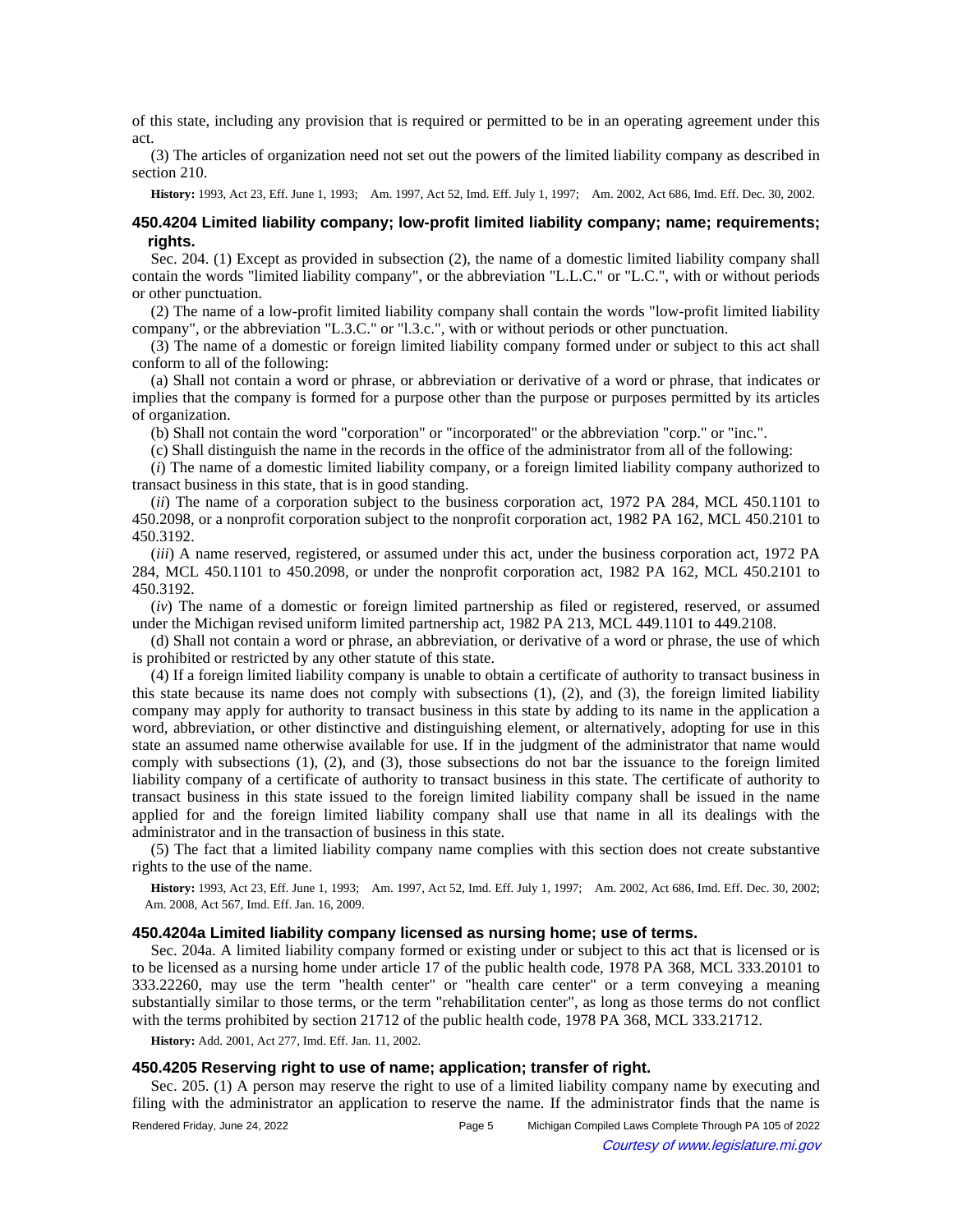available for use, the administrator shall reserve it for exclusive use of the applicant for a period expiring at the end of the sixth full calendar month following the month in which the application was filed.

(2) The right to exclusive use of a reserved name may be transferred to another person by filing a notice of the transfer, executed by the applicant for whom the name was reserved, and stating the name and address of the transferee.

**History:** 1993, Act 23, Eff. June 1, 1993.

# **450.4206 Transacting business under assumed name; certificate; effective period; extension; notice of expiration; rights not created; same name assumed in partnership or joint venture; transfer of assumed name to survivor; use of name by surviving company; assumed name of converted company; certificate of conversion.**

Sec. 206. (1) A domestic or foreign limited liability company may transact business under an assumed name or names other than its name as set forth in its articles of organization or certificate of authority, if not precluded from use of the assumed name or names under section 204(3), by filing a certificate stating the true name of the company and the assumed name or names under which business is to be transacted.

(2) A certificate of assumed name is effective, unless terminated by filing a certificate of termination or by the dissolution or withdrawal of the company, for a period expiring on December 31 of the fifth full calendar year following the year in which the certificate of assumed name was filed. The certificate of assumed name may be extended for additional consecutive periods of 5 full calendar years each by filing a similar certificate of assumed name not earlier than 90 days before the expiration of the initial or any subsequent 5-year period.

(3) The administrator shall notify a domestic or foreign limited liability company of the impending expiration of a certificate of assumed name not later than 90 days before the expiration of the initial or any subsequent 5-year period described in subsection (2).

(4) Filing a certificate of assumed name under this section does not create substantive rights to the use of a particular assumed name.

(5) The same name may be assumed by 2 or more limited liability companies or by 1 or more limited liability companies and 1 or more corporations, limited partnerships, or other enterprises participating together in a partnership or joint venture. Each participating limited liability company shall file a certificate of assumed name under this section.

(6) A limited liability company participating in a merger, or any other entity participating in a merger under section 705a, may transfer to the survivor the use of an assumed name for which a certificate of assumed name is on file with the administrator before the merger, if the transfer of the assumed name is noted in the certificate of merger as provided in section  $703(1)(c)$ ,  $705a(7)(c)$ , or other applicable statute. The use of an assumed name transferred under this subsection may continue for the remaining effective period of the certificate of assumed name on file before the merger and the survivor may terminate or extend the certificate in accordance with subsection (2).

(7) A limited liability company surviving a merger may use as an assumed name the name of a merging limited liability company, or the name of any other entity participating in the merger under section 705a, by filing a certificate of assumed name under subsection (1) or by providing for the use of the assumed name in the certificate of merger. The surviving limited liability company may also file a certificate of assumed name under subsection (1) or provide in the certificate of merger for the use of an assumed name of a merging entity not transferred pursuant to subsection (6). A provision in the certificate of merger pursuant to this subsection is treated as a new certificate of assumed name.

(8) A business organization into which a domestic limited liability company has converted under section 708 may use an assumed name of the converting company, if the company has a certificate of assumed name for that assumed name on file with the administrator before the conversion, by providing for the use of the name as an assumed name in the certificate of conversion. The use of an assumed name under this subsection may continue for the remaining effective period of the certificate of assumed name on file before the conversion, and the surviving business organization may terminate or extend the certificate of assumed name in the manner described in subsection (2).

(9) A domestic limited liability company into which a business organization has converted under section 709 may use as an assumed name the name of the business organization converting into that company, or use as an assumed name an assumed name of that business organization, by filing a certificate of assumed name under subsection (2) or by providing for the use of that name or assumed name as an assumed name of the company in the certificate of conversion. A provision in the certificate of conversion under this subsection shall be treated as a new certificate of assumed name.

History: 1993, Act 23, Eff. June 1, 1993;--Am. 1997, Act 52, Imd. Eff. July 1, 1997;--Am. 2008, Act 567, Imd. Eff. Jan. 16, 2009;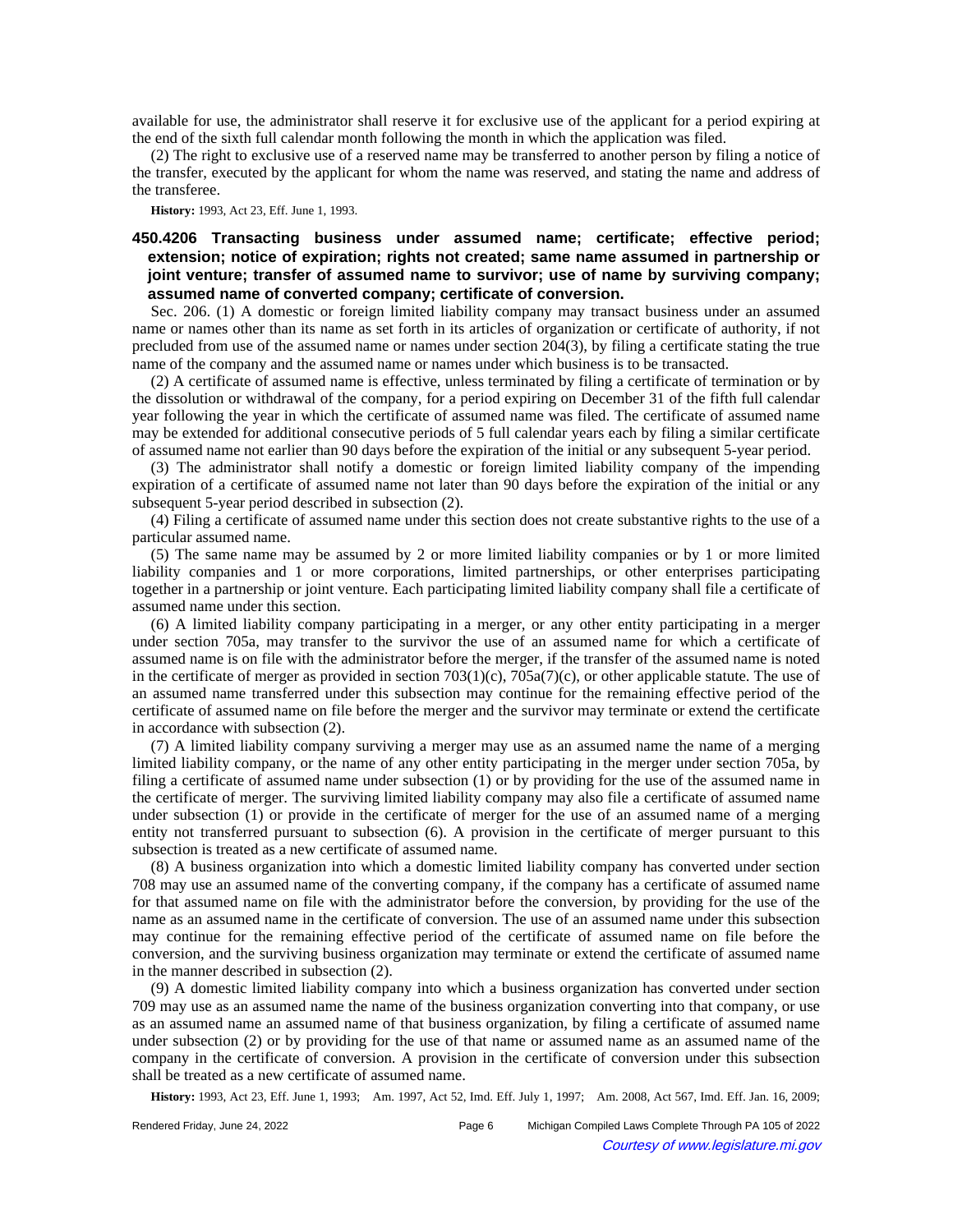Am. 2010, Act 290, Imd. Eff. Dec. 16, 2010.

## **450.4207 Maintaining registered office and resident agent; service of process, notice, or demand; appointment of agent; annual statement; service of process by mail.**

Sec. 207. (1) Each domestic limited liability company and foreign limited liability company authorized to transact business in this state shall have and continuously maintain in this state both of the following:

(a) A registered office that may, but need not be, the same as its place of business.

(b) A resident agent. The resident agent may be either an individual resident in this state whose business office or residence is identical with the registered office or any of the following having a business office identical with the registered office:

(*i*) A domestic corporation.

(*ii*) A foreign corporation authorized to transact business in this state.

(*iii*) A domestic limited liability company.

(*iv*) A foreign limited liability company authorized to transact business in this state.

(2) The resident agent appointed by a limited liability company is an agent of the company upon whom any process, notice, or demand required or permitted by law to be served upon the company may be served.

(3) A domestic limited liability company or foreign limited liability company authorized to transact business in this state shall file with the administrator an annual statement executed as provided in section 103 containing the name of its resident agent and the address of its registered office in this state. The statement shall be filed not later than February 15 of each year, except that a limited liability company formed after September 30 or a foreign limited liability company authorized to transact business in this state after September 30 need not file a statement on the February 15 immediately succeeding its formation or authorization.

(4) If a limited liability company fails to appoint or maintain an agent for service of process, or the agent for service of process cannot be found or served through the exercise of reasonable diligence, service of process may be made by delivering or mailing by registered mail to the administrator a summons and copy of the complaint.

History: 1993, Act 23, Eff. June 1, 1993;—Am. 1997, Act 52, Imd. Eff. July 1, 1997;—Am. 2002, Act 686, Imd. Eff. Dec. 30, 2002.

### **450.4207a Certificate of good standing.**

Sec. 207a. (1) Except as provided in this section, and section 909 for a professional limited liability company, from the effective date of the articles of organization as provided in section 104 until dissolution for a domestic limited liability company, or from the effective date of the certificate of authority to transact business in this state until withdrawal from this state for a foreign limited liability company, a limited liability company is entitled to issuance by the administrator, upon request, of a certificate of good standing. A certificate of good standing issued to a domestic limited liability company shall state that it has been validly organized as a domestic limited liability company, that it is validly in existence under the laws of this state, and that it has satisfied its annual filing obligations. A certificate of good standing issued to a foreign limited liability company shall state that it has been validly authorized to transact business in this state, that it holds a valid certificate of authority to transact business in this state, and that it has satisfied its annual filing obligations.

(2) If a domestic limited liability company or a foreign limited liability company authorized to transact business in this state fails to file an annual statement required by section 207 for 2 consecutive years, the administrator shall notify the company of the consequences of the failure to file under subsection (3).

(3) If a limited liability company does not file all annual statements it has failed to file, and the applicable fees, within 60 days after the administrator's notice under subsection (2) is sent, the limited liability company is not in good standing. A limited liability company that is not in good standing is not entitled to issuance by the administrator of a certificate of good standing described in subsection (1), the name of the company is available for use by another entity filing with the administrator, and the administrator shall not accept for filing any document submitted by the limited liability company other than a certificate of restoration of good standing provided for in subsection (4). A limited liability company that is not in good standing remains in existence and may continue to transact business in this state.

(4) A domestic limited liability company or a foreign limited liability company authorized to transact business in this state that is not in good standing under subsection (3) may file a certificate of restoration of good standing, accompanied by the annual statements and fees for all of the years for which they were not filed and paid, and the fee for filing the certificate of restoration of good standing. The certificate shall include all of the following:

(a) The name of the limited liability company at the time it ceased to be in good standing. If that name is

Rendered Friday, June 24, 2022 Page 7 Michigan Compiled Laws Complete Through PA 105 of 2022 Courtesy of www.legislature.mi.gov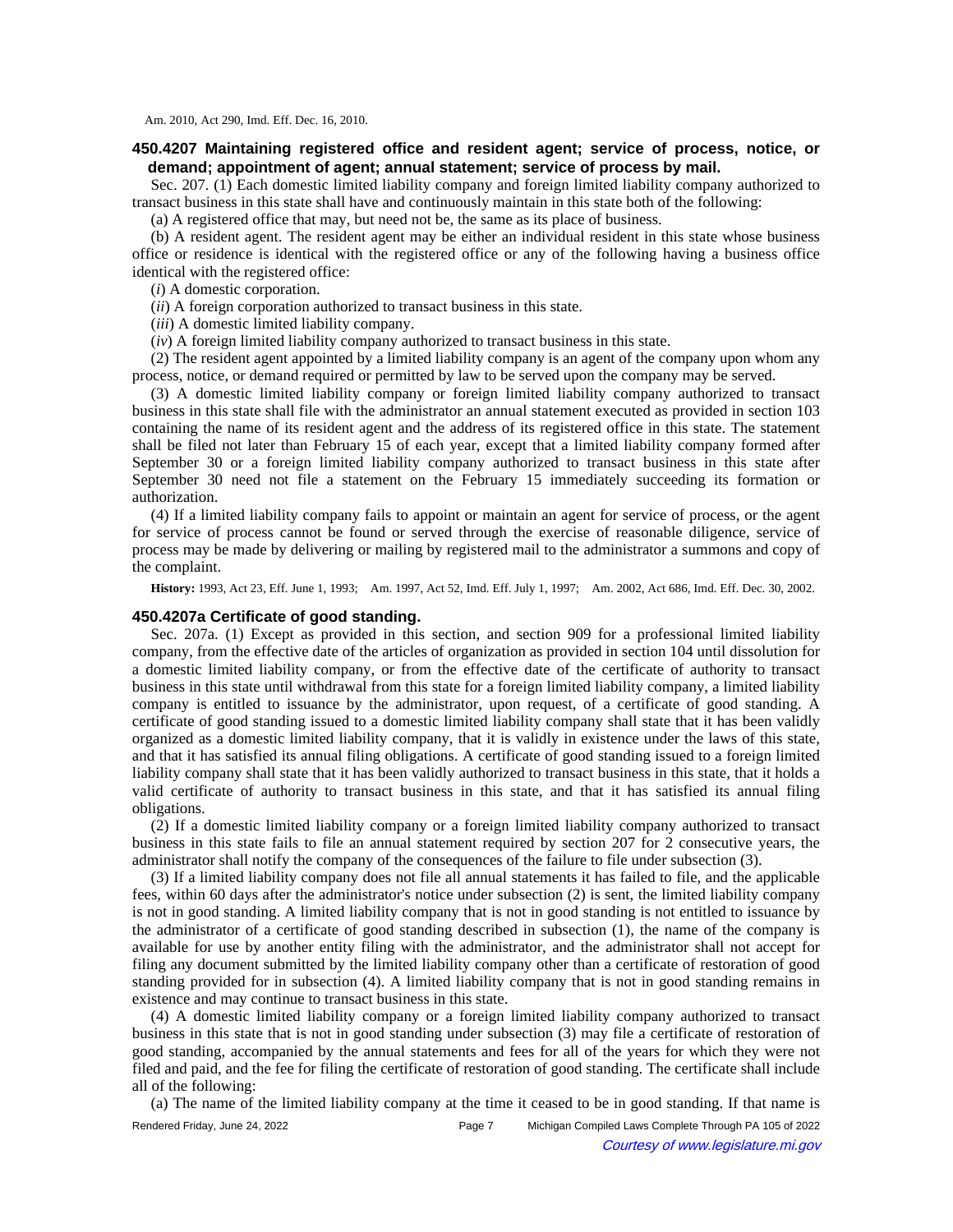not available when the certificate of restoration of good standing is filed, the limited liability company shall select a new name that complies with section 204. The new name shall be the name of the domestic limited liability company or the name used in this state by the foreign limited liability company from the date of filing of the certificate.

(b) The name of the limited liability company's current resident agent and the address of the current registered office in this state.

(c) A statement that the certificate is accompanied by the annual statements and applicable fees for all of the years for which statements were not filed and fees were not paid.

**History:** Add. 2002, Act 686, Imd. Eff. Dec. 30, 2002.

# **450.4208 Resident agent; resignation; notice; appointment of successor; termination of appointment.**

Sec. 208. (1) A resident agent of a limited liability company may resign as agent upon filing a written notice of resignation with the administrator and with a member or manager of the limited liability company.

(2) The company shall promptly appoint a successor resident agent.

(3) The appointment of the resigning agent terminates 30 days after the date the notice is filed with the administrator or upon the appointment of a successor, whichever occurs first.

**History:** 1993, Act 23, Eff. June 1, 1993.

## **450.4209 Changing registered office or resident agent; statement; filing; contents; changing business or residence address of resident agent.**

Sec. 209. (1) A domestic limited liability company or foreign limited liability company authorized to transact business in this state may change its registered office or resident agent, or both, upon filing with the administrator a statement executed as provided in section 103 and setting forth all of the following:

(a) The name of the limited liability company.

(b) The address of its then registered office and the new address if the registered office is to be changed.

(c) The name of its then resident agent and the name of the successor if the resident agent is to be changed.

(d) A statement that the address of the registered office and the address of the resident agent are identical.

(e) A statement that the change was authorized in accordance with an operating agreement, or, if not provided for in an operating agreement, by affirmative vote of a majority of the members voting in accordance with section 502(1) or managers voting in accordance with section 405.

(2) If a resident agent changes its business or residence address to another place within this state, the resident agent may change the address of the registered office of the domestic or foreign limited liability company of which the person is a resident agent by filing a statement as required in subsection (1) and mailing a copy of the statement to the limited liability company. The statement need only to be signed by the resident agent and need not contain the statement required by subsection (1)(e).

**History:** 1993, Act 23, Eff. June 1, 1993.

#### **450.4210 Limited liability company; powers.**

Sec. 210. Subject to the limitations provided in this act, any other statute of this state, or its articles of organization, a limited liability company has all powers necessary or convenient to effect any purpose for which the company is formed, including all powers granted to corporations in the business corporation act, 1972 PA 284, MCL 450.1101 to 450.2098.

History: 1993, Act 23, Eff. June 1, 1993;—Am. 2002, Act 686, Imd. Eff. Dec. 30, 2002.

#### **450.4211 Validity of action or transfer of property; asserting lack of capacity or power.**

Sec. 211. An act of a limited liability company and a transfer of real or personal property to or by a limited liability company, otherwise lawful, is not invalid because the company was without capacity or power to do the act or make or receive the transfer, except that the lack of capacity or power may be asserted in any of the following:

(a) In an action by a member against the company to enjoin the doing of an act or the transfer of real or personal property by or to the company.

(b) In an action by or in the right of the company to procure a judgment in its favor against an incumbent or former member or manager of the company for loss or damage due to an unauthorized act of that member or manager.

(c) In an action or special proceeding by the attorney general to dissolve the company or to enjoin it from the transaction of unauthorized business.

**History:** 1993, Act 23, Eff. June 1, 1993;—Am. 2010, Act 290, Imd. Eff. Dec. 16, 2010.

| Rendered Friday, June 24, 2022 | Page 8 | Michigan Compiled Laws Complete Through PA 105 of 2022 |
|--------------------------------|--------|--------------------------------------------------------|
| $\odot$                        |        | Courtesy of www.legislature.mi.gov                     |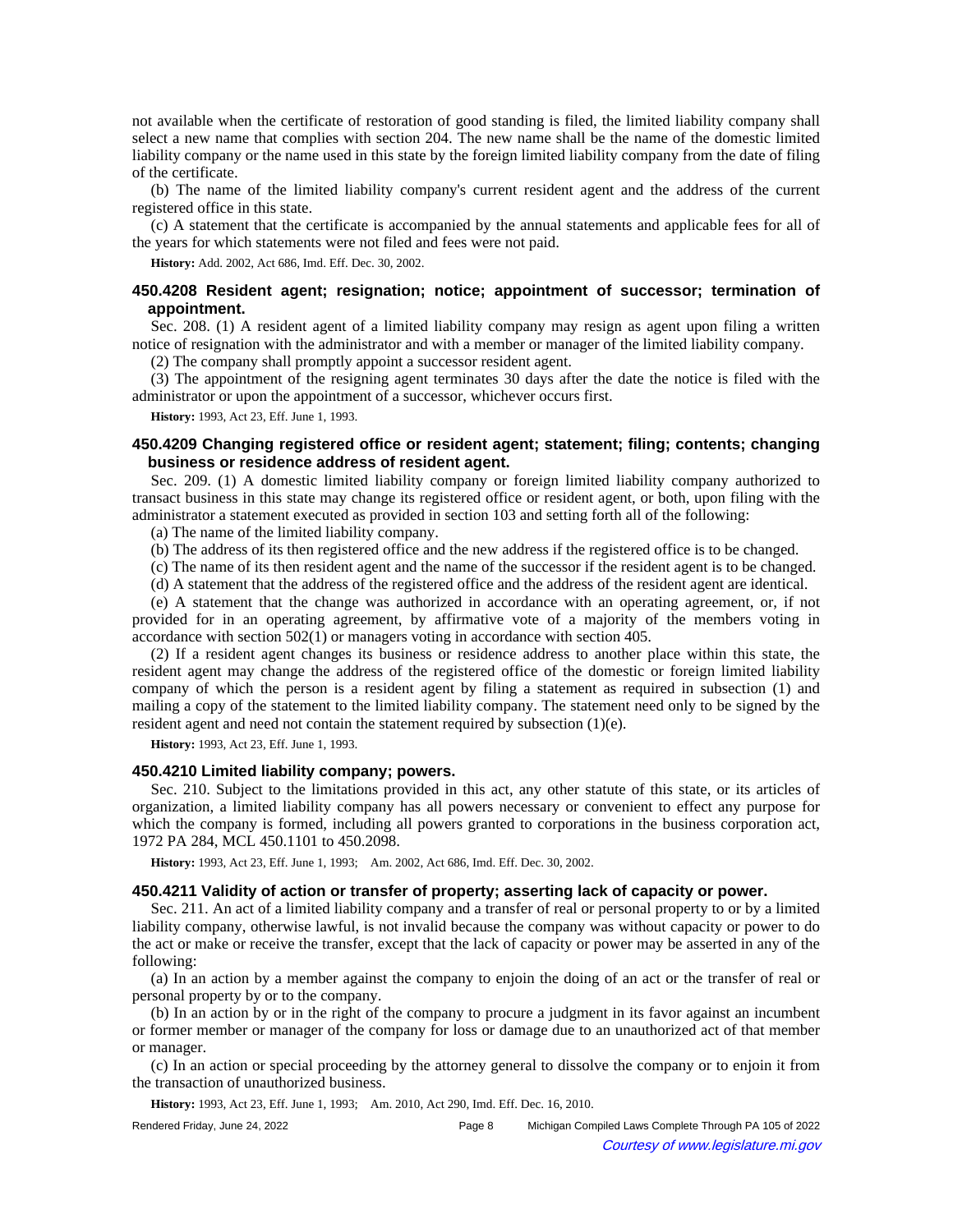### **450.4212 Interest rate; agreement.**

Sec. 212. A domestic or foreign limited liability company, whether or not formed at the request of a lender, may agree in writing to pay any rate of interest as long as that rate of interest is not in excess of the rate set forth in Act No. 259 of the Public Acts of 1968, being sections 438.41 to 438.42 of the Michigan Compiled Laws.

**History:** 1993, Act 23, Eff. June 1, 1993.

### **450.4213 Registered office or principal place of business; documents required to be kept.**

Sec. 213. A limited liability company shall keep at its registered office or principal place of business in this state all of the following:

(a) A current list of the full name and last known address of each member and manager.

(b) A copy of the articles or restated articles of organization, together with any amendments to the articles.

(c) Copies of the limited liability company's federal, state, and local tax returns and reports, if any, for the 3 most recent years.

(d) Copies of any financial statements of the limited liability company for the 3 most recent years.

(e) Copies of operating agreements.

(f) Copies of records that would enable a member to determine the members' relative shares of the limited liability company's distributions and the members' relative voting rights.

History: 1993, Act 23, Eff. June 1, 1993;-Am. 1997, Act 52, Imd. Eff. July 1, 1997.

## **450.4214 Conflict between articles of organization and operating agreement.**

Sec. 214. If there is a conflict between the articles of organization and an operating agreement of a limited liability company, the articles of organization shall control.

History: Add. 1997, Act 52, Imd. Eff. July 1, 1997;-- Am. 2002, Act 686, Imd. Eff. Dec. 30, 2002.

### **450.4215 Operating agreement unenforceable.**

Sec. 215. An operating agreement of a limited liability company that has 1 member is not unenforceable because only 1 person is a party to the operating agreement.

**History:** Add. 2002, Act 686, Imd. Eff. Dec. 30, 2002.

### **450.4216 Limited liability company; powers.**

Sec. 216. Except as otherwise provided in an operating agreement, a limited liability company may do any of the following:

(a) Indemnify, hold harmless, and defend a member, manager, or other person from and against any and all losses, expenses, claims, and demands sustained by that person, except that the company may not indemnify a person for conduct described in section 407(a), (b), or (c).

(b) Purchase and maintain insurance on behalf of a member, manager, or other person against any liability or expense asserted against or incurred by that person, whether or not the company may indemnify that person under subdivision (a).

**History:** Add. 2010, Act 290, Imd. Eff. Dec. 16, 2010.

## ARTICLE 3

### **450.4301 Members; contribution.**

Sec. 301. (1) A contribution of a member to a limited liability company may consist of any tangible or intangible property or benefit to the company, including cash, property, services performed, promissory notes, contracts for services to be performed, or other binding obligation to contribute cash or property or to perform services.

(2) A contribution of an obligation to contribute cash or property or to perform services may be in exchange for a present membership interest or for a future membership interest, including a future profits interest, as provided in an operating agreement.

History: 1993, Act 23, Eff. June 1, 1993;—Am. 1997, Act 52, Imd. Eff. July 1, 1997;—Am. 2002, Act 686, Imd. Eff. Dec. 30, 2002.

# **450.4302 Promise by member to contribute; enforcement; obligation to perform; rights of company; compromising obligation; enforcement by creditor of original member's obligation.**

Sec. 302. (1) A promise by a member to contribute to the limited liability company is not enforceable unless the promise is in writing and signed by the member.

| Rendered Friday, June 24, 2022 |  |
|--------------------------------|--|
|                                |  |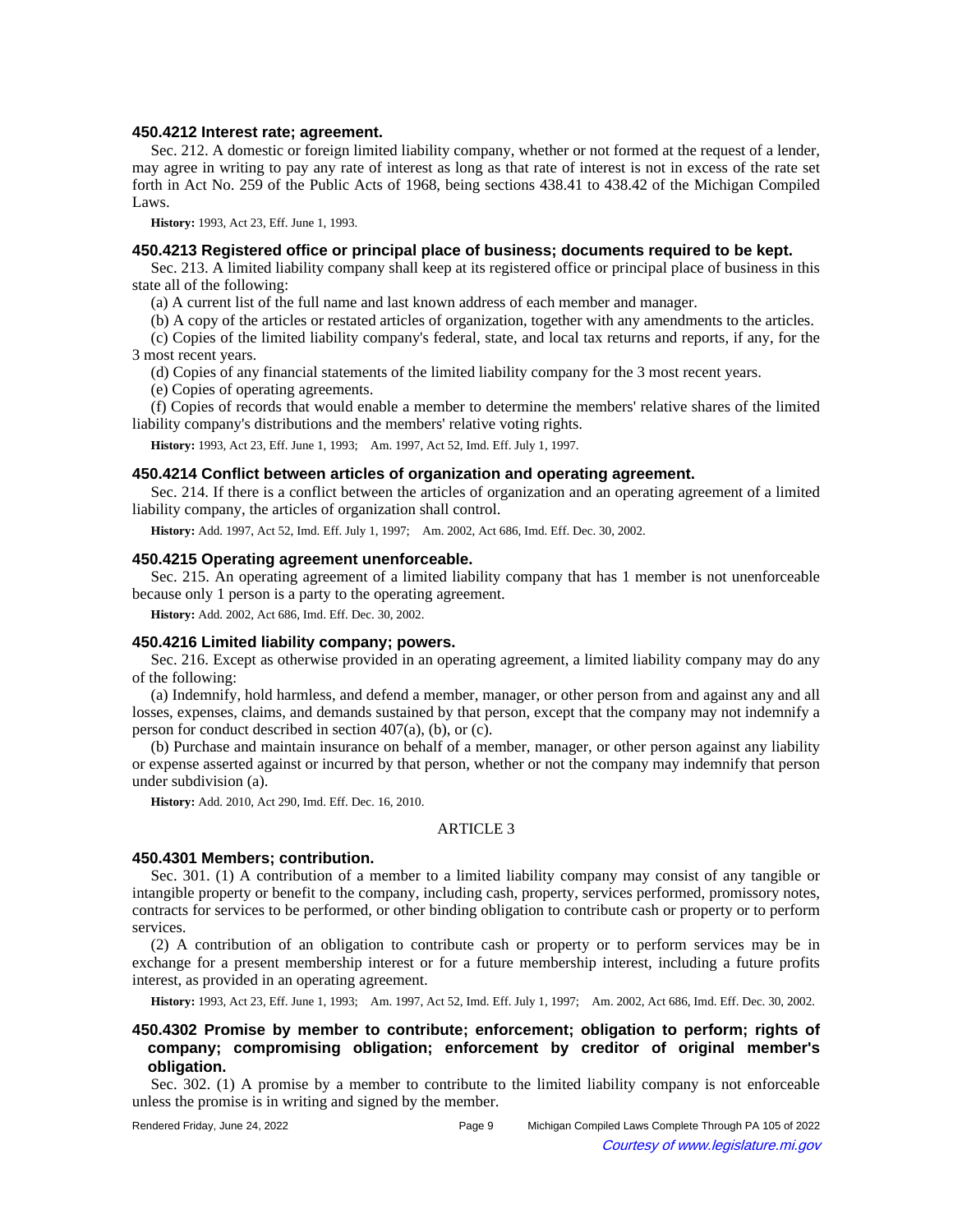(2) Unless otherwise provided in an operating agreement, a member is obligated to the limited liability company to perform any enforceable promise to contribute cash or property or to perform services, even if the member is unable to perform because of death, disability, or other reason. If a member does not make the required contribution of property or services, the member is obligated, at the option of the limited liability company, to contribute cash equal to that portion of value of the stated contribution that is not made.

(3) The rights of the limited liability company under subsection (2) are in addition to any other rights that the limited liability company may have under an operating agreement or applicable law.

(4) Unless otherwise provided in an operating agreement, a member's obligation to make a contribution or to return money or other property paid or distributed in violation of this act may be compromised only upon the unanimous vote of the members of the limited liability company entitled to vote. Notwithstanding a compromise of a member's obligation, a creditor of a limited liability company who extends credit or otherwise acts in reliance on the member's obligation after the member signs a writing that reflects the obligation and before the amendment of the writing to reflect the compromise may enforce the member's original obligation.

History: 1993, Act 23, Eff. June 1, 1993;—Am. 1997, Act 52, Imd. Eff. July 1, 1997;—Am. 2010, Act 290, Imd. Eff. Dec. 16, 2010.

#### **450.4303 Distribution of assets; allocation; manner; basis.**

Sec. 303. (1) Distributions of cash or other assets of a limited liability company shall be allocated among the members and among classes of members in the manner provided in an operating agreement. If an operating agreement does not provide for an allocation, distributions shall be allocated as follows:

(a) Prior to July 1, 1997, on the basis of the value, as stated in the records the limited liability company is required to keep under section 213 or as determined by any other reasonable method, of the contributions made by each member to the extent that the contributions have been received by the limited liability company and have not been returned.

(b) On and after July 1, 1997, except as otherwise provided in subsection (2), in equal shares to all members. A membership interest held by 2 or more persons, whether as fiduciaries, members of a partnership, tenants in common, joint tenants, tenants by the entirety, or otherwise, is considered as held by 1 member for an allocation under this subdivision.

(2) If a limited liability company in existence before July 1, 1997 allocated distributions on the basis of subsection (1)(a), the limited liability company shall continue to allocate distributions pursuant to subsection (1)(a) until the allocation is changed by an operating agreement.

History: 1993, Act 23, Eff. June 1, 1993;- Am. 1997, Act 52, Imd. Eff. July 1, 1997;- Am. 2002, Act 686, Imd. Eff. Dec. 30, 2002.

### **450.4304 Distribution; conditions for receiving.**

Sec. 304. (1) Except as otherwise provided in this act and subject to subsection (2), a member is entitled to receive a distribution from a limited liability company before the withdrawal of the member from the limited liability company or before the dissolution and winding up of the limited liability company to the extent and at the times or upon the happening of the events specified in an operating agreement.

(2) If an operating agreement does not address a member's right to receive a distribution before the withdrawal of the member from the limited liability company or before the dissolution and winding up of the limited liability company, the unanimous approval of the members is required for any distribution to that member.

History: 1993, Act 23, Eff. June 1, 1993;—Am. 1997, Act 52, Imd. Eff. July 1, 1997;—Am. 2002, Act 686, Imd. Eff. Dec. 30, 2002; Am. 2010, Act 290, Imd. Eff. Dec. 16, 2010.

#### **450.4305 Distributions to withdrawing member.**

Sec. 305. Until the effective date of withdrawal, a withdrawing member shall share in any distribution made in accordance with section 304. An operating agreement may provide for an additional distribution to a withdrawing member. If a provision in an operating agreement permits withdrawal but is silent on an additional withdrawal distribution, a member withdrawing in accordance with the operating agreement is entitled to receive as a distribution, within a reasonable time after withdrawal, the fair value of the member's interest in the limited liability company as of the date of withdrawal based upon the member's share of distributions as determined under section 303.

**History:** 1993, Act 23, Eff. June 1, 1993;—Am. 1997, Act 52, Imd. Eff. July 1, 1997.

### **450.4306 Distributions; demand, acceptance, and receipt of distribution; form.**

Sec. 306. Except as provided in an operating agreement, a member, regardless of the nature of the member's contribution, has no right to demand and receive a distribution from a limited liability company in

Rendered Friday, June 24, 2022 Page 10 Michigan Compiled Laws Complete Through PA 105 of 2022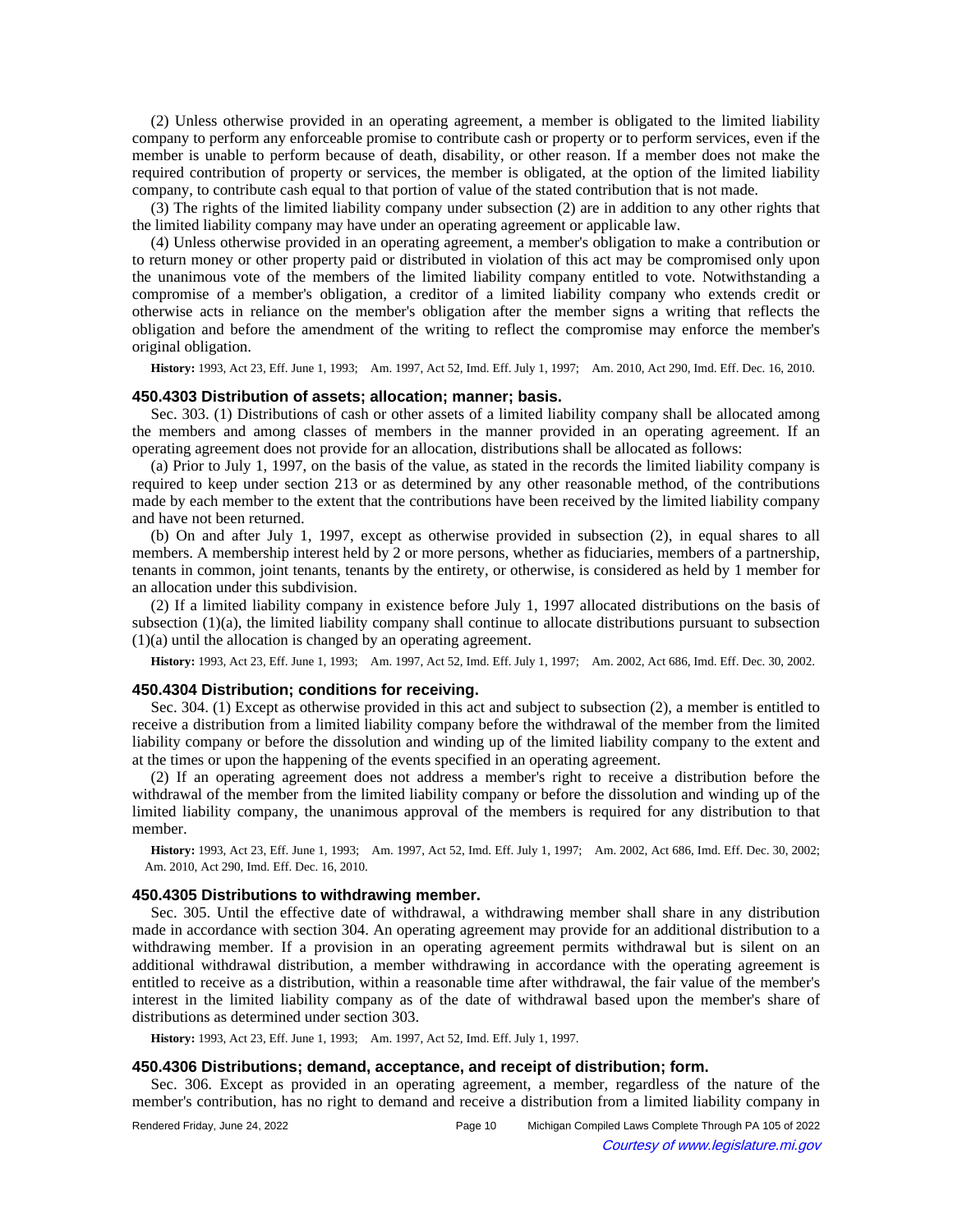any form other than cash, and a member may not be compelled to accept from a limited liability company a distribution of an asset in kind to the extent that the percentage of the asset distributed to the member exceeds a percentage of that asset that is equal to the percentage in which the member shares in distributions from the limited liability company.

**History:** 1993, Act 23, Eff. June 1, 1993.

# **450.4307 Distributions prohibited under certain situations; exceptions; effect of distribution under subsection (1); remedies available; future payments to withdrawing members; effect of subsection (1) on third party; asserting legal or equitable rights.**

Sec. 307. (1) Except as otherwise provided in subsection (5), a distribution shall not be made if, after giving the distribution effect, 1 or more of the following situations would occur:

(a) The limited liability company would not be able to pay its debts as they become due in the usual course of business.

(b) The limited liability company's total assets would be less than the sum of its total liabilities plus, unless an operating agreement provides otherwise, the amount that would be needed, if the limited liability company were to be dissolved at the time of the distribution, to satisfy the preferential rights of other members upon dissolution that are superior to the rights of the member or members receiving the distribution.

(2) The limited liability company may base a determination that a distribution is not prohibited under subsection (1) on financial statements prepared on the basis of accounting practices and principles that are reasonable under the circumstances, on a fair valuation, or on another method that is reasonable under the circumstances.

(3) The effect of a distribution under subsection (1) is measured at the following times:

(a) Except as provided in subsection (5), in the case of a distribution to a withdrawing member, as of the earlier of the date money or other property is transferred or debt incurred by the limited liability company, or the date the member ceases to be a member.

(b) In the case of any other distribution of indebtedness, as of the date the indebtedness is authorized if distribution occurs within 120 days after the date of authorization, or the date the indebtedness is distributed if it occurs more than 120 days after the date of authorization.

(c) In all other cases, as of the date the distribution is authorized if the payment occurs within 120 days after the date of authorization, or the date the payment is made if it occurs more than 120 days after the date of authorization.

(4) At the time a member becomes entitled to receive a distribution, the member has the status of, and is entitled to all remedies available to, a creditor of the limited liability company with respect to the distribution. A company's indebtedness to a member incurred by reason of a distribution made in accordance with this section is at parity with the company's indebtedness to its general, unsecured creditors except as otherwise agreed.

(5) If the limited liability company distributes an obligation to make future payments to a withdrawing member, and distribution of the obligation would otherwise be prohibited under subsection (1) at the time it is made, the company may issue the obligation and the following apply:

(a) The portion of the obligation that could have been distributed without violating subsection (1) is indebtedness to the withdrawing member under subsection (4).

(b) All of the following apply to the portion of the obligation that exceeds the amount of the obligation that is indebtedness to the withdrawing member under subdivision (a):

(*i*) At any time prior to the due date of the obligation, payments of principal and interest may be made as a distribution to the extent that a distribution may then be made under this section.

(*ii*) At any time on or after the due date, the obligation to pay principal and interest is considered distributed and treated as indebtedness described in subsection (4) to the extent that a distribution may then be made under this section.

(c) Unless otherwise provided in an agreement with the withdrawing member, the obligation is considered a liability or debt for purposes of determining whether distributions other than payments on the obligation may be made under this section, except for purposes of determining whether distributions may be made to members having preferential rights superior to the rights of the withdrawing member.

(6) The enforceability of a guaranty or other undertaking by a third party relating to a distribution is not affected by the prohibition of the distribution under subsection (1).

(7) If a claim is made to recover a distribution made contrary to subsection (1) or if a violation of subsection (1) is raised as a defense to a claim based upon a distribution, this section does not prevent the person receiving the distribution from asserting a right of rescission or other legal or equitable rights.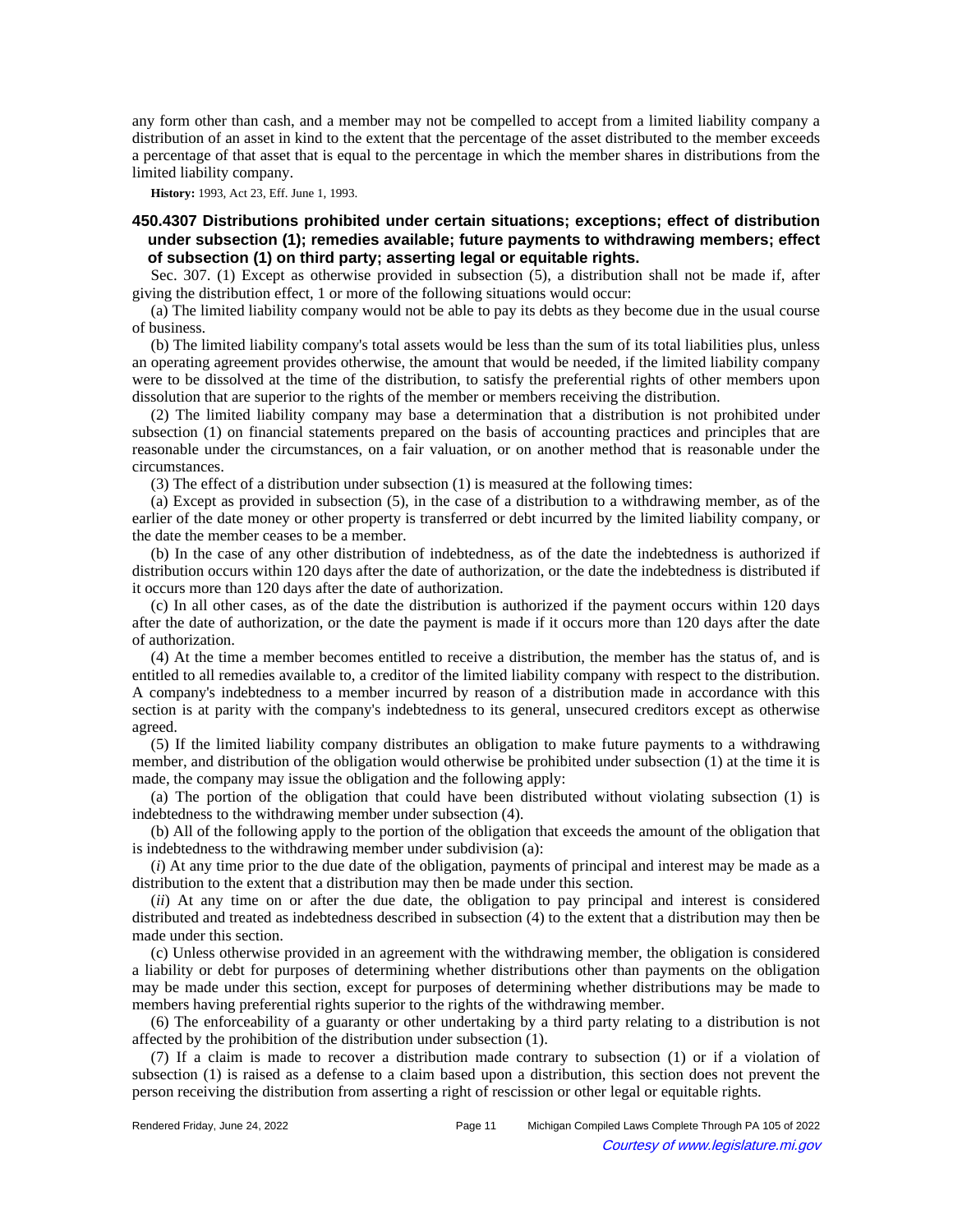## **450.4308 Distribution; violating operating agreement or MCL 450.4307; liability of members or managers; presumption of assent; knowledge of violation; contribution; commencement of proceeding.**

Sec. 308. (1) A member or manager that votes for or assents to a distribution in violation of an operating agreement or section 307 is personally liable, jointly and severally, to the limited liability company for the amount of the distribution that exceeds what could have been distributed without violating the operating agreement or section 307 if it is established that the member or manager did not comply with section 404.

(2) For purposes of liability under subsection (1), a member or manager entitled to participate in a decision to make a distribution is presumed to have assented to a distribution unless the member or manager does 1 of the following:

(a) Votes against the distribution.

(b) Files a written dissent with the limited liability company within a reasonable time after the member or manager has knowledge of the decision.

(3) A member that accepts or receives a distribution with knowledge of facts indicating it is in violation of an operating agreement or section 307 is liable to the limited liability company for the amount the member accepts or receives that exceeds the member's share of the amount that could have been distributed without violating section 307 or the operating agreement.

(4) Each member or manager held liable under subsection (1) for an unlawful distribution is entitled to contribution from each other member or manager who could be held liable under subsection (1) or (3). The contribution of a person held liable under both subsections (1) and (3) shall not exceed the person's liability under either subsection (1) or (3), whichever is greater.

(5) A proceeding under this section is barred unless it is commenced within 2 years after the date on which the effect of the distribution is measured under section 307.

**History:** 1993, Act 23, Eff. June 1, 1993;—Am. 1997, Act 52, Imd. Eff. July 1, 1997;—Am. 2010, Act 290, Imd. Eff. Dec. 16, 2010.

### ARTICLE 4

#### **450.4401 Management vested in members.**

Sec. 401. Unless the articles of organization state that the business of the limited liability company is to be managed by 1 or more managers, the business of the limited liability company shall be managed by the members, subject to any provision in an operating agreement restricting or enlarging the management rights and duties of any member or group of members. If management is vested in the members, both of the following apply:

(a) The members are considered managers for purposes of applying this act, including section 406 regarding the agency authority of managers, unless the context clearly requires otherwise.

(b) The members have, and are subject to, all duties and liabilities of managers and to all limitations on liability and indemnification rights of managers.

History: 1993, Act 23, Eff. June 1, 1993;—Am. 1997, Act 52, Imd. Eff. July 1, 1997;—Am. 2010, Act 290, Imd. Eff. Dec. 16, 2010.

#### **450.4402 Managers; delegation; qualifications; number; notice of delegation.**

Sec. 402. (1) The articles of organization may provide that the business of the limited liability company shall be managed by or under the authority of 1 or more managers. The delegation of the management of a limited liability company to managers is subject to any provision in the articles of organization or in an operating agreement restricting or enlarging the management rights and duties of any manager or group of managers.

(2) An operating agreement may prescribe qualifications for managers, including a requirement that the managers be members.

(3) The number of managers shall be specified in or fixed in accordance with an operating agreement.

(4) If the articles of organization delegate management of a limited liability company to managers, the articles of organization constitute notice to third parties that managers, not members, have the agency authority described in section 406.

**History:** 1993, Act 23, Eff. June 1, 1993;—Am. 1997, Act 52, Imd. Eff. July 1, 1997.

## **450.4403 Managers; selection; vote; removal; notice.**

Sec. 403. (1) A vote of a majority in interest of the members entitled to vote in accordance with section 502(1) is required to select 1 or more managers to fill initial positions or vacancies.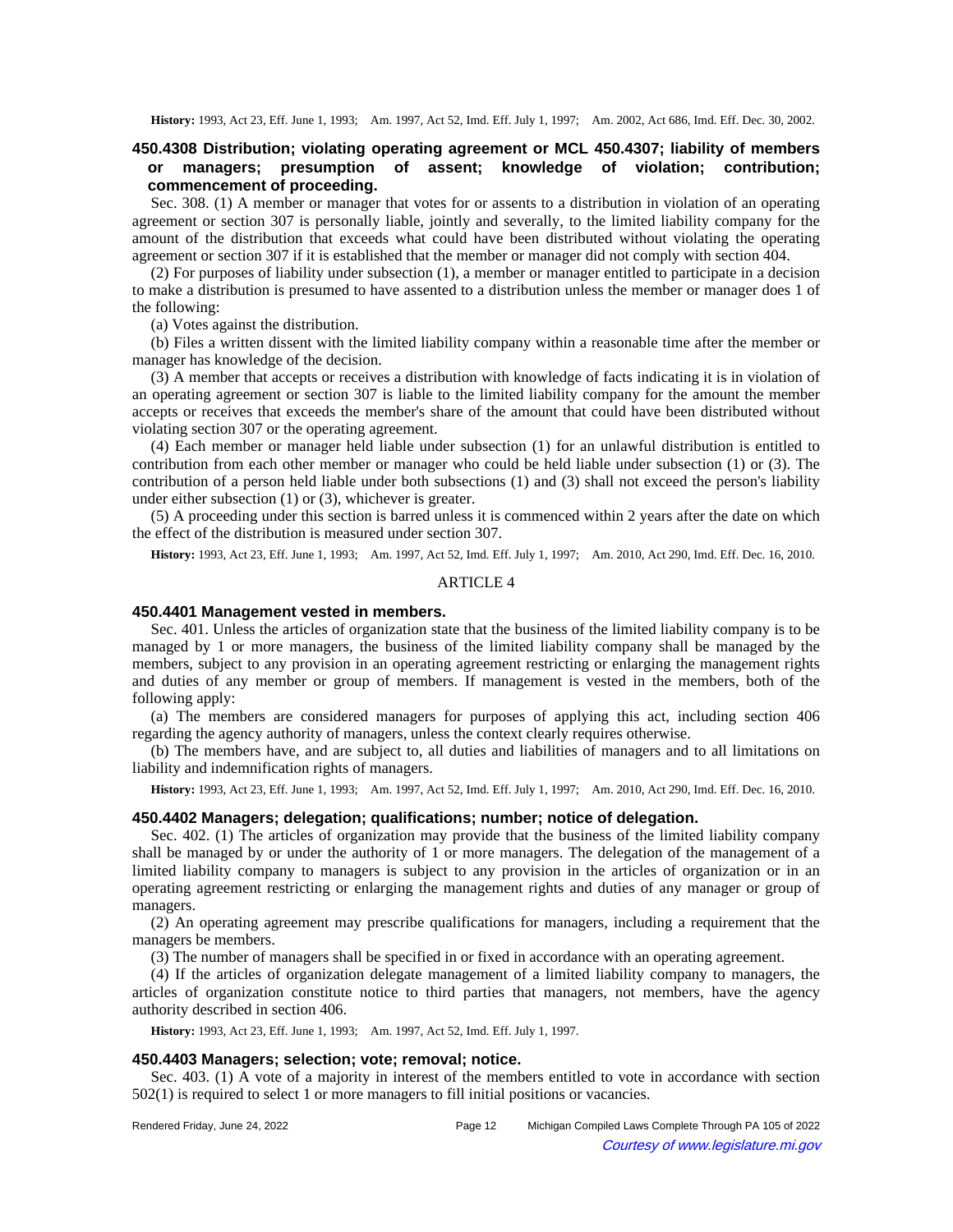(2) The members may remove 1 or more managers with or without cause unless an operating agreement provides that managers may be removed only for cause.

(3) The members may remove a manager for cause only at a meeting called expressly for that purpose, and the manager shall have reasonable advance notice of the allegations against that manager and an opportunity to be heard at the meeting.

History: 1993, Act 23, Eff. June 1, 1993;—Am. 1997, Act 52, Imd. Eff. July 1, 1997;—Am. 2002, Act 686, Imd. Eff. Dec. 30, 2002; Am. 2010, Act 290, Imd. Eff. Dec. 16, 2010.

## **450.4404 Managers; duties; action for failure to perform duties.**

Sec. 404. (1) A manager shall discharge the duties of manager in good faith, with the care an ordinarily prudent person in a like position would exercise under similar circumstances, and in a manner the manager reasonably believes to be in the best interests of the limited liability company.

(2) In discharging the manager's duties, a manager may rely on information, opinions, reports, or statements, including, but not limited to, financial statements or other financial data, if prepared or presented by any of the following:

(a) One or more other managers or members or employees of the limited liability company whom the manager reasonably believes to be reliable and competent in the matter presented.

(b) Legal counsel, public accountants, engineers, or other persons as to matters the manager reasonably believes are within the person's professional or expert competence.

(c) A committee of managers of which the manager is not a member if the manager reasonably believes the committee merits confidence.

(3) A manager is not entitled to rely on the information, opinions, reports, or statements described in subsection (2) if the manager has knowledge concerning the matter in question that makes reliance otherwise permitted by subsection (2) unwarranted.

(4) A manager is not liable for an action taken as a manager or the failure to take an action if the manager performs the duties of the manager's office in compliance with this section.

(5) Except as otherwise provided in an operating agreement or by vote of the members pursuant to section 502(4) and (7), a manager shall account to the limited liability company and hold as trustee for it any profit or benefit derived by the manager from any transaction connected with the conduct or winding up of the limited liability company or from any personal use by the manager of its property.

(6) An action against a manager for failure to perform the duties imposed by this act shall be commenced within 3 years after the cause of action has accrued or within 2 years after the cause of action is discovered or should reasonably have been discovered by the complainant, whichever occurs first.

**History:** 1993, Act 23, Eff. June 1, 1993;—Am. 1997, Act 52, Imd. Eff. July 1, 1997;—Am. 2010, Act 290, Imd. Eff. Dec. 16, 2010.

### **450.4405 Managers; voting requirements.**

Sec. 405. (1) Except as otherwise provided in the articles of organization or an operating agreement, voting by managers shall be as provided in this section.

(2) If management of a limited liability company is delegated to managers under section 402 and the limited liability company has more than 1 manager, each manager has 1 vote and the vote of a majority of all managers is required to decide or resolve any difference on any matter connected with carrying on the business of the limited liability company that is within the scope of the managers' authority.

(3) If management of a limited liability company remains in the members, section 502 applies to voting by the members.

History: 1993, Act 23, Eff. June 1, 1993;—Am. 1997, Act 52, Imd. Eff. July 1, 1997;—Am. 2002, Act 686, Imd. Eff. Dec. 30, 2002.

### **450.4406 Manager as agent.**

Sec. 406. A manager is an agent of the limited liability company for the purpose of its business, and the act of a manager, including the execution in the limited liability company name of any instrument, that apparently carries on in the usual way the business of the limited liability company of which the manager is a manager binds the limited liability company, unless both of the following apply:

(a) The manager does not have the authority to act for the limited liability company in that particular matter.

(b) The person with whom the manager is dealing has actual knowledge that the manager lacks authority to act or the articles of organization or this act establishes that the manager lacks authority to act.

History: 1993, Act 23, Eff. June 1, 1993;—Am. 2002, Act 686, Imd. Eff. Dec. 30, 2002;—Am. 2010, Act 290, Imd. Eff. Dec. 16, 2010.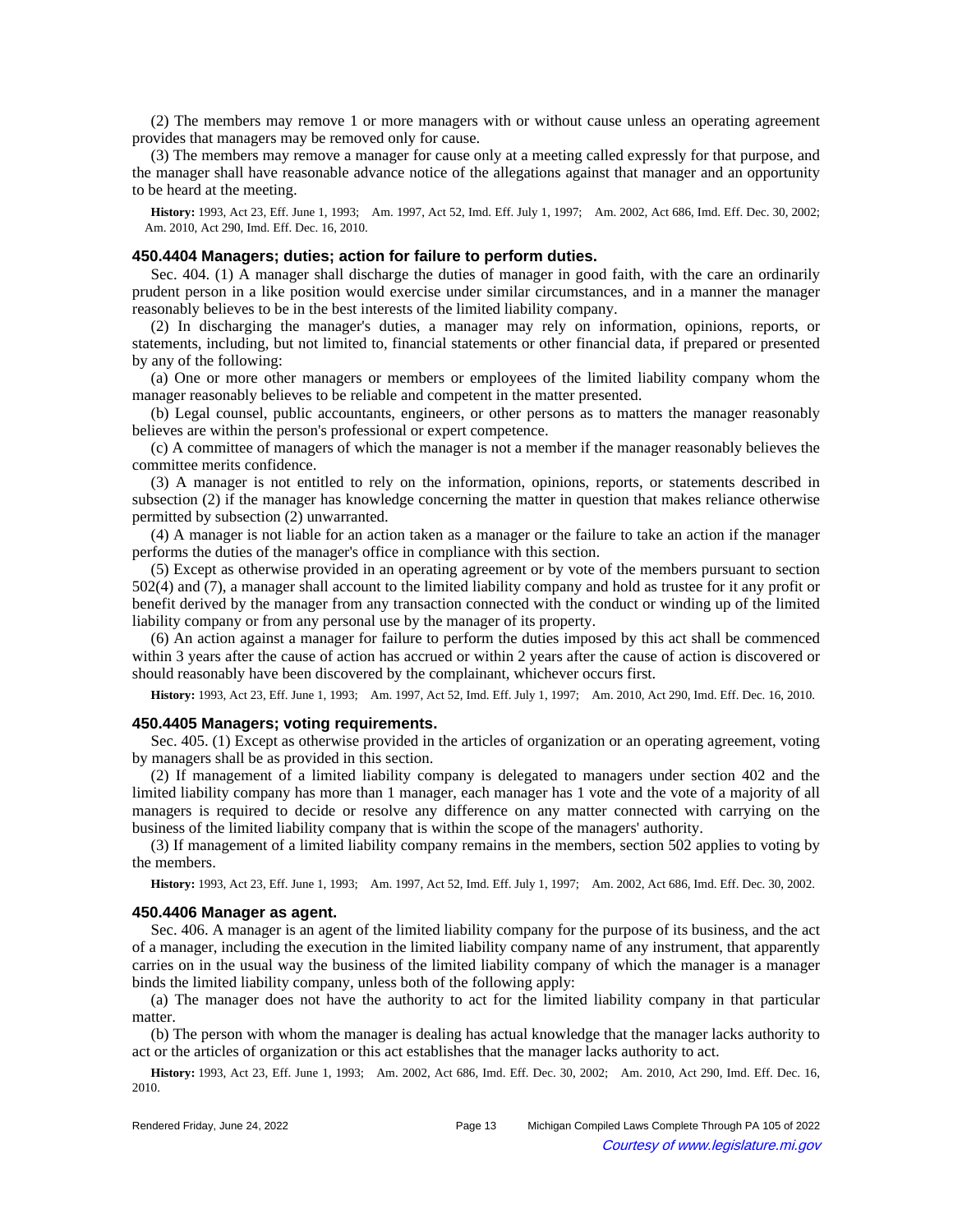#### **450.4407 Managers; eliminating or limiting liability; exceptions.**

Sec. 407. A provision in the articles of organization or an operating agreement may eliminate or limit the monetary liability of a manager to the limited liability company or its members for breach of any duty established in section 404, except that the provision does not eliminate or limit the liability of a manager for any of the following:

(a) The receipt of a financial benefit to which the manager is not entitled.

- (b) Liability under section 308.
- (c) A knowing violation of law.

(d) An act or omission occurring before the date when the provision becomes effective.

**History:** 1993, Act 23, Eff. June 1, 1993.

## **450.4408 Repealed. 2010, Act 290, Imd. Eff. Dec. 16, 2010.**

**Compiler's note:** The repealed section pertained to indemnification of manager against losses, expenses, claims, and demands for alleged acts or omissions.

# **450.4409 Manager or agent with interest in company; effect; majority vote by members with no interest in transaction; claims.**

Sec. 409. (1) Except as otherwise provided in an operating agreement, a transaction in which a manager or agent of a limited liability company is determined to have an interest shall not, because of the interest, be enjoined, be set aside, or give rise to an award of damages or other sanctions, in a proceeding by a member or by or in the right of the company, if the manager or agent interested in the transaction establishes any of the following:

(a) The transaction was fair to the company at the time entered into.

(b) The material facts of the transaction and the manager's or agent's interest were disclosed or known to the managers and the managers authorized, approved, or ratified the transaction.

(c) The material facts of the transaction and the manager's or agent's interest were disclosed or known to the members entitled to vote and they authorized, approved, or ratified the transaction.

(2) Except as otherwise provided in the articles of organization or an operating agreement, a transaction is authorized, approved, or ratified for purposes of subsection  $(1)(b)$  if it receives the affirmative vote of a majority of the managers that have no interest in the transaction. The presence of, or a vote cast by, a manager with an interest in the transaction does not affect the validity of an action taken under subsection (1)(b).

(3) Except as otherwise provided in the articles of organization or an operating agreement, a transaction is authorized, approved, or ratified for purposes of subsection  $(1)(c)$  if it receives a majority of votes cast by the members entitled to vote that do not have an interest in the transaction.

(4) Satisfying the requirements of subsection (1) does not preclude other claims relating to a transaction in which a manager or agent is determined to have an interest. Those claims shall be evaluated under principles of law applicable to a transaction in which a similarly situated person does not have an interest.

**History:** Add. 2010, Act 290, Imd. Eff. Dec. 16, 2010.

### ARTICLE 5

## **450.4501 Members; admission; liability for acts, debts, or obligations.**

Sec. 501. (1) A person may be admitted as a member of a limited liability company in connection with the formation of the limited liability company in any of the following ways:

(a) If an operating agreement includes requirements for admission, by complying with those requirements.

(b) If an operating agreement does not include requirements for admission, if either of the following are met:

(*i*) The person signs the initial operating agreement.

(*ii*) The person's status as a member is reflected in the records, tax filings, or other written statements of the limited liability company.

(c) In any manner established in a written agreement of the members.

(2) A person may be admitted as a member of a limited liability company after the formation of the limited liability company in any of the following ways:

(a) If the person is acquiring a membership interest directly from the limited liability company, by complying with the provisions of an operating agreement prescribing the requirements for admission or, in the absence of provisions prescribing the requirements for admission in an operating agreement, upon the unanimous vote of the members entitled to vote.

(b) If the person is an assignee of a membership interest, as provided in section 506.

(c) If the person is becoming a member of a surviving limited liability company as the result of a merger or Rendered Friday, June 24, 2022 Page 14 Michigan Compiled Laws Complete Through PA 105 of 2022 Courtesy of www.legislature.mi.gov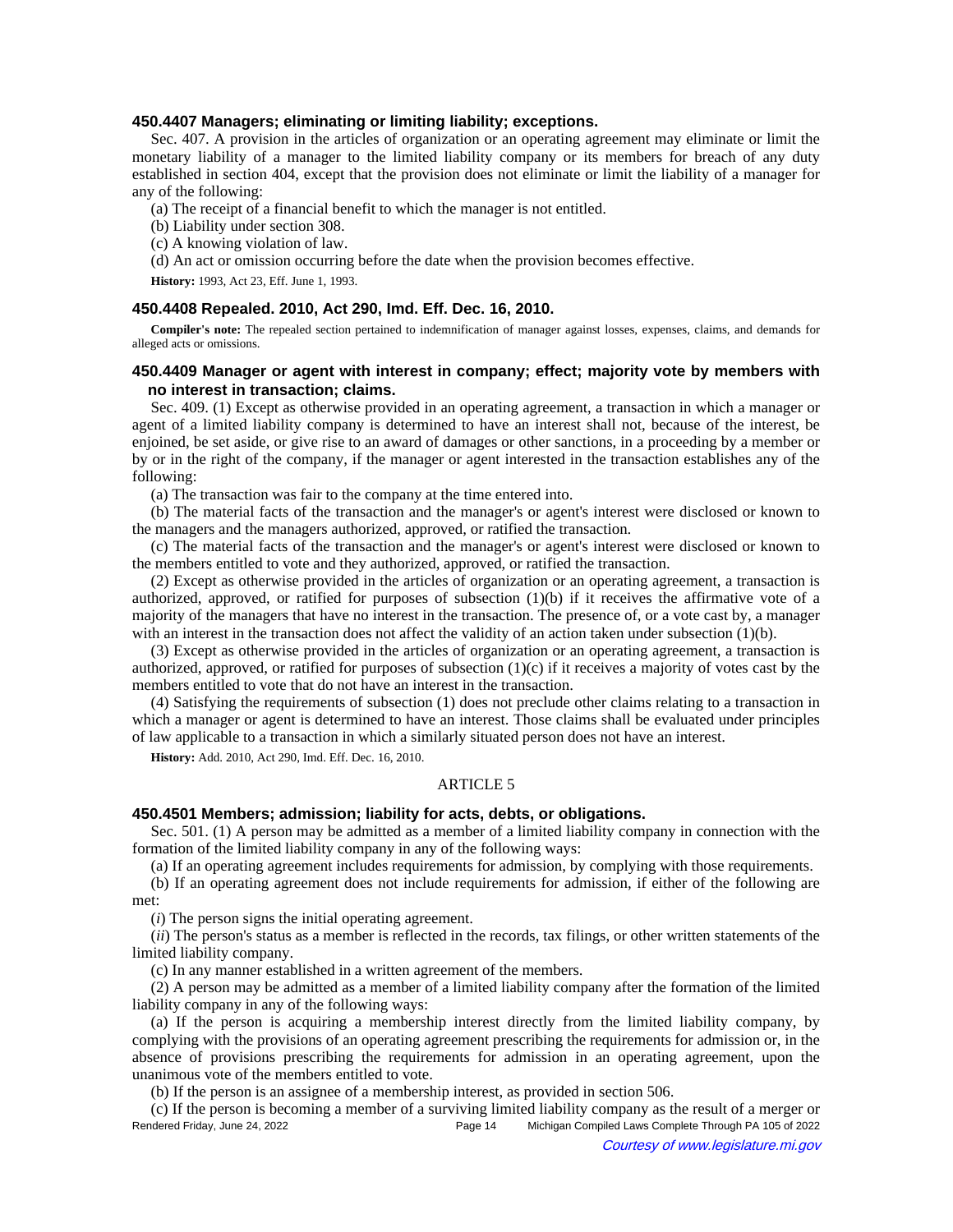conversion approved under this act, as provided in the plan of merger or plan of conversion.

(3) A limited liability company may admit a person as a member that does not make a contribution or incur an obligation to make a contribution to the limited liability company.

(4) Unless otherwise provided by law or in an operating agreement, a person that is a member or manager, or both, of a limited liability company is not liable for the acts, debts, or obligations of the limited liability company.

History: 1993, Act 23, Eff. June 1, 1993;—Am. 1997, Act 52, Imd. Eff. July 1, 1997;—Am. 2002, Act 686, Imd. Eff. Dec. 30, 2002; Am. 2010, Act 290, Imd. Eff. Dec. 16, 2010.

### **450.4502 Members; voting rights.**

Sec. 502. (1) An operating agreement may establish and allocate the voting rights of members and may provide that certain members or groups of members have only limited or no voting rights. If an operating agreement does not address voting rights, votes are allocated as follows:

(a) Before July 1, 1997, the members of a limited liability company shall vote in proportion to their shares of distributions of the company, as determined under section 303.

(b) On and after July 1, 1997, except as otherwise provided in subsection (2), each member of a limited liability company has 1 vote. For purposes of this subdivision, a membership interest held by 2 or more persons, whether as fiduciaries, members of a partnership, tenants in common, joint tenants, tenants by the entirety, or otherwise, is considered held by 1 member.

(2) If a limited liability company in existence before July 1, 1997 allocated votes on the basis of subsection  $(1)(a)$ , the company shall continue to allocate votes pursuant to subsection  $(1)(a)$  until the allocation is changed by an operating agreement.

(3) If a membership interest that has voting rights is held by 2 or more persons, whether as fiduciaries, members of a partnership, tenants in common, joint tenants, tenants by the entirety, or otherwise, the voting of the interest shall be in accordance with the instrument or order appointing them or creating the relationship if a copy of that instrument or order is furnished to the limited liability company. If an instrument or order is not furnished to the limited liability company, 1 of the following applies to the voting of that membership interest:

(a) If an operating agreement applies to the voting of the membership interest, the vote shall be in accordance with that operating agreement.

(b) If an operating agreement does not apply to the voting of the membership interest and only 1 of the persons that hold the membership interest votes, that person's vote determines the voting of the membership interest.

(c) If an operating agreement does not apply to the voting of the membership interest and 2 or more of the persons that hold the membership interest vote, the vote of a majority determines the voting of the membership interest, and if there is no majority, the voting of the membership interest is divided among those voting.

(4) Only members of a limited liability company, and not its managers, may authorize the following actions:

(a) The dissolution of the limited liability company under section 801(c).

(b) Merger of the limited liability company under sections 701 through 706.

(c) An amendment to the articles of organization.

(d) Conversion of the limited liability company under section 708.

(5) Except as otherwise provided in the articles of organization or an operating agreement, members have the voting rights provided in section 409 regarding transactions in which a manager or agent has an interest.

(6) Unless otherwise provided in an operating agreement, the sale, exchange, lease, or other transfer of all or substantially all of the assets of a limited liability company, other than in the ordinary course of business, may be authorized only by a vote of the members entitled to vote.

(7) The articles of organization or an operating agreement may provide for additional voting rights of members of the limited liability company.

(8) Unless the vote of a greater percentage of the voting interest of members is required by this act, the articles of organization, or an operating agreement, a vote of a majority in interest of the members entitled to vote is required to approve any matter submitted for a vote of the members.

History: 1993, Act 23, Eff. June 1, 1993;--Am. 1997, Act 52, Imd. Eff. July 1, 1997;--Am. 2002, Act 686, Imd. Eff. Dec. 30, 2002; Am. 2010, Act 290, Imd. Eff. Dec. 16, 2010.

# **450.4503 Members; obtaining certain financial statements and tax returns; inspecting and copying records; obtaining other information; formal accounting of company's affairs.**

Rendered Friday, June 24, 2022 Page 15 Michigan Compiled Laws Complete Through PA 105 of 2022 Courtesy of www.legislature.mi.gov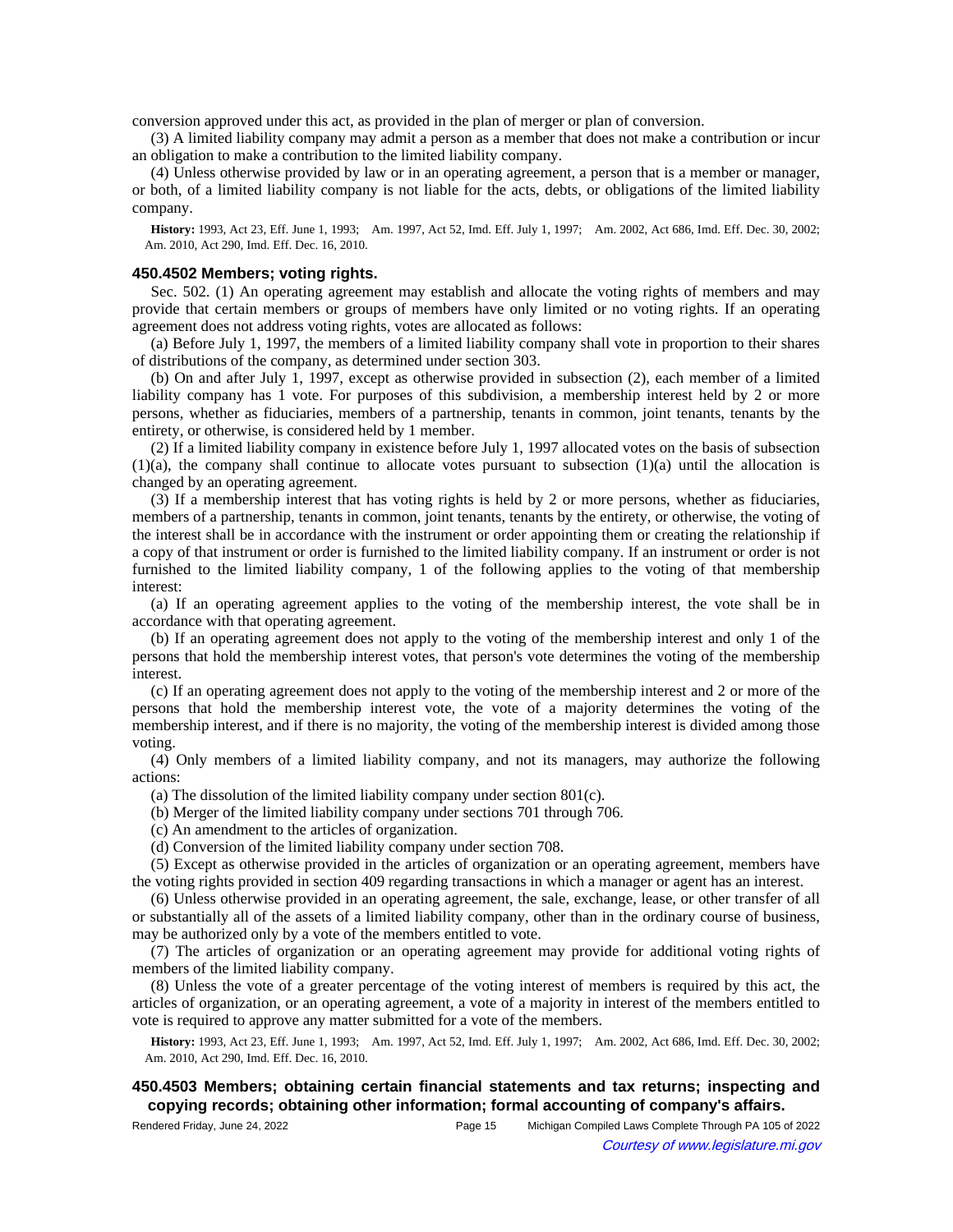Sec. 503. (1) Upon written request of a member, a limited liability company shall send a copy of its most recent annual financial statement and its most recent federal, state, and local income tax returns, and any other returns or filings the limited liability company has submitted or is required to submit to any federal, state, local, or other governmental taxing authority, to the member by mail or electronic transmission.

(2) Upon reasonable request, a member may obtain true and full information regarding the current state of a limited liability company's financial condition.

(3) Upon reasonable written request and during ordinary business hours, a member or the member's designated representative may inspect and copy, at the member's expense, any of the records a limited liability company is required to maintain under section 213, at the location where the records are kept.

(4) Upon reasonable written request, a member may obtain other information regarding a limited liability company's affairs or may inspect, personally or through a representative and during ordinary business hours, other books and records of the limited liability company, as is just and reasonable.

(5) A member may have a formal accounting of a limited liability company's affairs, as provided in an operating agreement or whenever circumstances render it just and reasonable.

History: 1993, Act 23, Eff. June 1, 1993;--Am. 1997, Act 52, Imd. Eff. July 1, 1997;--Am. 2002, Act 686, Imd. Eff. Dec. 30, 2002; Am. 2010, Act 290, Imd. Eff. Dec. 16, 2010.

#### **450.4504 Membership interest as personal property.**

Sec. 504. (1) A membership interest is personal property and may be held in any manner in which personal property may be held. A husband and wife may hold a membership interest in joint tenancy in the same manner and subject to the same restrictions, consequences, and conditions that apply to the ownership of real estate held jointly by a husband and wife under the laws of this state, with full right of ownership by survivorship in case of the death of either.

(2) A member has no interest in specific limited liability company property.

**History:** 1993, Act 23, Eff. June 1, 1993;—Am. 2002, Act 686, Imd. Eff. Dec. 30, 2002.

## **450.4505 Membership interest; assignment; liability of assignee; assignor as member; liability of assignor not released.**

Sec. 505. (1) Except as provided in an operating agreement, a membership interest is assignable in whole or in part.

(2) An assignment of a membership interest does not of itself entitle the assignee to participate in the management and affairs of a limited liability company or to become or exercise any rights of a member. An assignment entitles the assignee to receive, to the extent assigned, only the distributions to which the assignor would be entitled.

(3) Unless otherwise provided in an operating agreement and except to the extent assumed by agreement, an assignee has no liability as a member solely as a result of the assignment.

(4) Except as provided in an operating agreement, a member ceases to be a member when the member's entire membership interest is assigned. The assignor is not released from any liability to the company under sections 302 and 308 even if the assignee becomes a member.

**History:** 1993, Act 23, Eff. June 1, 1993;—Am. 2010, Act 290, Imd. Eff. Dec. 16, 2010.

## **450.4506 Assignee of membership interest; conditions for membership; rights and powers; liability for obligations of assignor.**

Sec. 506. (1) Unless otherwise provided in an operating agreement, an assignee of a membership interest in a limited liability company that has more than 1 member may become a member only upon a unanimous vote of the members entitled to vote. An assignee of a membership interest in a limited liability company that has 1 member may become a member in accordance with the terms of the agreement between the member and the assignee.

(2) An assignee that becomes a member of a limited liability company has, to the extent assigned, the rights and powers, and is subject to the restrictions and liabilities, of a member under the articles of organization, an operating agreement, and this act. An assignee that becomes a member also is liable for any obligations the assignor has to make contributions and to return distributions under sections 302 and 308(3). An assignee is not obligated for liabilities unknown to the assignee at the time the assignee became a member unless the liabilities are shown on the financial records of the limited liability company.

History: 1993, Act 23, Eff. June 1, 1993;--Am. 1997, Act 52, Imd. Eff. July 1, 1997;--Am. 2002, Act 686, Imd. Eff. Dec. 30, 2002; Am. 2010, Act 290, Imd. Eff. Dec. 16, 2010.

### **450.4507 Charging membership interest with payment of judgment; rights of judgment**

| Rendered Friday, June 24, 2022 | Page 16 | Michigan Compiled Laws Complete Through PA 105 of 2022 |
|--------------------------------|---------|--------------------------------------------------------|
|                                |         | Courtesy of www.legislature.mi.gov                     |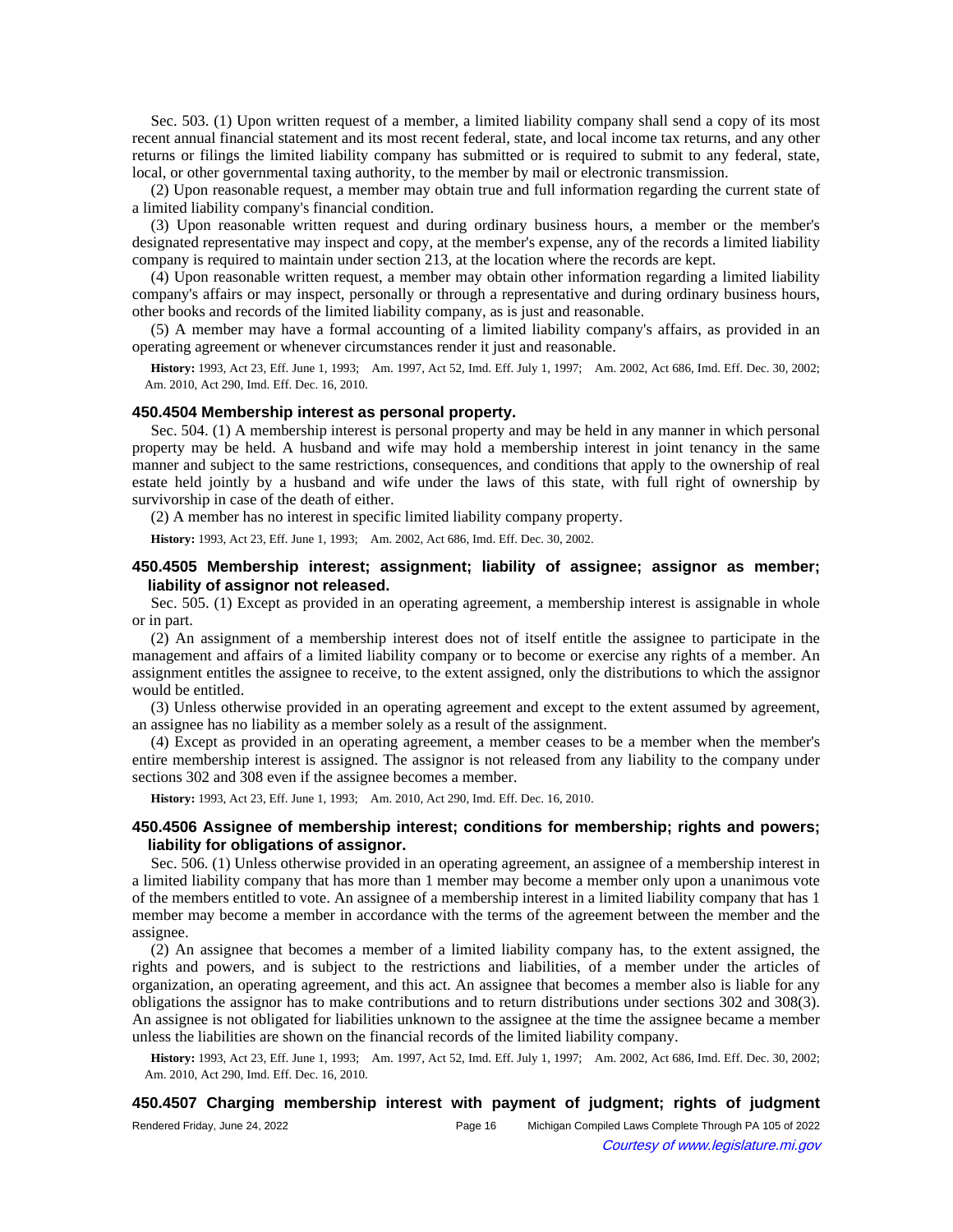# **creditor; rights and powers of member; charging order as lien on membership interest; section as exclusive remedy.**

Sec. 507. (1) If a court of competent jurisdiction receives an application from any judgment creditor of a member of a limited liability company, the court may charge the membership interest of the member with payment of the unsatisfied amount of judgment with interest.

(2) If a limited liability company is served with a charging order and notified of the terms of that order, then to the extent described in the order, the member's judgment creditor described in the order is entitled to receive only any distribution or distributions to which the judgment creditor is entitled with respect to the member's membership interest.

(3) This act does not deprive any member of the benefit of any exemption laws applicable to the member's membership interest.

(4) Unless otherwise provided in an operating agreement or admitted as a member under section 501, a judgment creditor of a member that obtains a charging order does not become a member of the limited liability company, and the member that is the subject of the charging order remains a member of the limited liability company and retains all rights and powers of membership except the right to receive distributions to the extent charged.

(5) A charging order is a lien on the membership interest of the member that is the subject of the charging order. However, a person may not foreclose on that lien or on the membership interest under this act or any other law, and the charging order is not an assignment of the member's membership interest for purposes of section 505(4).

(6) This section provides the exclusive remedy by which a judgment creditor of a member may satisfy a judgment out of the member's membership interest in a limited liability company. A court order to which a member may have been entitled that requires a limited liability company to take an action, provide an accounting, or answer an inquiry is not available to a judgment creditor of that member attempting to satisfy a judgment out of the member's membership interest, and a court may not issue an order to a judgment creditor.

History: 1993, Act 23, Eff. June 1, 1993;—Am. 2010, Act 290, Imd. Eff. Dec. 16, 2010.

### **450.4508 Encumbrance against membership interest; effect.**

Sec. 508. Unless otherwise provided in an operating agreement, the pledge or granting of a security interest, lien, or other encumbrance in or against any or all of the membership interest of a member does not cause the member to cease to be a member or to lose the power to exercise any rights or powers of a member.

**History:** 1993, Act 23, Eff. June 1, 1993.

#### **450.4509 Withdrawal of member; distribution; expulsion.**

Sec. 509. (1) A member may withdraw from a limited liability company only as provided in an operating agreement. A member withdrawing pursuant to an operating agreement may become entitled to a withdrawal distribution as described in section 305.

(2) An operating agreement may provide for the expulsion of a member or for other events the occurrence of which will result in a person ceasing to be a member of the limited liability company.

**History:** 1993, Act 23, Eff. June 1, 1993;—Am. 1997, Act 52, Imd. Eff. July 1, 1997.

#### **450.4510 Commencement and maintenance of civil suit by company; conditions.**

Sec. 510. A member may commence and maintain a civil suit in the right of a limited liability company if all of the following conditions are met:

(a) Either management of the limited liability company is vested in a manager or managers that have the sole authority to cause the limited liability company to sue in its own right or management of the limited liability company is reserved to the members but the plaintiff does not have the authority to cause the limited liability company to sue in its own right under the provisions of an operating agreement.

(b) The plaintiff has made written demand on the managers or the members with the authority requesting that the managers or members cause the limited liability company to take suitable action.

(c) Ninety days have expired from the date the demand was made unless the member has earlier been notified that the demand has been rejected or unless irreparable injury to the limited liability company would result by waiting for the expiration of the 90-day period.

(d) The plaintiff was a member of the limited liability company at the time of the act or omission of which the member complains, or the member's status as a member devolved upon the member by operation of law or pursuant to this act or the terms of an operating agreement from a person that was a member at that time.

(e) The plaintiff fairly and adequately represents the interests of the limited liability company in enforcing the right of the limited liability company.

Rendered Friday, June 24, 2022 Page 17 Michigan Compiled Laws Complete Through PA 105 of 2022 Courtesy of www.legislature.mi.gov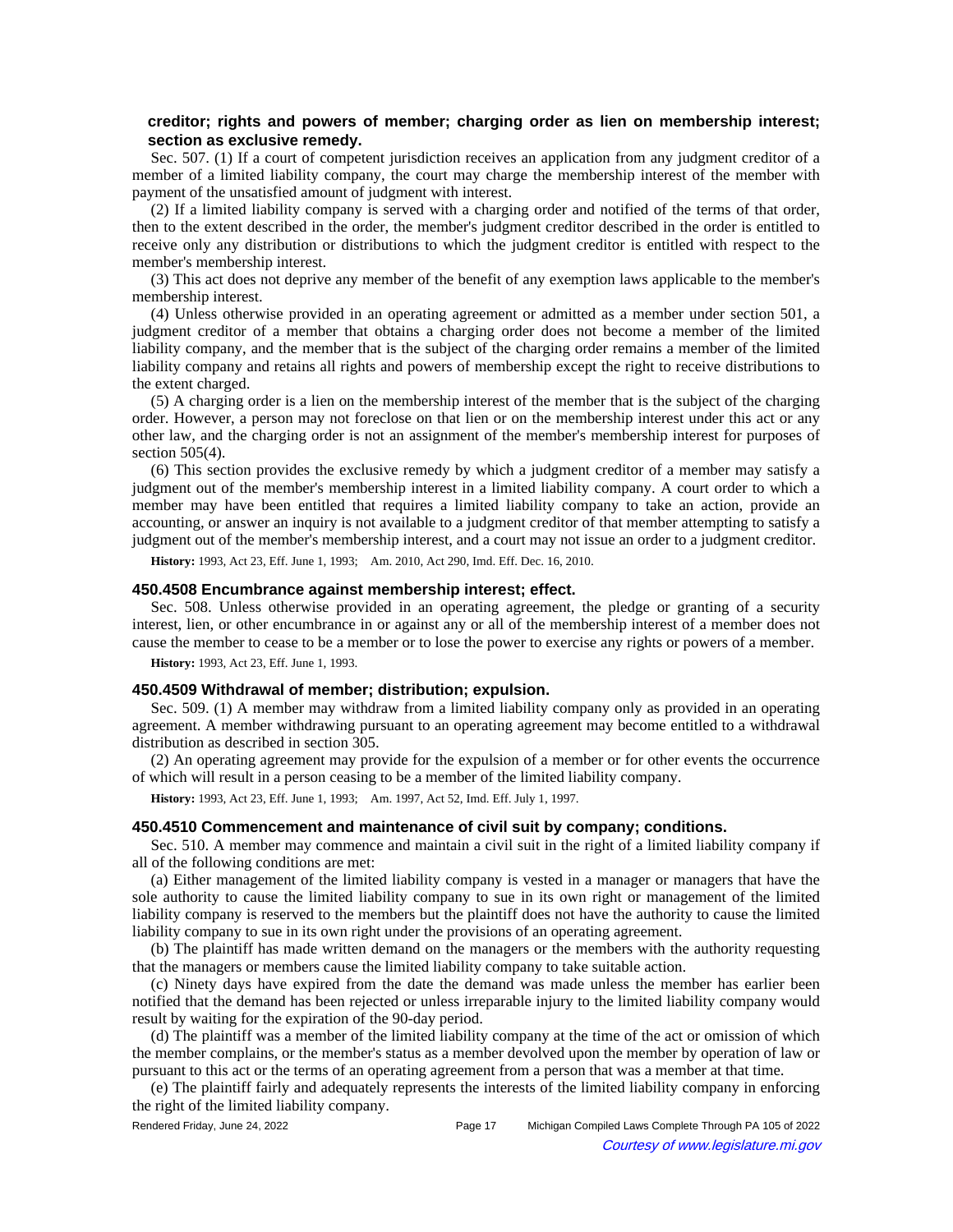(f) The plaintiff continues to be a member until the time of judgment, unless the failure to continue to be a member is the result of action by the limited liability company in which the former member did not acquiesce and the demand was made before the termination of the former member's status as a member.

**History:** 1993, Act 23, Eff. June 1, 1993;—Am. 2010, Act 290, Imd. Eff. Dec. 16, 2010.

## **450.4511 Investigation of allegations; stay of derivative proceeding.**

Sec. 511. If the limited liability company commences an investigation of the allegations made in the demand or complaint, the court may stay any derivative proceeding for a period as the court considers appropriate.

**History:** 1993, Act 23, Eff. June 1, 1993.

## **450.4512 Dismissal of derivative proceeding; findings; burden of proof; determination; "disinterested" defined.**

Sec. 512. (1) The court shall dismiss a derivative proceeding if, on motion by the limited liability company, the court finds that 1 of the groups specified in subsection (3) has made a determination in good faith after conducting a reasonable investigation upon which its conclusions are based that the maintenance of the derivative proceeding is not in the best interests of the company.

(2) If the determination is made pursuant to subsection (3)(a) or (b), the company has the burden of proving the good faith of the group making the determination and the reasonableness of the investigation. If the determination is made pursuant to subsection  $(3)(c)$ , the plaintiff has the burden of proving that the determination was not made in good faith or that the investigation was not reasonable.

(3) A determination under subsection (1) may be made by any 1 of the following:

(a) By a majority vote of the disinterested managers or members having the authority to cause the company to sue in its own right, if the disinterested managers or members constitute a majority of those having the authority to cause the company to sue in its own right.

(b) By a majority vote of a committee consisting of 2 or more disinterested managers or members appointed by a majority vote of disinterested managers or members, whether or not the disinterested managers or members constitute a majority of those having the authority to cause the company to sue in its own right.

(c) By a panel of 1 or more disinterested persons appointed by the court upon motion by the company.

(4) For purposes of this section, "disinterested" means a person who is not a party to a derivative proceeding or a person who is a party if the limited liability company demonstrates that the claim asserted against the person is frivolous or insubstantial.

**History:** 1993, Act 23, Eff. June 1, 1993.

## **450.4513 Discontinued or settled derivative proceeding; court approval required; notice; expense.**

Sec. 513. A derivative proceeding may not be discontinued or settled without the court's approval. If the court determines that a proposed discontinuance or settlement will substantially affect the interests of members of the limited liability company, the court shall direct that notice be given to the members affected. If notice is directed to be given to the affected members, the court may determine whether 1 or more of the parties to the action shall bear the expense of giving the notice, in the amount as the court determines and finds to be reasonable under the circumstances. The amount of expense shall be awarded as special costs of the action and is recoverable in the same manner as statutory taxable costs.

**History:** 1993, Act 23, Eff. June 1, 1993.

### **450.4514 Termination of derivative proceeding; court order.**

Sec. 514. If a derivative proceeding is terminated, the court may order 1 of the following:

(a) The plaintiff to pay any of the defendants' reasonable expenses, including reasonable attorney fees, incurred in defending the proceeding if it finds that the proceeding was commenced or maintained in bad faith or without reasonable cause.

(b) The limited liability company to pay the plaintiff's reasonable expenses, including reasonable attorney fees, incurred in the proceeding if it finds that the proceeding has resulted in a substantial benefit to the company. The court shall direct the plaintiff to account to the company for any proceeds received by the plaintiff in excess of expenses awarded by the court, except that this provision does not apply to a judgment rendered for the benefit of an injured member only and limited to a recovery of the loss or damage sustained by that member.

History: 1993, Act 23, Eff. June 1, 1993;-- Am. 2010, Act 290, Imd. Eff. Dec. 16, 2010.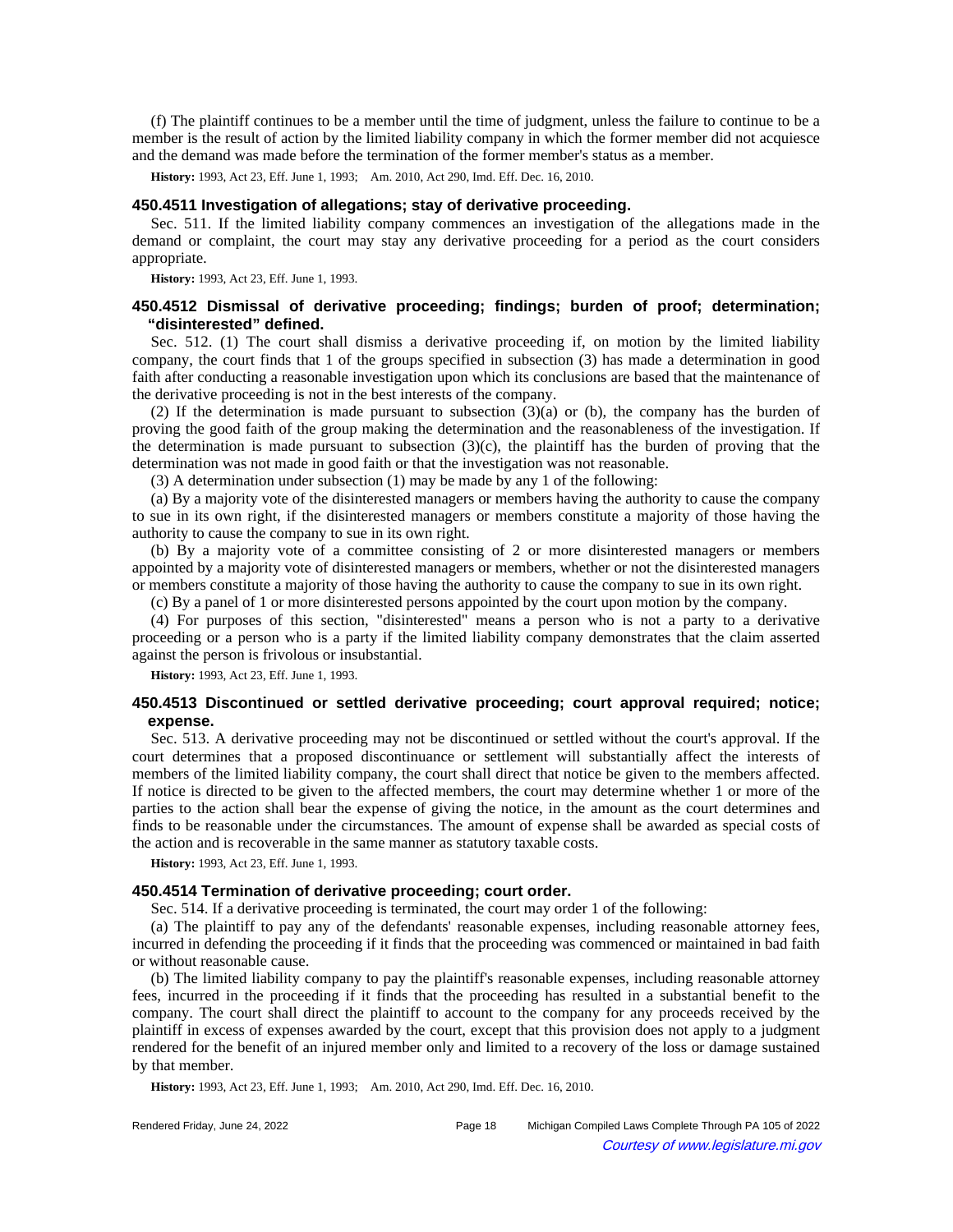# **450.4515 Action in circuit court; grounds; order or grant of relief; "willfully unfair and oppressive conduct" defined.**

Sec. 515. (1) A member of a limited liability company may bring an action in the circuit court of the county in which the limited liability company's principal place of business or registered office is located to establish that acts of the managers or members in control of the limited liability company are illegal or fraudulent or constitute willfully unfair and oppressive conduct toward the limited liability company or the member. If the member establishes grounds for relief, the circuit court may issue an order or grant relief as it considers appropriate, including, but not limited to, an order providing for any of the following:

(a) The dissolution and liquidation of the assets and business of the limited liability company.

(b) The cancellation or alteration of a provision in the articles of organization or in an operating agreement.

(c) The direction, alteration, or prohibition of an act of the limited liability company or its members or managers.

(d) The purchase at fair value of the member's interest in the limited liability company, either by the company or by any members responsible for the wrongful acts.

(e) An award of damages to the limited liability company or to the member. An action seeking an award of damages must be commenced within 3 years after the cause of action under this section has accrued or within 2 years after the member discovers or reasonably should have discovered the cause of action under this section, whichever occurs first.

(2) As used in this section, "willfully unfair and oppressive conduct" means a continuing course of conduct or a significant action or series of actions that substantially interferes with the interests of the member as a member. Willfully unfair and oppressive conduct may include the termination of employment or limitations on employment benefits to the extent that the actions interfere with distributions or other member interests disproportionately as to the affected member. The term does not include conduct or actions that are permitted by the articles of organization, an operating agreement, another agreement to which the member is a party, or a consistently applied written company policy or procedure.

History: Add. 1997, Act 52, Imd. Eff. July 1, 1997;-- Am. 2002, Act 686, Imd. Eff. Dec. 30, 2002;-- Am. 2010, Act 290, Imd. Eff. Dec. 16, 2010.

### ARTICLE 6

## **450.4601 Articles of organization; amendment.**

Sec. 601. A limited liability company may amend its articles of organization if the amendment contains only provisions that might lawfully be contained in original articles of organization filed at the time the amendment is made.

**History:** 1993, Act 23, Eff. June 1, 1993.

## **450.4602 Articles of organization; conditions requiring amendment.**

Sec. 602. A limited liability company shall amend its articles of organization if any of the following occur: (a) A change in the name of the limited liability company.

(b) A change in the purposes of the limited liability company.

(c) A change to or from the management of the limited liability company by managers.

(d) A change in the maximum duration of the limited liability company.

(e) A statement in the articles of organization has become false or erroneous, except that a change in registered office or resident agent may be made as provided for in section 209.

**History:** 1993, Act 23, Eff. June 1, 1993.

#### **450.4603 Articles of organization; certificate of amendment; filing; contents.**

Sec. 603. The articles of organization are amended by filing a certificate of amendment signed as provided in section 103 that contains all of the following:

(a) The name of the limited liability company.

(b) The date of filing of its original articles of organization.

(c) The entire article or articles being amended, or the section or sections being amended if the article being amended is divided into identified sections.

(d) A statement that the amendment or amendments were approved by the unanimous vote of all of the members entitled to vote or by a majority in interest if an operating agreement authorizes amendment of the articles of organization by majority vote.

History: 1993, Act 23, Eff. June 1, 1993;—Am. 1997, Act 52, Imd. Eff. July 1, 1997;—Am. 2002, Act 686, Imd. Eff. Dec. 30, 2002.

### **450.4604 Restated articles of organization.**

| Rendered Friday, June 24, 2022 | Page 19 | Michigan Compiled Laws Complete Through PA 105 of 2022 |
|--------------------------------|---------|--------------------------------------------------------|
|                                |         | Courtesy of www.legislature.mi.gov                     |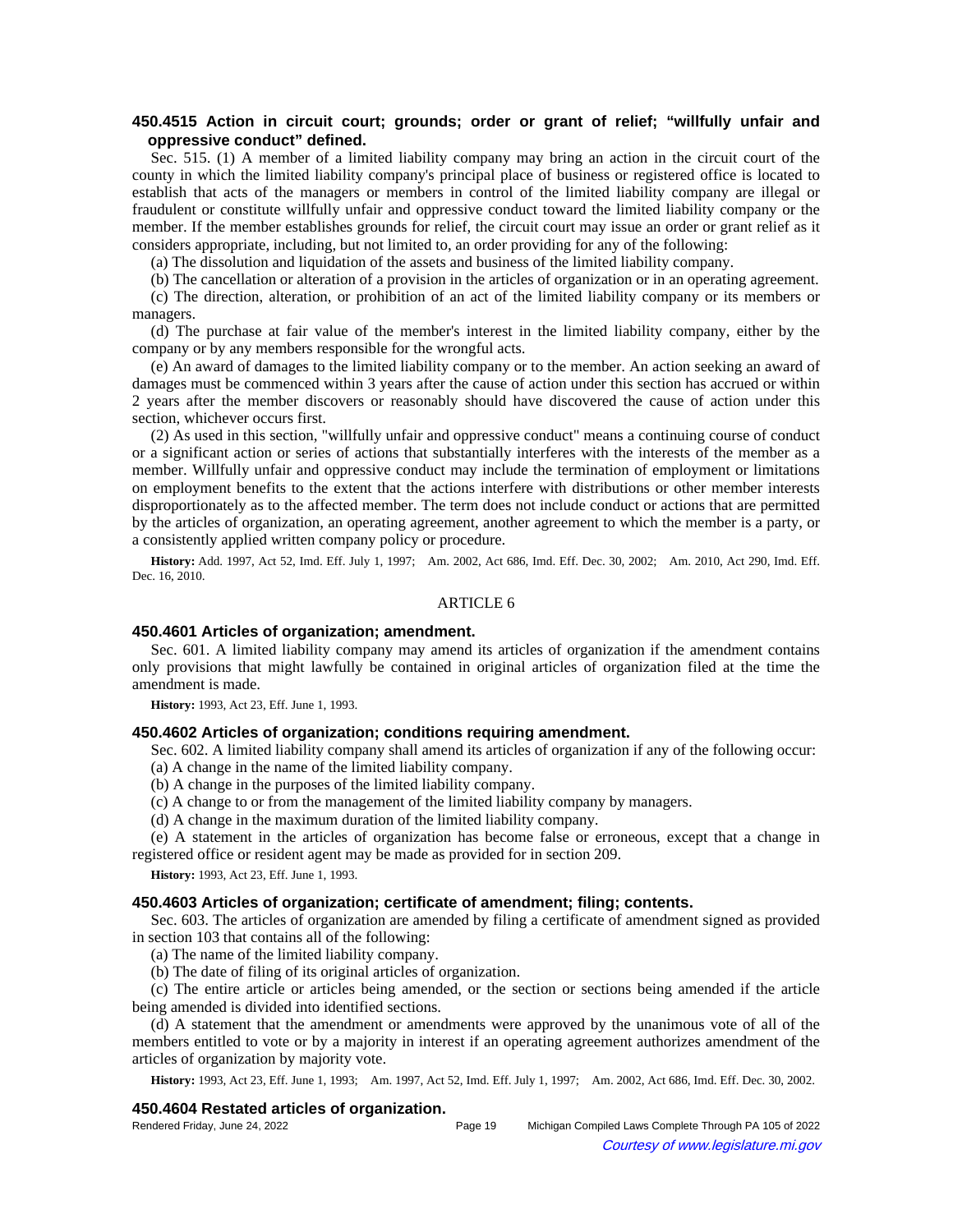Sec. 604. (1) A limited liability company may integrate into a single instrument the provisions of its articles of organization that are then in effect and operative by filing restated articles of organization executed as provided in section 103.

(2) A limited liability company may include amendments to its articles of organization in restated articles of organization filed under subsection (1). An amendment to the articles of organization of a limited liability company in connection with the integration and restatement of the articles under this section is subject to any other provision of this act that would apply if a certificate of amendment were filed to effect the amendment, including the requirement of member approval.

(3) A limited liability company shall specifically designate restated articles of organization filed under this section as such in the heading and shall state, either in the heading or in an introductory paragraph, the present name of the limited liability company, all of the former names of the limited liability company if the name has changed, and the date of filing of its original articles of organization. If the restated articles include a further amendment under subsection (2), the articles shall state that the amendment was approved by 1 of the following:

(a) If an operating agreement establishes a vote requirement for amending the articles of organization, by the vote required under the operating agreement.

(b) If subdivision (a) does not apply, by a unanimous vote of all of the members entitled to vote on the amendment.

(4) When its restated articles of organization become effective under section 104, the limited liability company's original articles of organization are superseded and the restated articles are the articles of organization of the company.

**History:** 1993, Act 23, Eff. June 1, 1993;—Am. 2010, Act 290, Imd. Eff. Dec. 16, 2010.

#### ARTICLE 7

# **450.4701 Domestic limited liability companies; merger; plan.**

Sec. 701. (1) Two or more domestic limited liability companies may merge pursuant to a plan of merger approved as provided in section 702.

(2) The plan of merger shall set forth all of the following:

(a) The name of each constituent company and the name of the surviving company.

(b) The terms and conditions of the proposed merger, including the manner and basis of converting the membership interests in each limited liability company into membership interests in the surviving company, or into cash or other property, or into a combination thereof.

(c) A statement of any amendment to the articles of organization of the surviving company to be effected by the merger or any restatement of the articles of organization, or a statement that no changes are to be made in the articles of organization of the surviving company.

(d) Other provisions with respect to the proposed merger that the constituent companies consider necessary or desirable.

**History:** 1993, Act 23, Eff. June 1, 1993;—Am. 1994, Act 410, Imd. Eff. Dec. 29, 1994;—Am. 1997, Act 52, Imd. Eff. July 1, 1997.

### **450.4702 Merger; approval of plan by members; withdrawal and distribution.**

Sec. 702. (1) A plan of merger shall be submitted to the members of each constituent company for approval. A unanimous vote of the members entitled to vote in each constituent company is required to approve a merger, unless an operating agreement of a constituent company provides otherwise.

(2) If an operating agreement of a constituent company provides for approval of a merger by less than unanimous vote of members entitled to vote and the merger is approved, a member that did not vote in favor of the merger may withdraw from the limited liability company and receive, within a reasonable time, the fair value of the member's interest in the limited liability company, based upon the member's share of distributions as determined under section 303.

History: 1993, Act 23, Eff. June 1, 1993;—Am. 1994, Act 410, Imd. Eff. Dec. 29, 1994;—Am. 1997, Act 52, Imd. Eff. July 1, 1997; Am. 2010, Act 290, Imd. Eff. Dec. 16, 2010.

### **450.4703 Plan of merger; execution; certificate; contents and effectiveness.**

Sec. 703. (1) After a plan of merger is approved, a certificate of merger shall be executed as provided in section 103 and filed on behalf of each constituent company. The certificate shall set forth all of the following:

(a) The statements required by section  $701(2)(a)$  and (c).

(b) A statement that the plan of merger has been approved by the members of the constituent company in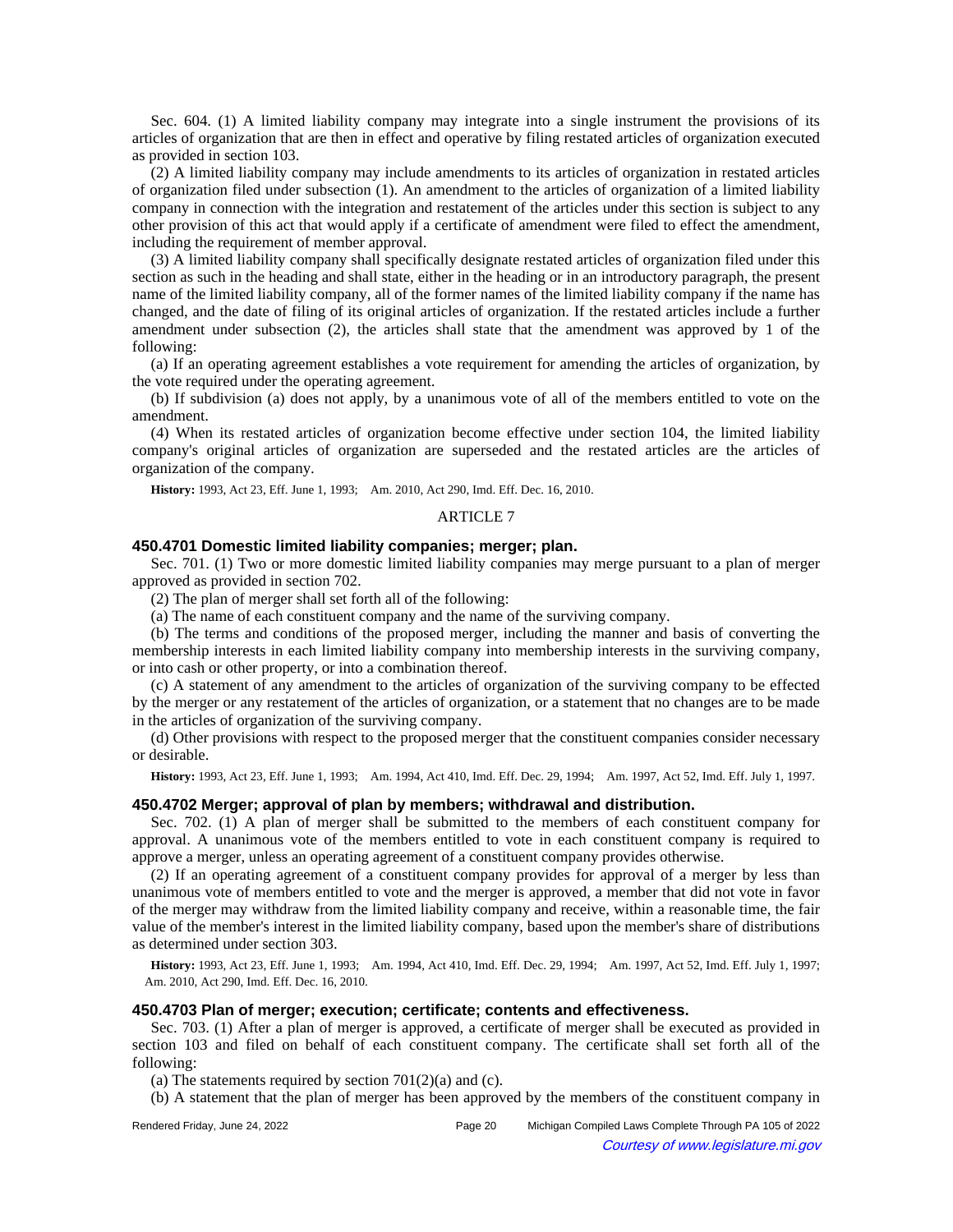accordance with section 702(1).

(c) A statement of any assumed names of merging limited liability companies transferred to the surviving company as authorized by section 206(6), specifying each transferred assumed name and the name of the limited liability company from which it is transferred. The certificate may include a statement of limited liability company names or assumed names of merging limited liability companies that are to be treated as newly filed assumed names of the survivor pursuant to section 206(7).

(d) The effective date of the merger if later than the date the certificate of merger is filed.

(2) The certificate of merger is effective in accordance with section 104.

History: 1993, Act 23, Eff. June 1, 1993;—Am. 1994, Act 410, Imd. Eff. Dec. 29, 1994;—Am. 1997, Act 52, Imd. Eff. July 1, 1997.

#### **450.4704 Merger; provisions.**

Sec. 704. When a merger takes effect, all of the following apply:

(a) Every other constituent company merges into the surviving company and the separate existence of every constituent company except the surviving company ceases.

(b) All property, real, personal, and mixed, all debts due on whatever account, including promises to make contributions, all other choses in action, and any other interest of or belonging to or due to each constituent company are vested in the surviving company without further act or deed and without reversion or impairment.

(c) The surviving company may use the name and the assumed names of any constituent company, if the filings required under section 206(6) and (7) are made.

(d) The surviving company has all of the liabilities of each constituent company.

(e) A proceeding pending against any constituent company may be continued as if the merger had not occurred or the surviving company may be substituted in the proceeding for the limited liability company whose existence ceased.

(f) The articles of organization of the surviving company are amended to the extent provided in the certificate of merger.

(g) The membership interests in each constituent company are converted into membership interests in the surviving company, cash, or other property as provided in the plan of merger.

**History:** 1993, Act 23, Eff. June 1, 1993;—Am. 1997, Act 52, Imd. Eff. July 1, 1997.

## **450.4705 Merger of foreign limited liability companies with domestic limited liability companies; conditions; compliance and liability of surviving company.**

Sec. 705. (1) One or more foreign limited liability companies may merge with 1 or more domestic limited liability companies if both of the following are satisfied:

(a) The merger is permitted by the law of the jurisdiction under whose law each foreign constituent company is organized and each foreign constituent company complies with that law in effecting the merger.

(b) Each domestic constituent company complies with the provisions of sections 701 through 703.

(2) If the surviving company is to be governed by the laws of a jurisdiction other than this state, it shall comply with the provisions of this act with respect to foreign limited liability companies if it is to transact business in this state.

(3) The surviving company is liable for, and is subject to service of process in a proceeding in this state for the enforcement of, any obligation of a domestic constituent company, including any obligation to a member of the domestic constituent company who has dissented from the merger and withdrawn pursuant to section 702(2).

History: 1993, Act 23, Eff. June 1, 1993;—Am. 1994, Act 410, Imd. Eff. Dec. 29, 1994;—Am. 1997, Act 52, Imd. Eff. July 1, 1997.

# **450.4705a Definitions; merger of domestic limited liability companies with business organizations.**

Sec. 705a. (1) As used in this section:

(a) "Business organization" means a domestic or foreign corporation, domestic or foreign nonprofit corporation, limited partnership, general partnership, or any other type of domestic or foreign business enterprise, incorporated or unincorporated, except a domestic limited liability company.

(b) "Entity" means a business organization or a domestic limited liability company.

(c) "Nonprofit corporation" means a corporation that, under the laws of the jurisdiction in which it was formed, is a nonprofit corporation, including, but not limited to, a corporation formed under or subject to, in whole or in part, the nonprofit corporation act, 1982 PA 162, MCL 450.2101 to 450.3192.

(d) "Obligated person" means a general partner of a limited partnership, a partner of a general partnership, or a participant in or an owner of an interest in any other type of business enterprise that, under applicable Rendered Friday, June 24, 2022 Page 21 Michigan Compiled Laws Complete Through PA 105 of 2022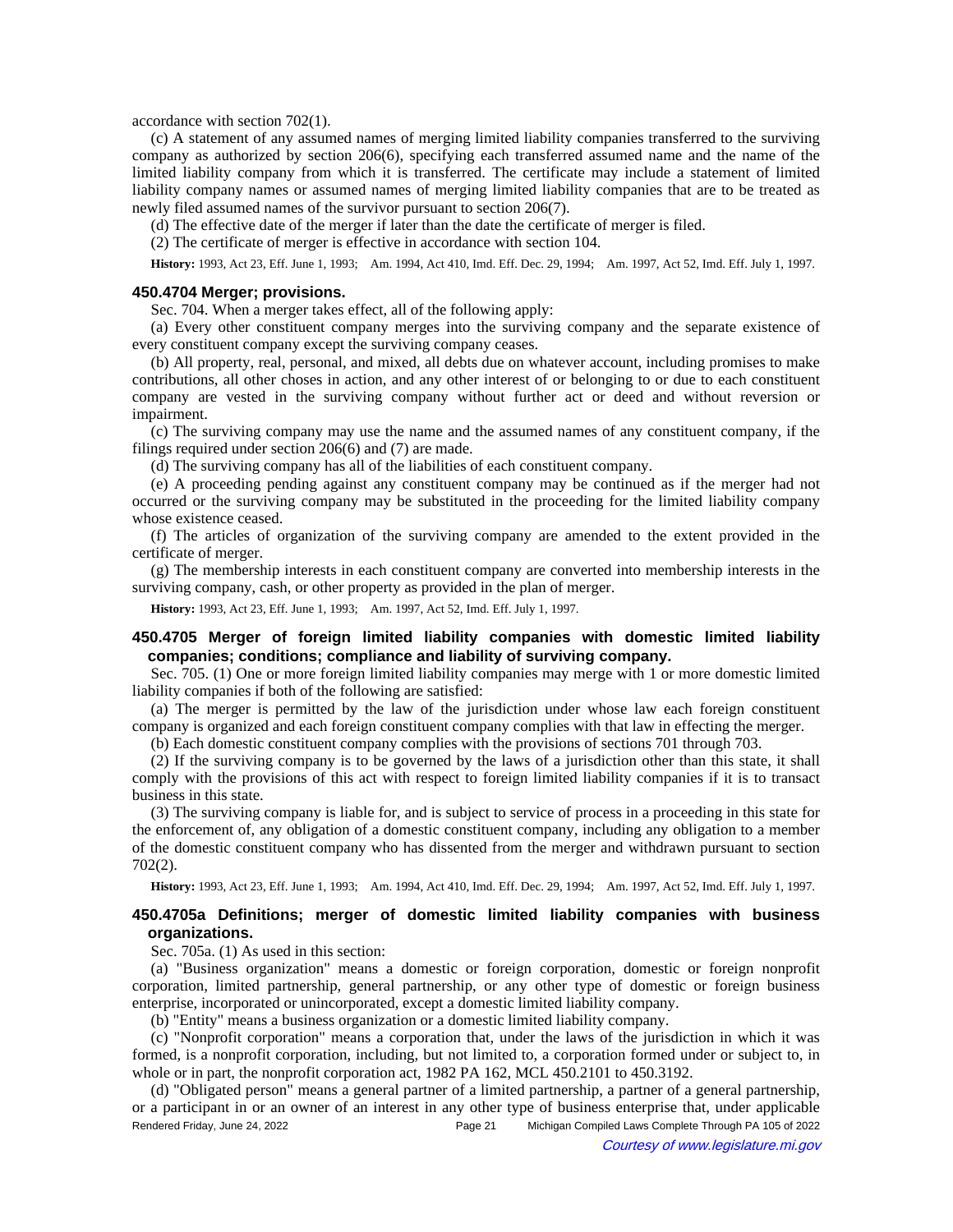law, is generally liable for the obligations of the business enterprise.

(2) If all of the business organizations in a merger with 1 or more domestic limited liability companies are foreign limited liability companies, the merger shall comply with section 705 and not this section.

(3) Except as otherwise provided in subsection (2), 1 or more domestic limited liability companies may merge with 1 or more business organizations if all of the following requirements are satisfied:

(a) The merger is permitted under the law of the jurisdiction in which each constituent business organization is organized and each constituent business organization complies with that law in effecting the merger.

(b) Each foreign constituent business organization transacting business in this state complies with the applicable laws of this state.

(c) Each domestic limited liability company complies with this section.

(4) If 1 or more domestic limited liability companies propose to merge with 1 or more business organizations, each domestic limited liability company shall prepare a plan of merger that contains all of the following:

(a) The name of each constituent entity, the name of the surviving entity, the street address of the surviving entity's principal place of business, and the type of organization of the surviving entity.

(b) The terms and conditions of the proposed merger, including the manner and basis of converting the shares, partnership interests, membership interests, or other ownership interests of each constituent entity into ownership interests or obligations of the surviving entity, or into cash or other consideration, which may include ownership interests or obligations of an entity not a party to the merger, or into a combination thereof.

(c) If the surviving entity is to be a domestic limited liability company, a statement of the amendments to the articles of organization of the surviving company if the articles are changed by the merger, a restatement of the articles of organization, or a statement that the articles of organization of the surviving domestic limited liability company are unchanged.

(d) Any other provision that the domestic limited liability company considers necessary or desirable.

(5) A constituent domestic limited liability company shall submit a plan of merger to the members for approval. A unanimous vote by the members entitled to vote in the constituent domestic limited liability company is required to approve a plan of merger unless an operating agreement of the constituent domestic limited liability company provides otherwise.

(6) If an operating agreement of a constituent domestic limited liability company provides for approval by less than unanimous vote of members entitled to vote and the merger is approved, a member that voted against the merger may withdraw from the domestic limited liability company and receive, within a reasonable time, the fair value of the member's interest in the domestic limited liability company, based on the member's share of distributions as determined under section 303.

(7) If a plan of merger is approved, a certificate of merger shall be executed as provided in section 103 and filed on behalf of each constituent domestic limited liability company. The certificate of merger shall contain all of the following:

(a) The information required under subsection  $(4)(a)$  and the statement required under subsection  $(4)(c)$ .

(b) A statement that the plan of merger was approved by the members of each constituent domestic limited liability company in accordance with subsection (5).

(c) A statement of any assumed names of merging entities transferred to the surviving entity in accordance with section 206(6), specifying each transferred assumed name and the name of the entity from which it is transferred. If the surviving entity is a domestic limited liability company or a foreign limited liability company authorized to transact business in this state, the certificate may include a statement of 1 or more names or assumed names of merging entities that are to be treated as new certificates of assumed names of the surviving company under section 206(7).

(d) The effective date of the merger if later than the date the certificate of merger is filed.

(8) A certificate of merger is effective in accordance with section 104.

(9) When a merger is effective under this section, all of the following apply:

(a) Every other constituent entity merges into the surviving entity and the separate existence of every entity except the surviving entity ceases.

(b) The title to all property, real, personal, and mixed, and rights owned by each constituent entity are vested in the surviving entity without reversion or impairment.

(c) A surviving company may use the name and the assumed names of any merging entity if a filing required under section 206(6) or (7) or other applicable statute is made.

(d) The surviving entity has all of the liabilities of each constituent entity. This section does not affect liability, if any, of a person that was an obligated person with respect to a merging entity for acts or omissions that occurred before the merger.<br>Rendered Friday, June 24, 2022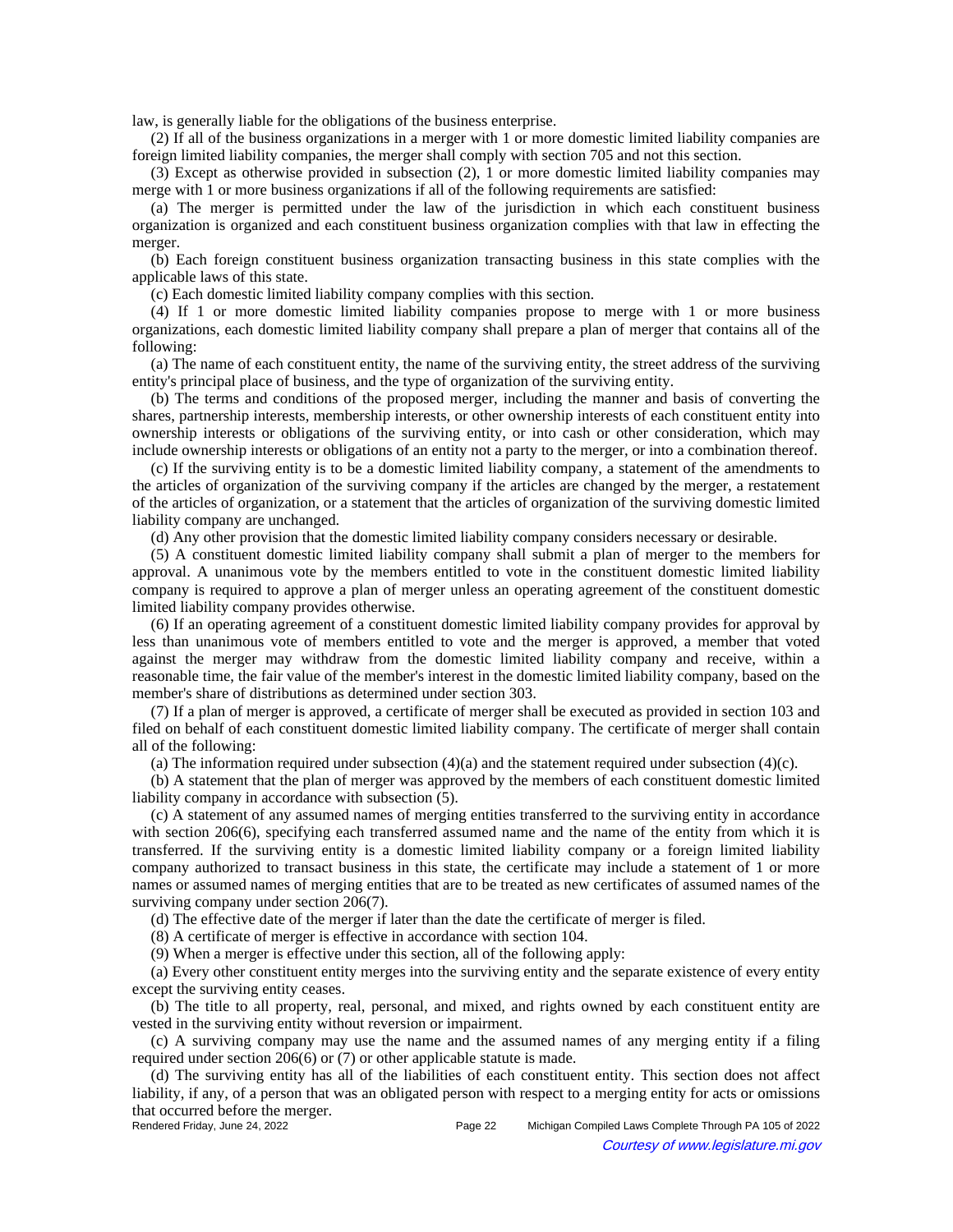(e) A proceeding pending against any constituent entity may be continued as if the merger did not occur or the surviving entity may be substituted in the proceeding for the entity whose existence ceased.

(f) The articles of organization of a surviving domestic limited liability company are amended to the extent provided in the plan of merger.

(g) The ownership interests of each constituent entity that are to be converted into ownership interests or obligations of the surviving entity or into cash or other property are converted.

(10) If the surviving entity is a foreign business organization, it is subject to the laws of this state pertaining to the transaction of business in this state by a foreign business organization if it transacts business in this state. The surviving entity is liable for, and is subject to service of process in a proceeding in this state for the enforcement of, any obligation of a constituent domestic limited liability company, including an obligation to a member of the constituent domestic limited liability company that has dissented from the merger and withdrawn in accordance with subsection (6).

History: Add. 1997, Act 52, Imd. Eff. July 1, 1997;-- Am. 2002, Act 686, Imd. Eff. Dec. 30, 2002;-- Am. 2014, Act 559, Imd. Eff. Jan. 15, 2015.

## **450.4706 Abandoning plan of merger; procedure.**

Sec. 706. (1) Unless a plan of merger provides otherwise, at any time before the effective date of a certificate of merger, the merger may be abandoned in accordance with the procedure set forth in the plan of merger or, if no procedure to abandon the merger is set forth in the plan of merger, by the unanimous vote of the members entitled to vote in each domestic limited liability company that is a constituent entity, unless an operating agreement of a domestic limited liability company provides otherwise.

(2) If a certificate of merger has been filed by a constituent domestic limited liability company, it shall file a certificate of abandonment within 10 days after the abandonment but not later than the effective date of the certificate of merger.

History: 1993, Act 23, Eff. June 1, 1993;—Am. 1994, Act 410, Imd. Eff. Dec. 29, 1994;—Am. 1997, Act 52, Imd. Eff. July 1, 1997.

## **450.4707 Conversion of domestic partnership or domestic limited partnership to limited liability company.**

Sec. 707. (1) A domestic partnership or domestic limited partnership may convert to a limited liability company in accordance with this section.

(2) The terms and conditions of a conversion under this section shall be approved by the partners in the manner provided in the partnership agreement for amendments to the partnership agreement or, if no provision for amendments to the partnership agreement is made in the partnership agreement, by all of the partners.

(3) If a conversion under this section is approved, the converting partnership or limited partnership shall file both of the following:

(a) Articles of organization that comply with section 203.

(b) A certificate of conversion, stating the name of the partnership or limited partnership and the date it was formed. In the case of a limited partnership, the certificate of conversion shall include a statement that the certificate of limited partnership is canceled as of the effective date of the articles of organization.

(4) If a limited partnership converts to a limited liability company under this section, the certificate of limited partnership is canceled as of the effective date of the articles of organization.

(5) If a conversion under this section takes effect, the limited liability company is considered the same entity that existed before the conversion. All property and rights of the converting partnership or limited partnership remain vested in the converted limited liability company. All liabilities of the converting partnership or limited partnership continue as liabilities of the converted limited liability company. An action or proceeding pending against the converting partnership or limited partnership may be continued as if the conversion under this section had not occurred. The liability, if any, of a general partner of the converting partnership or limited partnership for acts or omissions that occurred before a conversion under this section is not affected by a conversion under this section.

**History:** Add. 1997, Act 52, Imd. Eff. July 1, 1997.

# **450.4708 Conversion into business organization; requirements; effectiveness of certificate of conversion; foreign business organization as surviving business organization; "business organization" and "entity" defined.**

Sec. 708. (1) A domestic limited liability company may convert into a business organization if all of the following requirements are satisfied:

(a) The conversion is permitted by the law that will govern the internal affairs of the business organization

Rendered Friday, June 24, 2022 Page 23 Michigan Compiled Laws Complete Through PA 105 of 2022 Courtesy of www.legislature.mi.gov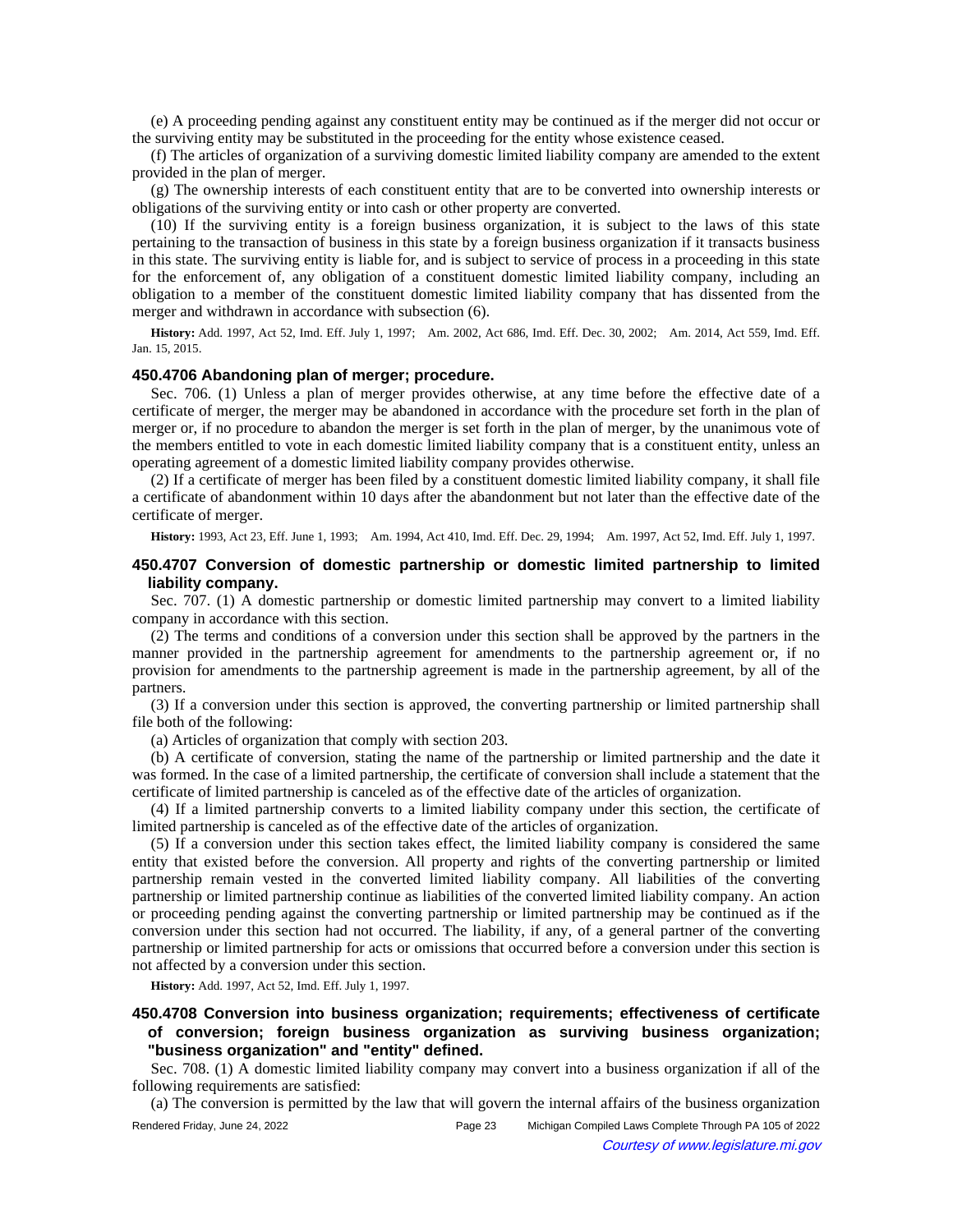after conversion and the surviving business organization complies with that law in converting.

(b) Unless subdivision (d) applies, the domestic limited liability company proposing to convert adopts a plan of conversion that includes all of the following:

(*i*) The name of the domestic limited liability company, the name of the business organization into which the domestic limited liability company is converting, the type of business organization into which the domestic limited liability company is converting, identification of the statute that will govern the internal affairs of the surviving business organization, the street address of the surviving business organization, the street address of the domestic limited liability company if different from the street address of the surviving business organization, and the principal place of business of the surviving business organization.

(*ii*) The terms and conditions of the proposed conversion, including the manner and basis of converting the membership interests of the domestic limited liability company into ownership interests or obligations of the surviving business organization, into cash, into other consideration that may include ownership interests or obligations of an entity that is not a party to the conversion, or into a combination of cash and other consideration.

(*iii*) The terms and conditions of the organizational documents that are to govern the surviving business organization.

(*iv*) Any other provisions with respect to the proposed conversion that the domestic limited liability company considers necessary or desirable.

(c) A vote of the members of a domestic limited liability company is required to adopt a plan of conversion under subdivision (b). A unanimous vote of the members entitled to vote is required to approve a plan of conversion unless the articles of organization or an operating agreement provide otherwise. If the articles of organization or an operating agreement of the domestic limited liability company provide for approval by less than a unanimous vote of members entitled to vote and the conversion is approved, a member that did not vote in favor of the conversion may withdraw from the domestic limited liability company before the conversion and receive, within a reasonable time, the fair value of the member's interest in the domestic limited liability company.

(d) If the domestic limited liability company has not commenced business; has not issued any membership interests; has no debts or other liabilities; and has not received any payments, or has returned any payments it has received after deducting any amount disbursed for payment of expenses, for subscriptions for its membership interests, subdivisions (b) and (c) do not apply and the organizers of the domestic limited liability company may approve of the conversion of the domestic limited liability company into a business organization by unanimous consent. To effect the conversion, a majority of the organizers must execute and file a certificate of conversion under subdivision (e).

(e) If the plan of conversion is approved under subdivision (c) or the conversion is approved under subdivision (d), the domestic limited liability company files any formation documents required to be filed under the laws governing the internal affairs of the surviving business organization, in the manner prescribed by those laws, and files a certificate of conversion with the administrator. The certificate of conversion shall include all of the following:

(*i*) Unless subdivision (d) applies, all of the information described in subdivision (b)(*i*).

(*ii*) A statement that the members of the domestic limited liability company have adopted the plan of conversion under subdivision (c), or that the organizers of the domestic limited liability company have approved of the conversion under subdivision (d), as applicable.

(*iii*) A statement that the surviving business organization will furnish a copy of the plan of conversion, on request and without cost, to any member of the domestic limited liability company.

(*iv*) A statement specifying each assumed name of the domestic limited liability company that the surviving business organization is authorized to continue to use under section 206(8).

(2) Section 104 applies in determining when a certificate of conversion under this section becomes effective.

(3) When a conversion under this section takes effect, all of the following apply:

(a) The domestic limited liability company converts into the surviving business organization, and the articles of organization of the domestic limited liability company are canceled. Except as otherwise provided in this section, the surviving business organization is organized under and subject to the organizational laws of the jurisdiction of the surviving business organization as stated in the certificate of conversion.

(b) The surviving business organization has all of the liabilities of the domestic limited liability company. The conversion of the domestic limited liability company into a business organization under this section shall not be considered to affect any obligations or liabilities of the domestic limited liability company incurred before the conversion or the personal liability of any person incurred before the conversion, and the conversion shall not be considered to affect the choice of law applicable to the domestic limited liability<br>Rendered Friday, June 24, 2022<br>Page 24 Michigan Compiled Laws Complete Through PA 105 of 2022 Michigan Compiled Laws Complete Through PA 105 of 2022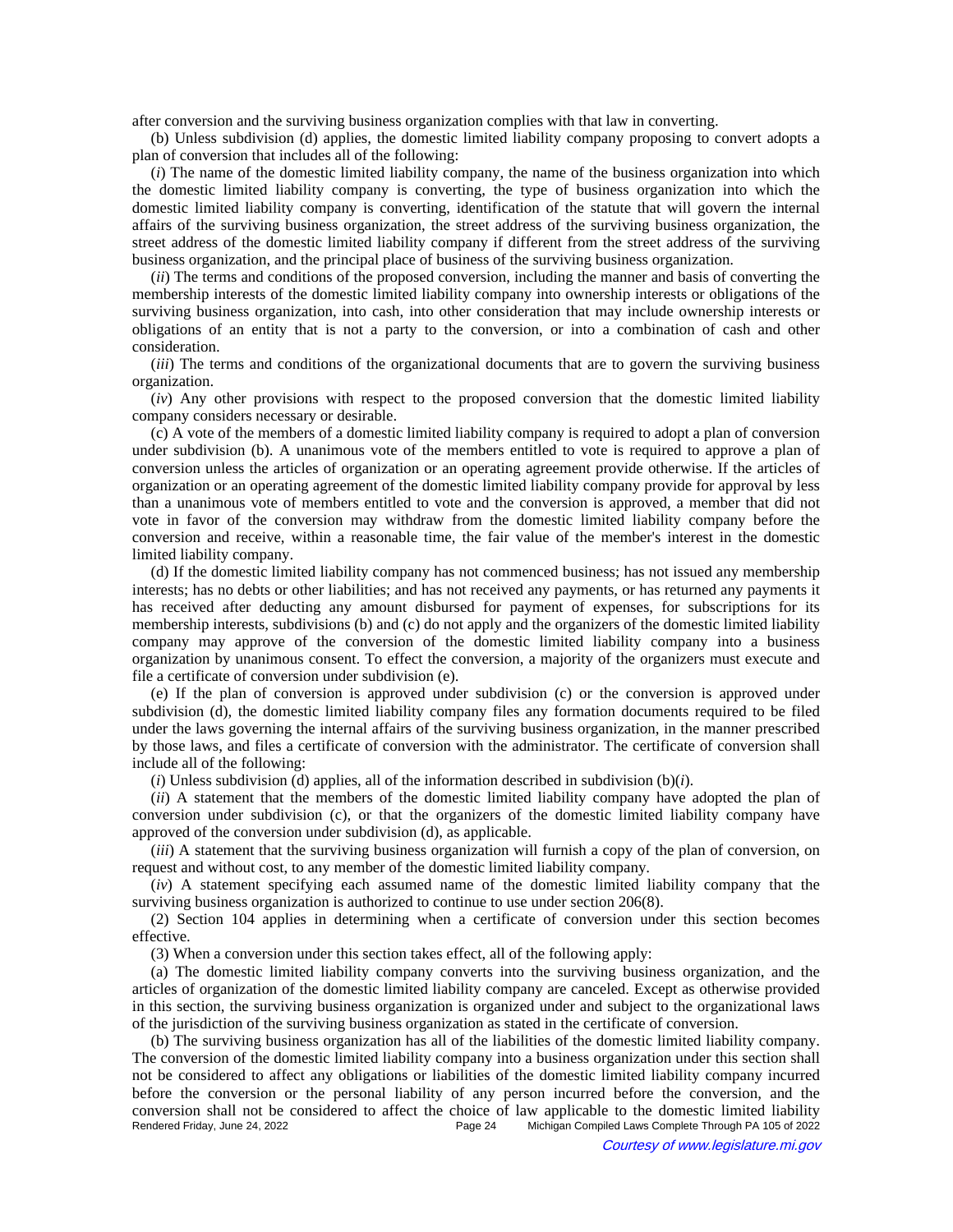company with respect to matters arising before the conversion.

(c) The title to all real estate and other property and rights owned by the domestic limited liability company remain vested in the surviving business organization without reversion or impairment. The rights, privileges, powers, and interests in property of the domestic limited liability company, as well as the debts, liabilities, and duties of the domestic limited liability company, shall not be considered, as a consequence of the conversion, to have been transferred to the surviving business organization to which the domestic limited liability company has converted for any purpose of the laws of this state.

(d) The surviving business organization may use the name and the assumed names of the domestic limited liability company if the filings required under section 206(8) or any other applicable statute are made and the laws regarding use and form of names are followed.

(e) A proceeding pending against the domestic limited liability company may be continued as if the conversion had not occurred, or the surviving business organization may be substituted in the proceeding for the domestic limited liability company.

(f) The surviving business organization is considered to be the same entity that existed before the conversion and is considered to be organized on the date that the domestic limited liability company was originally organized.

(g) The membership interests of the domestic limited liability company that were to be converted into ownership interests or obligations of the surviving business organization or into cash or other property are converted.

(h) Unless otherwise provided in a plan of conversion adopted in accordance with this section, the domestic limited liability company is not required to wind up its affairs or pay its liabilities and distribute its assets on account of the conversion, and the conversion does not constitute a dissolution of the domestic limited liability company.

(4) If the surviving business organization of a conversion under this section is a foreign business organization, it is subject to the laws of this state pertaining to the transaction of business in this state if it transacts business in this state. The surviving business organization is liable for, and is subject to service of process in a proceeding in this state for the enforcement of, an obligation of the domestic limited liability company, and in a proceeding for the enforcement of a right of a member of the domestic limited liability company that has withdrawn under subsection (1)(c).

(5) As used in this section and section 709, "business organization" and "entity" mean those terms as defined in section 705a.

**History:** Add. 2010, Act 290, Imd. Eff. Dec. 16, 2010.

## **450.4709 Conversion of business organization into domestic limited liability company; requirements; effectiveness of certificate of conversion.**

Sec. 709. (1) A business organization may convert into a domestic limited liability company if all of the following requirements are satisfied:

(a) The conversion is permitted by the law that governs the internal affairs of the business organization, and the business organization complies with that law in converting.

(b) The business organization proposing to convert into a domestic limited liability company adopts a plan of conversion that includes all of the following:

(*i*) The name of the business organization, the type of business organization that is converting, identification of the statute that governs the internal affairs of the business organization, the name of the surviving domestic limited liability company into which the business organization is converting, the street address of the surviving domestic limited liability company, the street address of the business organization if different from the street address of the surviving domestic limited liability company, and the principal place of business of the surviving domestic limited liability company.

(*ii*) The terms and conditions of the proposed conversion, including the manner and basis of converting the ownership interests of the business organization into membership interests of the surviving domestic limited liability company, into cash, into other consideration that may include ownership interests or obligations of an entity that is not a party to the conversion, or into a combination of cash and other consideration.

(*iii*) The terms and conditions of the articles of organization that are to govern the surviving domestic limited liability company.

(*iv*) Any other provisions with respect to the proposed conversion that the business organization considers necessary or desirable.

(c) If a plan of conversion is adopted by the business organization under subdivision (b), the plan of conversion is submitted for approval in the manner required by the law governing the internal affairs of that business organization.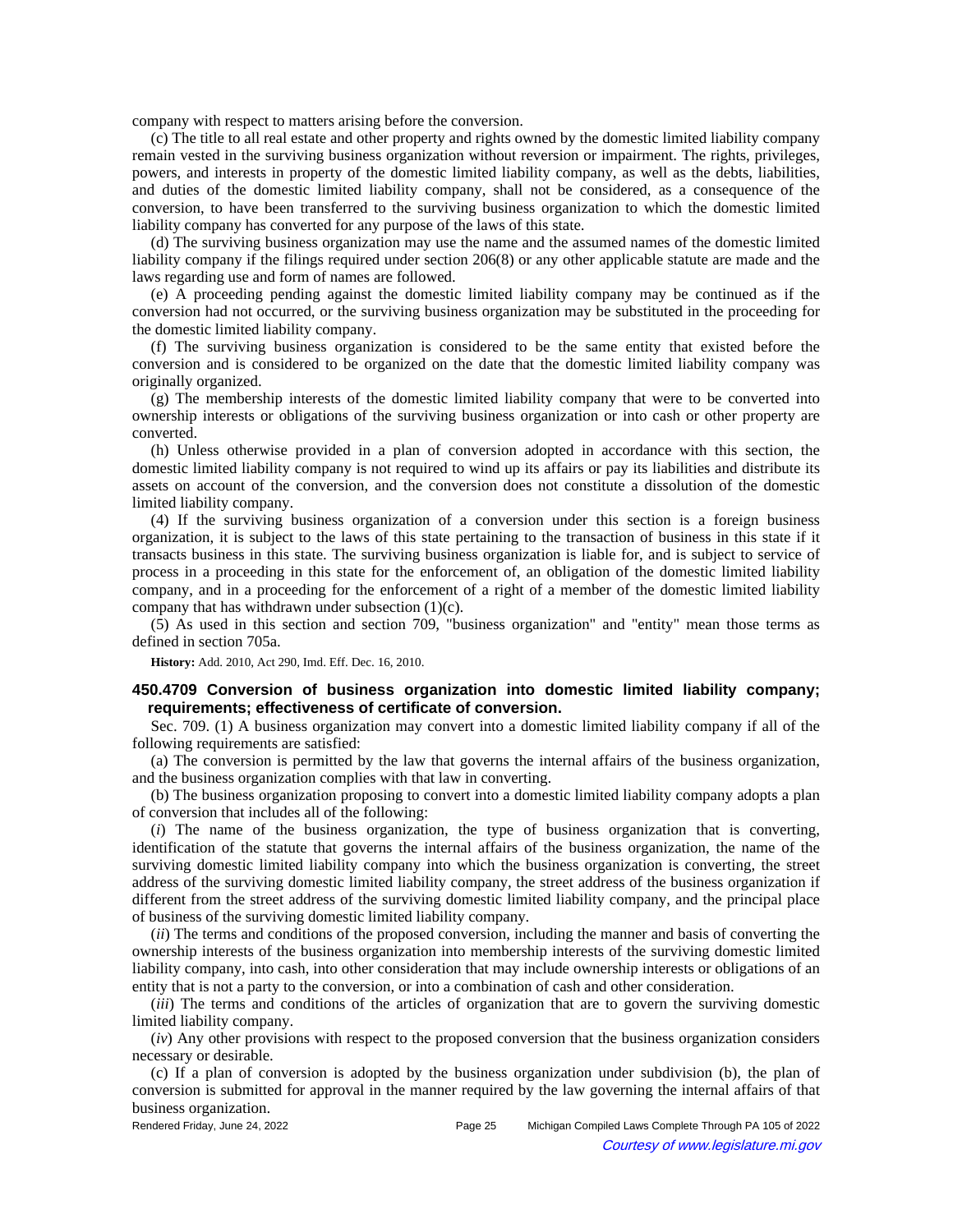(d) If the plan of conversion is approved under subdivisions (b) and (c), the business organization executes as provided in section 103 and files a certificate of conversion with the administrator. The certificate of conversion shall include all of the following:

 $(i)$  All of the information described in subdivision  $(b)(i)$  and  $(ii)$ .

(*ii*) A statement that the business organization has obtained approval of the plan of conversion under subdivision (c).

(*iii*) A statement that the surviving domestic limited liability company will furnish a copy of the plan of conversion, on request and without cost, to any owner of the business organization.

(*iv*) A statement specifying each assumed name of the business organization that the surviving domestic limited liability company is authorized to continue to use under section 206(9).

(*v*) Articles of organization for the surviving domestic limited liability company that meet all of the requirements of this act applicable to articles of organization.

(2) Section 104 applies in determining when a certificate of conversion under this section becomes effective.

(3) When a conversion under this section takes effect, all of the following apply:

(a) The business organization converts into the surviving domestic limited liability company. Except as otherwise provided in this section, the surviving domestic limited liability company is organized under and subject to this act.

(b) The surviving domestic limited liability company has all of the liabilities of the business organization. The conversion of the business organization into a domestic limited liability company under this section shall not be considered to affect any obligations or liabilities of the business organization incurred before the conversion or the personal liability of any person incurred before the conversion, and the conversion shall not be considered to affect the choice of law applicable to the business organization with respect to matters arising before the conversion.

(c) The title to all real estate and other property and rights owned by the business organization remains vested in the surviving domestic limited liability company without reversion or impairment. The rights, privileges, powers, and interests in property of the business organization, as well as the debts, liabilities, and duties of the business organization, shall not be considered, as a consequence of the conversion, to have been transferred to the surviving domestic limited liability company to which the business organization has converted for any purpose of the laws of this state.

(d) The surviving domestic limited liability company may use the name and the assumed names of the business organization if the filings required under section 206(9) or any other applicable statute are made and the laws regarding use and form of names are followed.

(e) A proceeding pending against the business organization may be continued as if the conversion had not occurred, or the surviving domestic limited liability company may be substituted in the proceeding for the business organization.

(f) The surviving domestic limited liability company is considered to be the same entity that existed before the conversion and is considered to be organized on the date that the business organization was originally organized.

(g) The ownership interests of the business organization that were to be converted into membership interests or obligations of the surviving domestic limited liability company or into cash or other property are converted.

(h) Unless otherwise provided in a plan of conversion adopted in accordance with this section, the business organization is not required to wind up its affairs or pay its liabilities and distribute its assets on account of the conversion, and the conversion does not constitute a dissolution of the business organization.

**History:** Add. 2010, Act 290, Imd. Eff. Dec. 16, 2010.

### ARTICLE 8

#### **450.4801 Dissolution and winding up; conditions.**

Sec. 801. A limited liability company is dissolved and its affairs shall be wound up when the first of the following occurs:

(a) Automatically, if a time specified in the articles of organization is reached.

(b) If a vote of the members or other event specified in the articles of organization or in an operating agreement takes place.

(c) The members entitled to vote unanimously vote for dissolution.

(d) Automatically, if a decree of judicial dissolution is entered.

(e) A majority of the organizers of the limited liability company vote for dissolution, if the limited liability

Rendered Friday, June 24, 2022 Page 26 Michigan Compiled Laws Complete Through PA 105 of 2022 Courtesy of www.legislature.mi.gov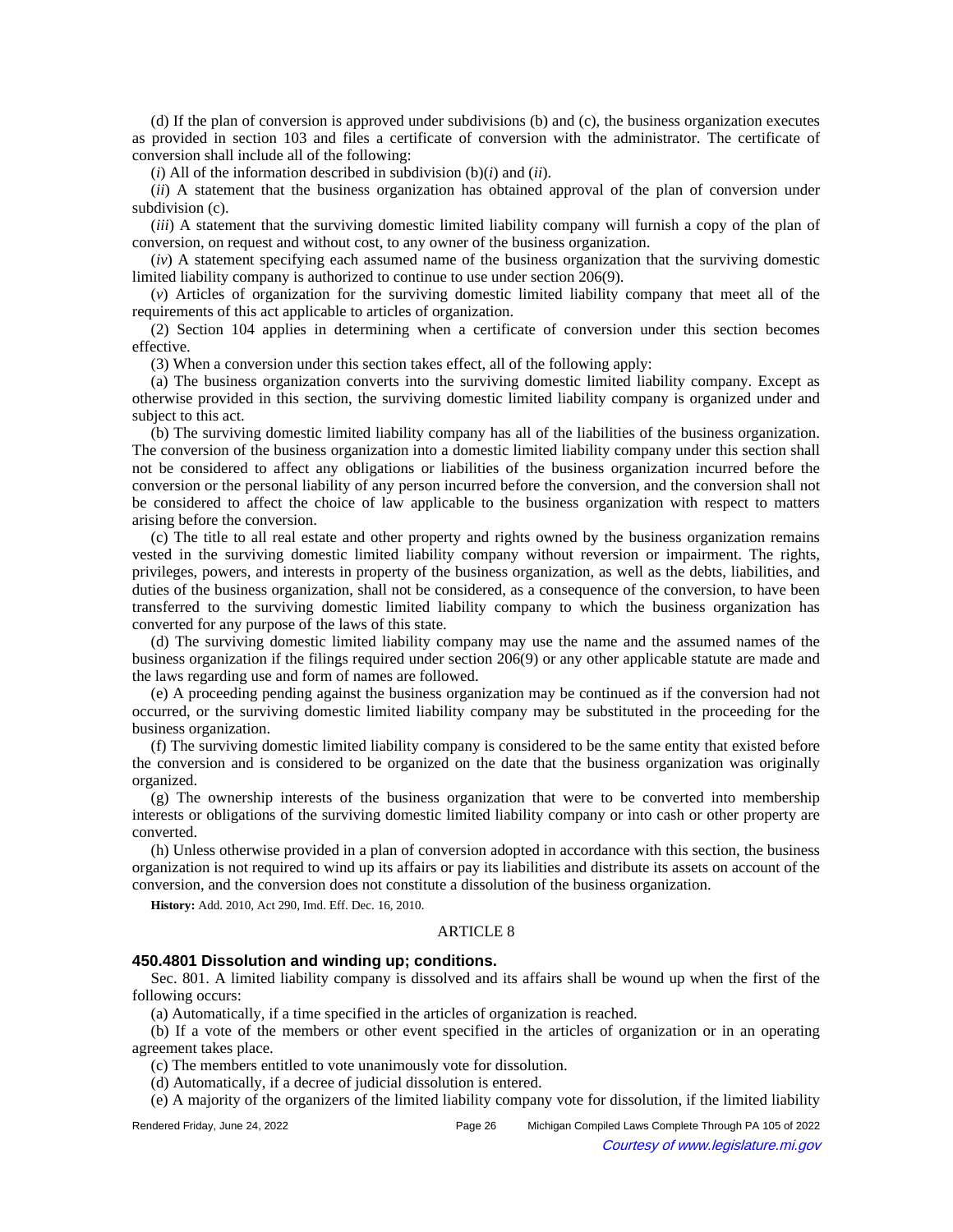company has not commenced business; has not issued any membership interests; has no debts or other liabilities; and has not received any payments, or has returned any payments it has received after deducting any amount disbursed for payment of expenses, for subscriptions for its membership interests.

History: 1993, Act 23, Eff. June 1, 1993;—Am. 1997, Act 52, Imd. Eff. July 1, 1997;—Am. 2002, Act 686, Imd. Eff. Dec. 30, 2002; Am. 2010, Act 290, Imd. Eff. Dec. 16, 2010.

## **450.4802 Dissolution; decree by circuit court.**

Sec. 802. Upon application by or for a member, the circuit court for the county in which the registered office of a limited liability company is located may decree dissolution of the company whenever the company is unable to carry on business in conformity with the articles of organization or operating agreements.

**History:** 1993, Act 23, Eff. June 1, 1993.

#### **450.4803 Dissolution; action by attorney general; grounds; other actions not excluded.**

Sec. 803. (1) The attorney general may bring an action in the circuit court for the county in which the registered office of a limited liability company is located for dissolution of the limited liability company on the ground that the company has committed any of the following acts:

(a) Procured its organization through fraud.

(b) Repeatedly and willfully exceeded the authority conferred on it by law.

(c) Repeatedly and willfully conducted its business in an unlawful manner.

(d) If the limited liability company is a low-profit limited liability company, ceased to meet any of the requirements described in section 102(m) and for 60 days after it ceased to meet those requirements failed to file a certificate of amendment amending its name to conform with the requirements of section 204.

(2) This section does not exclude any other statutory or common law action by the attorney general for dissolution of a limited liability company.

History: 1993, Act 23, Eff. June 1, 1993;-- Am. 2008, Act 567, Imd. Eff. Jan. 16, 2009.

## **450.4804 Certificate of dissolution; filing; contents.**

Sec. 804. (1) When it begins winding up its affairs, a limited liability company that dissolves under section 801(b) or (c) shall execute a certificate of dissolution as provided in section 103 and file the certificate with the administrator. The certificate of dissolution shall contain all of the following:

(a) The name of the limited liability company.

(b) The reason for the dissolution.

(c) The effective date of the dissolution if later than the date of filing of the certificate of dissolution.

(2) When it begins winding up its affairs, a limited liability company that dissolves under section 801(e) shall execute a certificate of dissolution as provided in section 103 and file the certificate with the administrator. The certificate of dissolution shall contain all of the following:

(a) The name of the limited liability company.

(b) A statement that includes all of the following:

(*i*) That the limited liability company has not commenced business, has not issued any membership interests, and has no debts or other liabilities.

(*ii*) That the limited liability company has not received any payments, or has returned any payments it has received after deducting any amount disbursed for payment of expenses, for subscriptions for its membership interests.

(*iii*) That a majority of the organizers of the limited liability company have approved the dissolution.

History: 1993, Act 23, Eff. June 1, 1993;—Am. 2002, Act 686, Imd. Eff. Dec. 30, 2002;—Am. 2010, Act 290, Imd. Eff. Dec. 16, 2010.

## **450.4805 Winding up by managers, members, or circuit court; procedures; right to maintain actions.**

Sec. 805. (1) Except as otherwise provided in the articles of organization, an operating agreement, or this section, the members or managers that have not wrongfully dissolved a limited liability company may wind up the company's affairs, but the circuit court for the county in which the registered office is located may wind up the limited liability company's affairs on application of, and for good cause shown by, any member or legal representative or assignee of a member.

(2) The members or managers that are winding up a limited liability company's affairs shall continue to function, for the purpose of winding up, in accordance with the procedures established by this act, the articles of organization, and operating agreements, shall not be held to a greater standard of conduct than that described in section 404, and are not subject to any greater liabilities than would apply in the absence of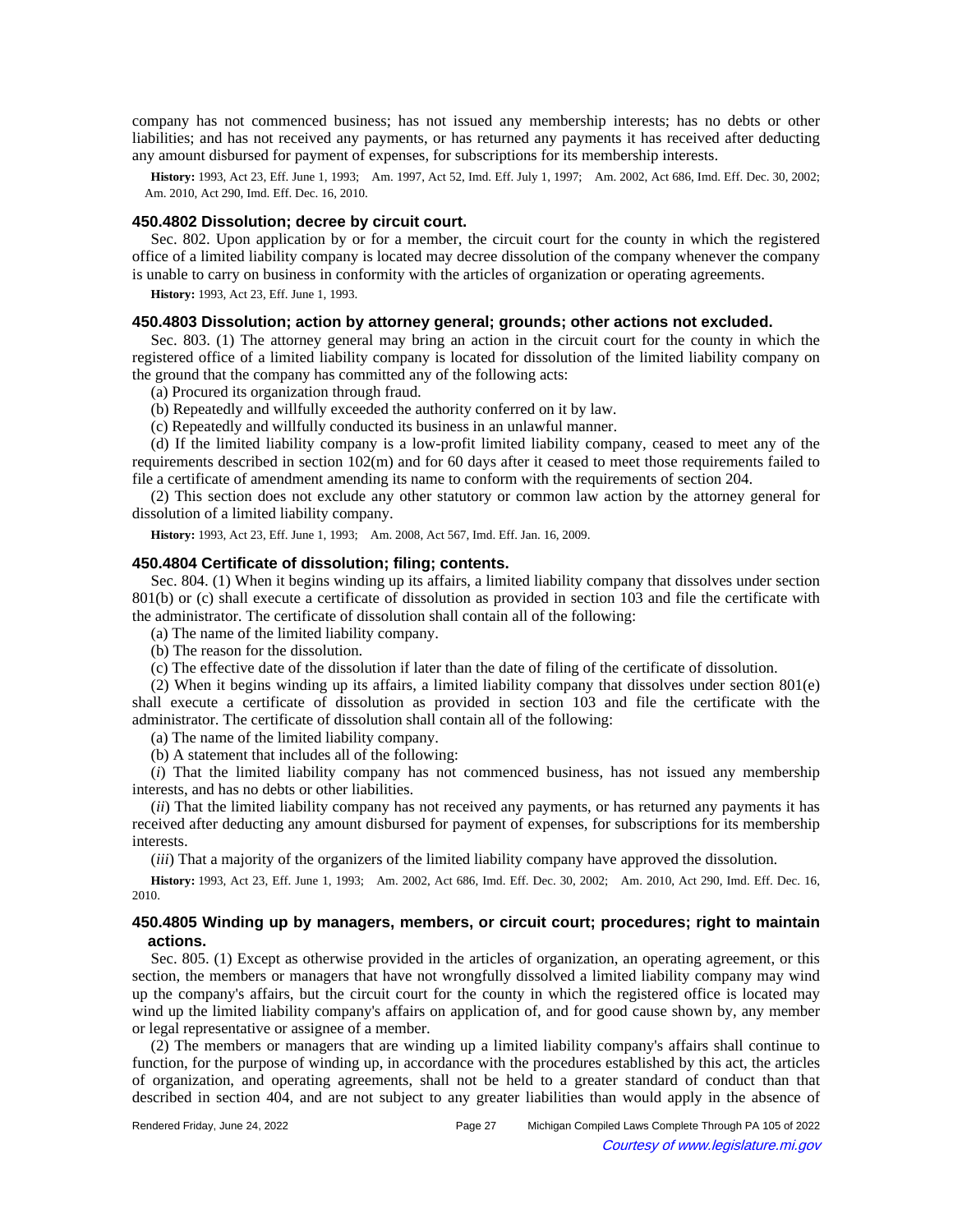dissolution.

(3) A dissolved limited liability company may sue and be sued in its name and process may issue by and against the company in the same manner as if dissolution had not occurred. An action brought by or against a limited liability company before its dissolution does not abate because of the dissolution.

**History:** 1993, Act 23, Eff. June 1, 1993;—Am. 2010, Act 290, Imd. Eff. Dec. 16, 2010.

# **450.4806 Dissolution; notice to existing claimants; contents; validity of claim not recognized; claims barred under certain conditions; "existing claim" defined; effective date of notice.**

Sec. 806. (1) The dissolved limited liability company may notify its existing claimants in writing of the dissolution at any time after the effective date of the dissolution. The written notice shall include all of the following:

(a) A description of the information that must be included in a claim. The limited liability company may demand sufficient information to permit it to make a reasonable judgment whether the claim should be accepted or rejected.

(b) A mailing address where a claim may be sent.

(c) The deadline, which may not be less than 6 months after the effective date of the written notice, by which the dissolved limited liability company must receive the claim.

(d) A statement that the claim will be barred if not received by the deadline.

(2) The giving of notice provided for in subsection (1) does not constitute recognition that a person to whom the notice is directed has a valid claim against the limited liability company.

(3) A claim against the dissolved limited liability company is barred if either of the following applies:

(a) If a claimant who was given written notice under subsection (1) does not deliver the claim to the dissolved limited liability company by the deadline.

(b) If a claimant whose claim was rejected by a written notice of rejection by the dissolved limited liability company does not commence a proceeding to enforce the claim within 90 days after the effective date of the written notice of rejection.

(4) For purposes of this section and section 807, "existing claim" means any claim or right against the limited liability company, liquidated or unliquidated. "Existing claim" does not mean a contingent liability or a claim based on an event occurring after the effective date of dissolution.

(5) For purposes of this section, the effective date of the written notice is the earliest of the following:

(a) The date it is received.

(b) Five days after its deposit in the United States mail, as evidenced by the postmark, if it is mailed postpaid and correctly addressed.

(c) The date shown on the return receipt, if the notice is sent by registered or certified mail, return receipt requested, and the receipt is signed by or on behalf of the addressee.

**History:** 1993, Act 23, Eff. June 1, 1993.

## **450.4807 Dissolution; publication of notice; requirements; commencing proceeding to enforce claims; claimants with known existing claims not receiving notice.**

Sec. 807. (1) A dissolved limited liability company may also publish notice of dissolution and request that persons with claims against the company present them in accordance with the notice.

(2) The notice shall be in accord with all the following:

(a) Be published 1 time in a newspaper of general circulation in the county in which the dissolved limited liability company's principal place of business, or if none in this state, its registered office, is or was located.

(b) Describe the information that must be included in a claim and provide a mailing address where the claim may be sent. The limited liability company may demand sufficient information to permit it to make a reasonable judgment whether the claim should be accepted or rejected.

(c) State that a claim against the limited liability company will be barred unless a proceeding to enforce the claim is commenced within 1 year after the publication date of the newspaper notice.

(3) If the dissolved limited liability company publishes a newspaper notice in accordance with subsection (2), the claim of each of the following claimants is barred unless the claimant commences a proceeding to enforce the claim against the dissolved company within 1 year after the publication date of the newspaper:

(a) A claimant who did not receive written notice under section 806.

(b) A claimant whose claim was timely sent to the dissolved limited liability company but not acted on.

(c) A claimant whose claim is contingent or based on an event occurring after the effective date of dissolution.

(4) Notwithstanding subsection (3), a claimant having an existing claim known to the limited liability Rendered Friday, June 24, 2022 Page 28 Michigan Compiled Laws Complete Through PA 105 of 2022 Courtesy of www.legislature.mi.gov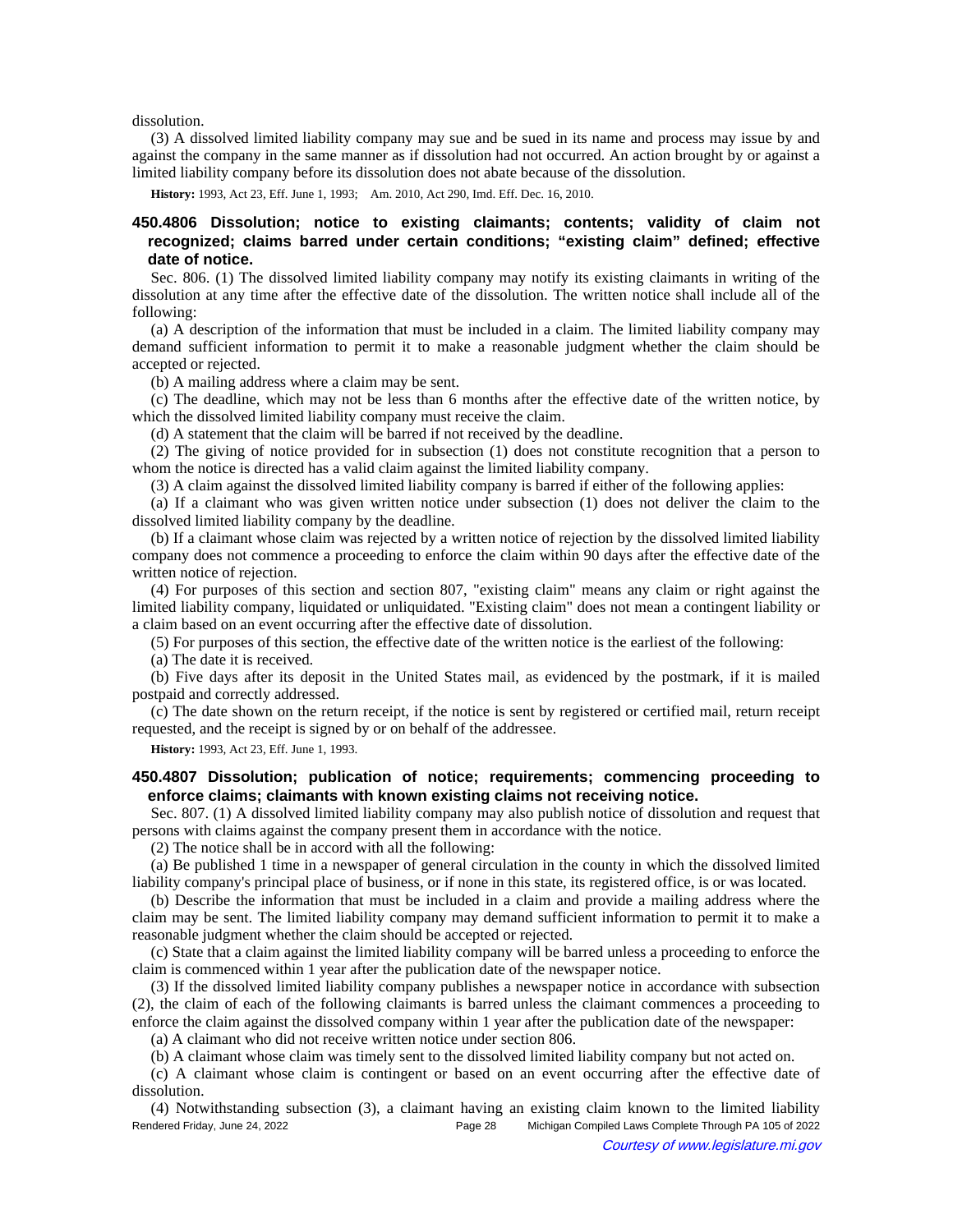company at the time of publication in accordance with subsection (2) and who did not receive written notice under section 806 is not barred from suit until 6 months after the claimant has actual notice of the dissolution.

**History:** 1993, Act 23, Eff. June 1, 1993.

## **450.4808 Winding up; distribution of assets; order; filing tax returns and paying tax obligations.**

Sec. 808. (1) Upon the winding up of a limited liability company, the assets shall be distributed in the following order:

(a) To creditors, including members who are creditors, to the extent permitted by law, in satisfaction of liabilities of the limited liability company other than liabilities for distributions to members under section 304 or 305. Reasonable provision shall be made for debts, liabilities, and obligations that are not liquidated but will not be barred under section 806 or 807.

(b) Except as provided in an operating agreement, to members and former members in satisfaction of liabilities for distributions under sections 304 and 305.

(c) Except as provided in an operating agreement, all remaining assets to members and former members in accordance with their shares of distributions as determined under section 303.

(2) Before the assets of a limited liability company are distributed pursuant to subsection (1), the limited liability company shall file tax returns and pay tax obligations as required by Act No. 122 of the Public Acts of 1941, being sections 205.1 to 205.31 of the Michigan Compiled Laws.

**History:** 1993, Act 23, Eff. June 1, 1993.

## ARTICLE 9

## **450.4901 Limited liability company; rendering professional services; applicability of article.**

Sec. 901. (1) A limited liability company formed to render 1 or more professional services, as defined in section 902 may be organized under this article as a professional limited liability company.

(2) A limited liability company formed as a professional limited liability company and its members and managers are subject to this article and this act. This article takes precedence over any other provision of this act in the event of conflict.

History: 1993, Act 23, Eff. June 1, 1993;-Am. 1997, Act 52, Imd. Eff. July 1, 1997.

#### **450.4902 Definitions.**

Sec. 902. As used in this article:

(a) "Licensed person" means an individual who is licensed or otherwise legally authorized to practice a professional service by a court, department, board, commission, or an agency of this state or another jurisdiction, any corporation or professional services corporation all of whose shareholders are licensed persons, any partnership all of whose partners are licensed persons, or any limited liability company all of whose members and managers are licensed persons.

(b) "Professional service" means a type of personal service to the public that requires as a condition precedent to the rendering of the service the obtaining of a license or other legal authorization. Professional service includes, but is not limited to, services rendered by a certified or other public accountant, chiropractor, dentist, optometrist, veterinarian, osteopathic physician, physician, surgeon, podiatrist, chiropodist, physician's assistant, architect, professional engineer, land surveyor, or attorney-at-law.

(c) "Professional services corporation" means a corporation formed under former 1962 PA 192 or a corporation incorporated under and governed by chapter 2A of the business corporation act, 1972 PA 284, MCL 450.1101 to 450.2098.

**History:** 1993, Act 23, Eff. June 1, 1993;—Am. 1997, Act 52, Imd. Eff. July 1, 1997;—Am. 2010, Act 126, Imd. Eff. July 19, 2010; Am. 2012, Act 568, Imd. Eff. Jan. 2, 2013.

## **450.4903 Professional limited liability company; purpose stated in articles of organization; name.**

Sec. 903. (1) One or more licensed persons may organize and become members of a professional limited liability company.

(2) The articles of organization of a professional limited liability company shall state, as its purposes, that the company is formed to render specified professional services.

(3) The name of the limited liability company shall contain the words "professional limited liability company" or the abbreviation "P.L.L.C." or "P.L.C." with or without periods or other punctuation.

**History:** 1993, Act 23, Eff. June 1, 1993;—Am. 1997, Act 52, Imd. Eff. July 1, 1997.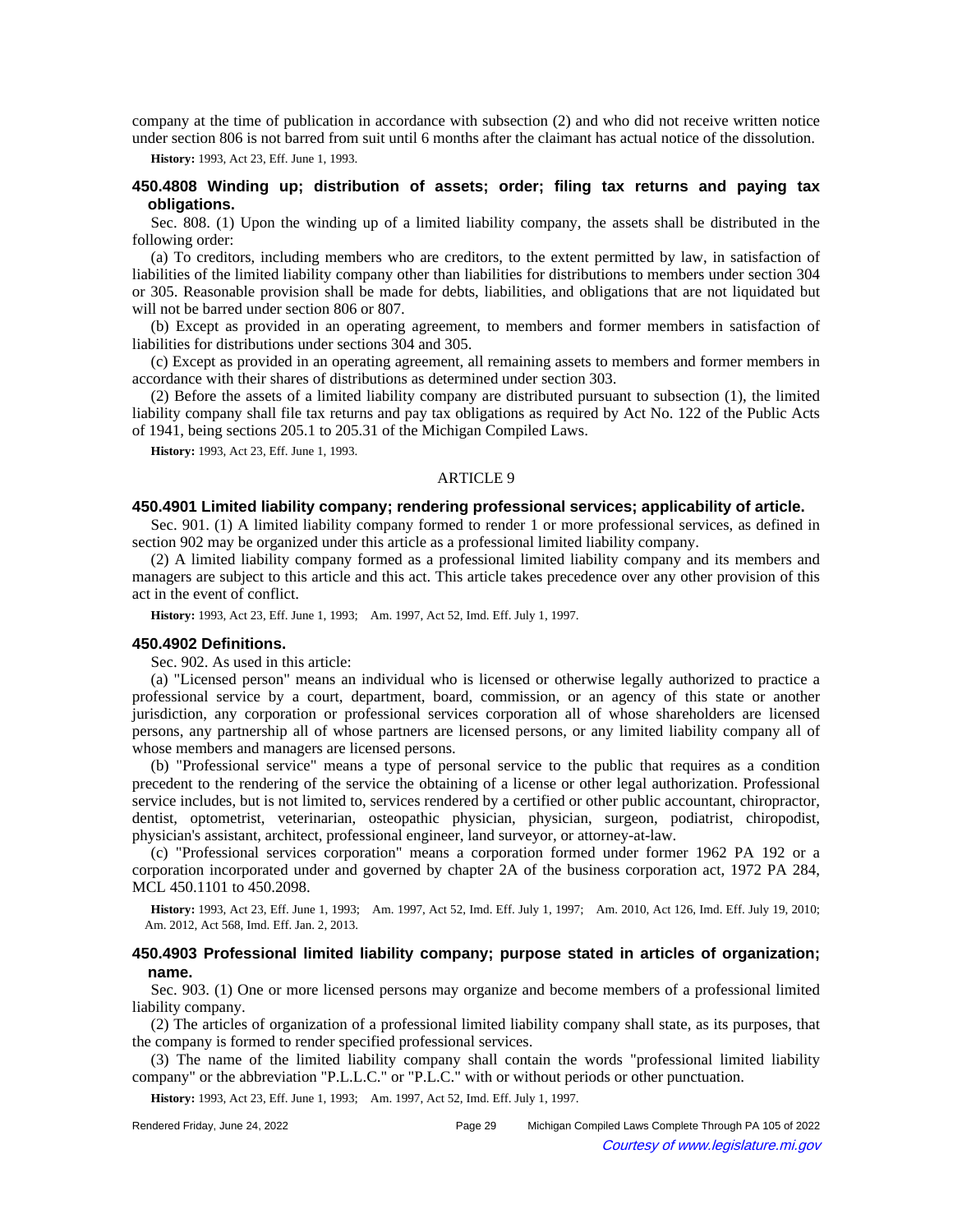## **450.4904 Rendering professional services; organization of professional liability company or professional limited liability company; license or legal authorization of persons required.**

Sec. 904. (1) Except as provided in this section or otherwise prohibited, a professional limited liability company may render 1 or more professional services, and each member and manager must be a licensed person in 1 or more of the professional services rendered by the company.

(2) Except as provided in subsection (3) or (4), if a professional limited liability company renders a professional service that is included within the public health code, 1978 PA 368, MCL 333.1101 to 333.25211, then all members and managers of the company must be licensed or legally authorized in this state to render the same professional service.

(3) One or more individuals licensed to engage in the practice of chiropractic under part 164, the practice of medicine under part 170, the practice of osteopathic medicine and surgery under part 175, or the practice of podiatric medicine and surgery under part 180 of article 15 of the public health code, 1978 PA 368, MCL 333.16101 to 333.18838, may organize a professional limited liability company under this article with 1 or more other individuals licensed to engage in the practice of chiropractic under part 164, the practice of medicine under part 170, the practice of osteopathic medicine and surgery under part 175, or the practice of podiatric medicine and surgery under part 180 of article 15 of the public health code, 1978 PA 368, MCL 333.16101 to 333.18838.

(4) Subject to section 17048 of the public health code, 1978 PA 368, MCL 333.17048, 1 or more individuals licensed to engage in the practice of chiropractic under part 164, the practice of medicine under part 170, the practice of osteopathic medicine and surgery under part 175, or the practice of podiatric medicine and surgery under part 180 of article 15 of the public health code, 1978 PA 368, MCL 333.16101 to 333.18838, may organize a professional limited liability company under this article with 1 or more physician's assistants licensed under article 15 of the public health code, 1978 PA 368, MCL 333.16101 to 333.18838. Beginning on July 19, 2010, 1 or more physician's assistants may not organize a professional limited liability company under this act that will have only physician's assistants as members. Subject to section 17048 of the public health code, 1978 PA 368, MCL 333.17048, 1 or more physician's assistants shall not form a professional limited liability company with a chiropractic physician unless a physician licensed under part 170 or 175 of article 15 of the public health code, 1978 PA 368, MCL 333.16101 to 333.18838, is also a member in the company.

(5) A licensed person of another jurisdiction may become a member, manager, employee, or agent of a professional limited liability company, but shall not render any professional services in this state until the person is licensed or otherwise legally authorized to render the professional service in this state.

(6) A limited liability company may engage in the practice of architecture, professional engineering, or professional surveying in this state if not less than 2/3 of the members or managers of the limited liability company are licensed in this state to render 1 or more of the professional services offered. A professional limited liability company organized under this article may engage in the practice of architecture, professional engineering, or professional surveying in this state if all of the members and managers of the professional limited liability company organized under this article are licensed in this state to render 1 or more of the professional services offered.

(7) A professional limited liability company organized under this article may engage in the practice of public accounting, as defined in section 720 of the occupational code, 1980 PA 299, MCL 339.720, in this state if more than 50% of the equity and voting rights of the professional limited liability company are held directly or beneficially by individuals who are licensed or otherwise authorized to engage in the practice of public accounting under article 7 of the occupational code, 1980 PA 299, MCL 339.720 to 339.736.

History: 1993, Act 23, Eff. June 1, 1993;—Am. 1997, Act 52, Imd. Eff. July 1, 1997;—Am. 1997, Act 123, Imd. Eff. Nov. 3, 1997; Am. 2000, Act 333, Imd. Eff. Dec. 20, 2000;—Am. 2010, Act 126, Imd. Eff. July 19, 2010;—Am. 2013, Act 131, Imd. Eff. Oct. 15, 2013; Am. 2022, Act 31, Imd. Eff. Mar. 15, 2022.

# **450.4905 Professional limited liability company; license required; "employee" explained; effect of act on laws applicable to professional relationship and liabilities; liability for negligent or wrongful acts.**

Sec. 905. (1) A professional limited liability company shall not render professional services within this state except through its members, managers, employees, and agents who are licensed or otherwise legally authorized to render the professional services within this state. The term employee does not include secretaries, bookkeepers, technicians, and other assistants who are not usually and ordinarily considered by custom and practice to be rendering professional services to the public for which a license or other legal authorization is required.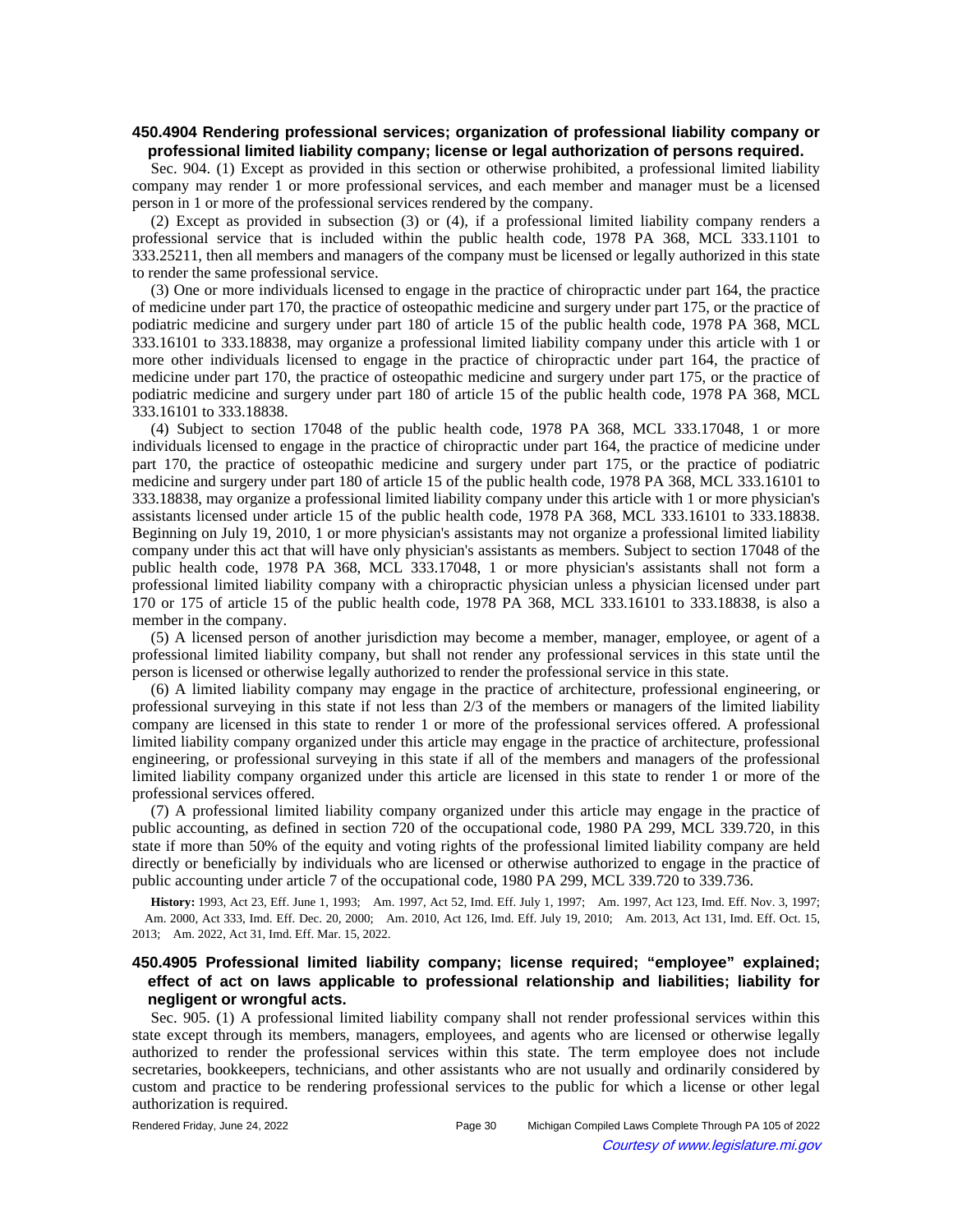(2) This act shall not be construed to abolish, repeal, modify, restrict, or limit the law now in effect applicable to the professional relationship and liabilities between the person furnishing the professional services and the person receiving such professional services and to the standards for professional conduct. A member, manager, employee, or agent of a professional limited liability company shall remain personally and fully liable and accountable for any negligent or wrongful acts or misconduct committed by him or her, or by any person under his or her direct supervision and control, while rendering professional services on behalf of the company to the person for whom the professional services were being rendered.

(3) The limited liability company shall be liable up to the full value of its property for any negligent or wrongful acts or misconduct committed by any of its members, managers, employees, or agents while they are engaged on behalf of the company in the rendering of professional services.

**History:** 1993, Act 23, Eff. June 1, 1993.

# **450.4906 Disqualification, restriction, or limitation on persons rendering professional service; severing employment and financial interest; noncompliance.**

Sec. 906. If a member, manager, employee, or agent of a professional limited liability company becomes legally disqualified to render the professional services rendered by the company or accepts employment that, pursuant to existing law, places restrictions or limitations on his or her continued rendering of the professional services, he or she shall sever within a reasonable period all employment with and financial interests in the company. A company's failure to require compliance with this section constitutes a ground for the forfeiture of its articles of organization and its dissolution. If a company's failure to comply with this section is brought to the attention of the administrator, he or she shall certify that fact to the attorney general for appropriate action to dissolve the company.

**History:** 1993, Act 23, Eff. June 1, 1993.

## **450.4907 Professional limited liability company; prohibited activities; exception.**

Sec. 907. (1) A professional limited liability company shall not engage in any business other than the rendering of the professional services for which it was specifically organized.

(2) This act does not prohibit the company from investing its funds in real estate, mortgages, stocks, bonds, or any other type of investments, owning real or personal property necessary for the rendering of professional services, becoming a partner in a partnership formed under Act No. 72 of the Public Acts of 1917, being sections 449.1 to 449.43 of the Michigan Compiled Laws, if the partnership performs the same professional services as the professional limited liability company, or forming or becoming a member or manager of another professional limited liability company organized under this act if both professional limited liability companies perform the same professional services.

**History:** 1993, Act 23, Eff. June 1, 1993.

## **450.4908 Sale or transfer of membership interest; restrictions.**

Sec. 908. (1) A membership interest in a professional limited liability company shall not be sold or transferred except to a person who is eligible to be a member of the company or to the personal representative or estate of a deceased or legally incompetent member. The personal representative or estate of the member may continue to hold a membership interest for a reasonable period but shall not be authorized to participate in any decisions concerning the rendering of professional service.

(2) The articles of organization or an operating agreement may provide specifically for additional restrictions on the transfer of membership interests.

**History:** 1993, Act 23, Eff. June 1, 1993.

## **450.4909 Annual report; filing fee; penalty for late filing.**

Sec. 909. (1) In addition to the annual statement required in section 207(3), a professional limited liability company shall file with the administrator an annual report, together with a \$50.00 filing fee, listing the names and addresses of all members and managers and certifying that each member and manager is a licensed person in 1 or more of the professional services rendered by the company. The report shall also certify that any member or manager not licensed or otherwise legally authorized to render professional services in this state does not render professional services in this state.

(2) The professional limited liability company shall file the annual report not later than February 15 of each year, and a penalty of \$50.00 shall be added to the fee if the annual report is not filed or the fee is not paid by February 15, except that if a professional limited liability company is formed after September 30, it need not file an annual report on the February 15 immediately succeeding its formation.

(3) If a professional limited liability company fails to file an annual report required by this section for 2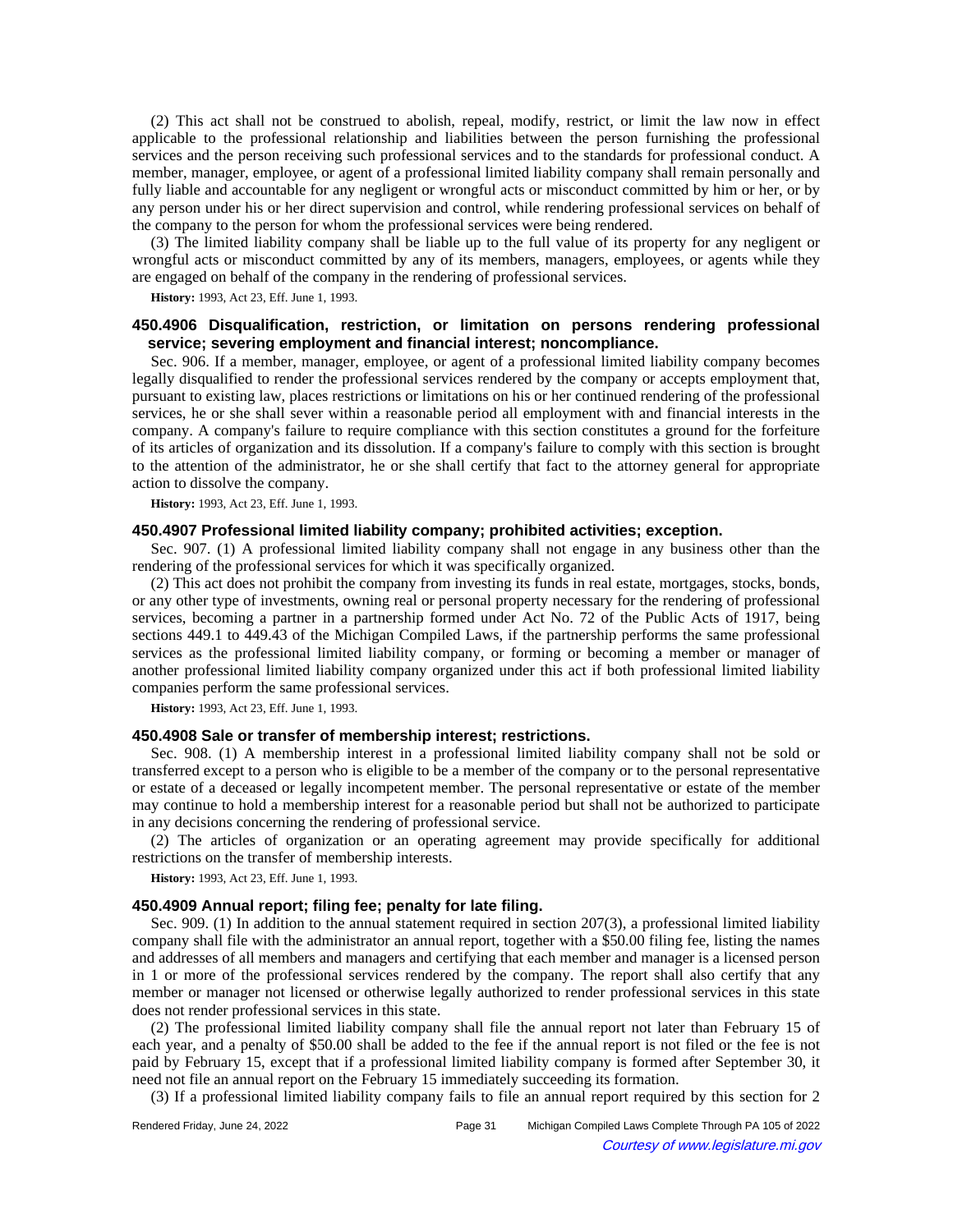consecutive years, the administrator shall notify the company of the consequences of the failure to file under subsection (4).

(4) If a professional limited liability company does not file all annual reports it has failed to file, the applicable fees, and the penalty described in subsection (2) within 60 days after the administrator's notice under subsection (3) is sent, the professional limited liability company is not in good standing. A professional limited liability company that is not in good standing is not entitled to issuance by the administrator of a certificate of good standing described in section 207a, the name of the company is available for use by another entity filing with the administrator, and the administrator shall not accept for filing any document submitted by the professional limited liability company other than a certificate of restoration of good standing provided for in subsection (5). A professional limited liability company that is not in good standing remains in existence and may continue to transact business in this state.

(5) A professional limited liability company that is not in good standing under subsection (4) may file a certificate of restoration of good standing, accompanied by the annual reports and fees for all of the years for which they were not filed and paid, the penalty described in subsection (2), and the fee for filing the certificate of restoration of good standing. The certificate shall include all of the following:

(a) The name of the professional limited liability company at the time it ceased to be in good standing. If that name is not available when the certificate of restoration of good standing is filed, the professional limited liability company shall select a new name that complies with this act. The new name shall be the name of the professional limited liability company from the date of filing of the certificate.

(b) The name of the professional limited liability company's current resident agent and the address of the current registered office in this state.

(c) A statement that the certificate is accompanied by the annual reports and applicable fees for all of the years for which reports were not filed and fees were not paid and the penalty described in subsection (2).

(6) A professional limited liability company that fails to file annual statements under section 207 as well as annual reports under this section must comply with section 207a and this section to maintain or restore its good standing.

History: 1993, Act 23, Eff. June 1, 1993;—Am. 1997, Act 52, Imd. Eff. July 1, 1997;—Am. 2002, Act 686, Imd. Eff. Dec. 30, 2002.

#### **450.4910 Merger; limitation.**

Sec. 910. A professional limited liability company may merge only with other limited liability companies whose members and managers are licensed persons permitted to be members or managers under this article or other entities that are licensed persons or whose shareholders, partners, or other owners, members, or managers are licensed persons permitted to be members or managers under this article.

**History:** 1993, Act 23, Eff. June 1, 1993;—Am. 1997, Act 52, Imd. Eff. July 1, 1997.

### ARTICLE 10

# **450.5001 Foreign limited liability company; laws of jurisdiction.**

Sec. 1001. Subject to the constitution of this state, the laws of the jurisdiction under which a foreign limited liability company is organized shall govern its organization and internal affairs, and a foreign limited liability company shall not be denied a certificate of authority to transact business in this state by reason of any difference between those laws and the laws of this state.

**History:** 1993, Act 23, Eff. June 1, 1993.

## **450.5002 Transacting business; certificate of authority by foreign limited liability company required; application; filing; contents.**

Sec. 1002. Before transacting business in this state, a foreign limited liability company shall obtain a certificate of authority from the administrator. To obtain a certificate of authority, a foreign limited liability company shall file with the administrator an application, executed as provided in section 103, setting forth all of the following:

(a) The name of the foreign limited liability company and, if different, the name under which it proposes to transact business in this state.

(b) The jurisdiction and date of its organization.

(c) The address of its registered office in this state and the name of its resident agent at that address in accordance with section 207.

(d) A statement that includes both of the following:

(*i*) That the department is appointed the agent of the foreign limited liability company for service of process if no agent has been appointed under subdivision (c), or, if appointed, the agent's authority has been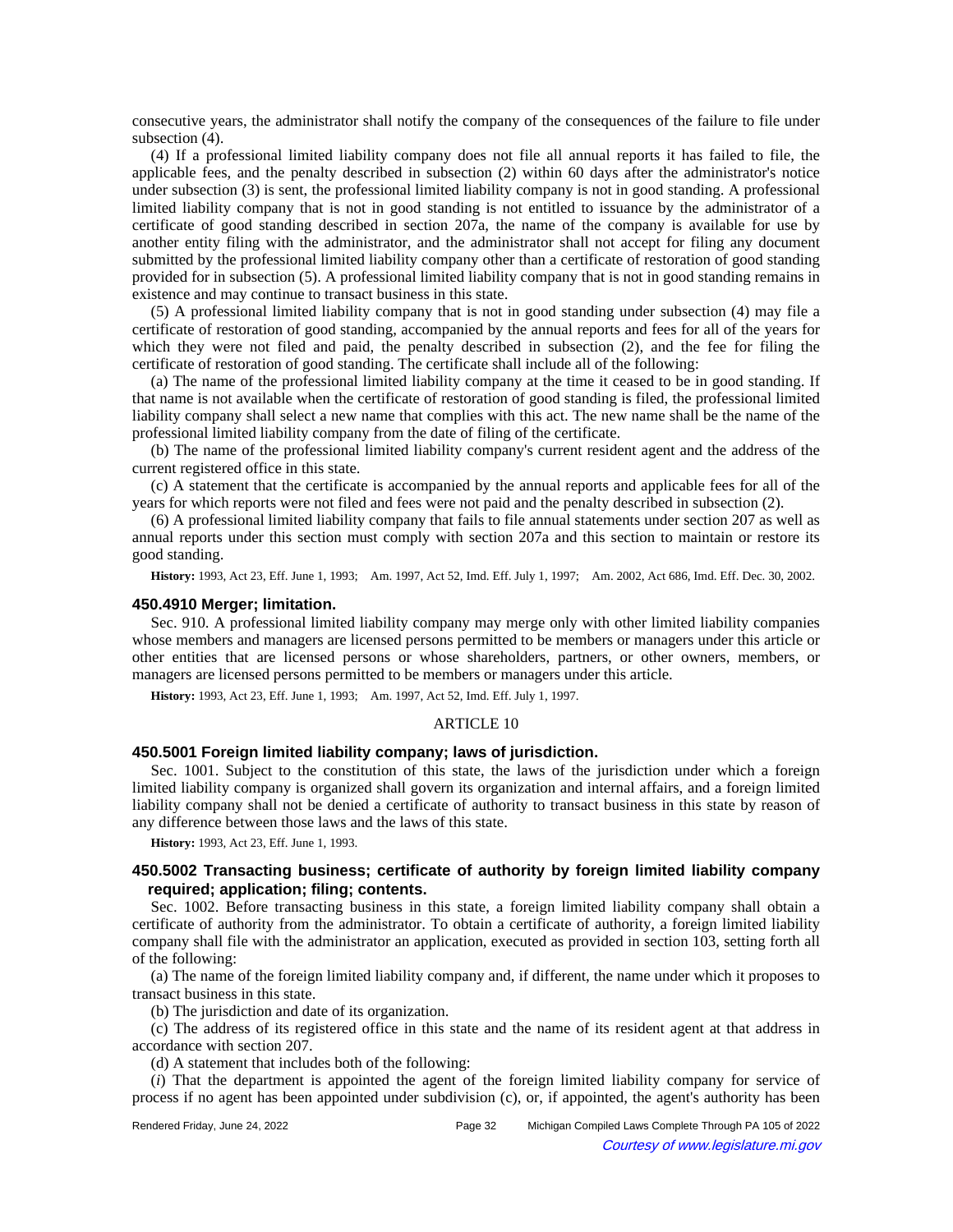revoked, the agent has resigned, or the agent cannot be found or served through the exercise of reasonable diligence.

(*ii*) The name and address of a member, manager, or other person to whom the administrator is to send copies of any process served on the administrator.

(e) The address of the office required to be maintained in the jurisdiction of its organization by the laws of that state or, if not required to maintain an office by the laws of that state, of the principal office of the foreign limited liability company.

(f) Other additional information as may be necessary or appropriate in order to enable the department to determine whether the limited liability company is entitled to transact business in this state.

History: 1993, Act 23, Eff. June 1, 1993;-Am. 1997, Act 52, Imd. Eff. July 1, 1997.

## **450.5003 Certificate of authority; issuance; powers, rights, and privileges of foreign limited liability company.**

Sec. 1003. (1) If the administrator finds that an application for a certificate of authority substantially conforms to the requirements of this act and all requisite fees have been paid, the administrator shall file the application and issue to the foreign limited liability company a certificate of authority to transact business in this state, in accordance with section 104.

(2) Upon the issuance of a certificate of authority, the foreign limited liability company may transact in this state any business that a domestic limited liability company formed under this act may lawfully transact, except as limited by statements in its application for a certificate of authority or under the law of its jurisdiction of organization. The authority continues so long as the foreign limited liability company retains its authority to transact such business in the jurisdiction of its organization and its authority to transact business in this state has not been surrendered, suspended, or revoked.

(3) A foreign limited liability company holding a valid certificate of authority in this state has no greater rights or privileges than a domestic limited liability company. The certificate of authority does not authorize the foreign limited liability company to exercise any of its powers or purposes that a domestic limited liability company is forbidden by law to exercise in this state.

**History:** 1993, Act 23, Eff. June 1, 1993.

#### **450.5004 Certificate of authority; satisfaction of MCL 450.4204 required for issuance.**

Sec. 1004. The department shall not issue a certificate of authority to a foreign limited liability company unless the name of the company satisfies the requirements of section 204. If the name of a foreign limited liability company does not satisfy the requirements of section 204, the company may take the action authorized by section 204(4).

History: 1993, Act 23, Eff. June 1, 1993;-- Am. 2008, Act 567, Imd. Eff. Jan. 16, 2009.

## **450.5005 Inaccurate application; correcting statement; certificate; exception; survivor of merger; certificate attesting to merger; annual statement.**

Sec. 1005. (1) If any statement in the application for certificate of authority of a foreign limited liability company was false when made or any arrangements or other facts described have changed, making the application inaccurate in any respect, the foreign limited liability company shall promptly file with the administrator a certificate, signed as provided in section 103, correcting the statement, except that a change in the resident agent or registered office may be made under section 209.

(2) If a foreign limited liability company authorized to transact business in this state is the survivor of a merger permitted by the laws of the jurisdiction of its organization, the foreign limited liability company shall file, not later than 30 days after the merger becomes effective, a certificate issued by the proper officer of the jurisdiction of its organization attesting to the occurrence of the merger. If the merger has changed the name of the foreign limited liability company or has otherwise affected the information set forth in the application, the foreign company shall also comply with subsection (1).

(3) A foreign limited liability company authorized to transact business in this state shall file an annual statement as required by section 207(3), and section 207a applies to the good standing of the company and to failures to file.

**History:** 1993, Act 23, Eff. June 1, 1993;—Am. 2002, Act 686, Imd. Eff. Dec. 30, 2002.

## **450.5006 Certificate of withdrawal; contents, form, manner, and execution of application.**

Sec. 1006. (1) A foreign limited liability company authorized to transact business in this state may withdraw from this state upon receiving from the administrator a certificate of withdrawal. In order to obtain the certificate, the foreign limited liability company shall file an application for withdrawal setting forth all of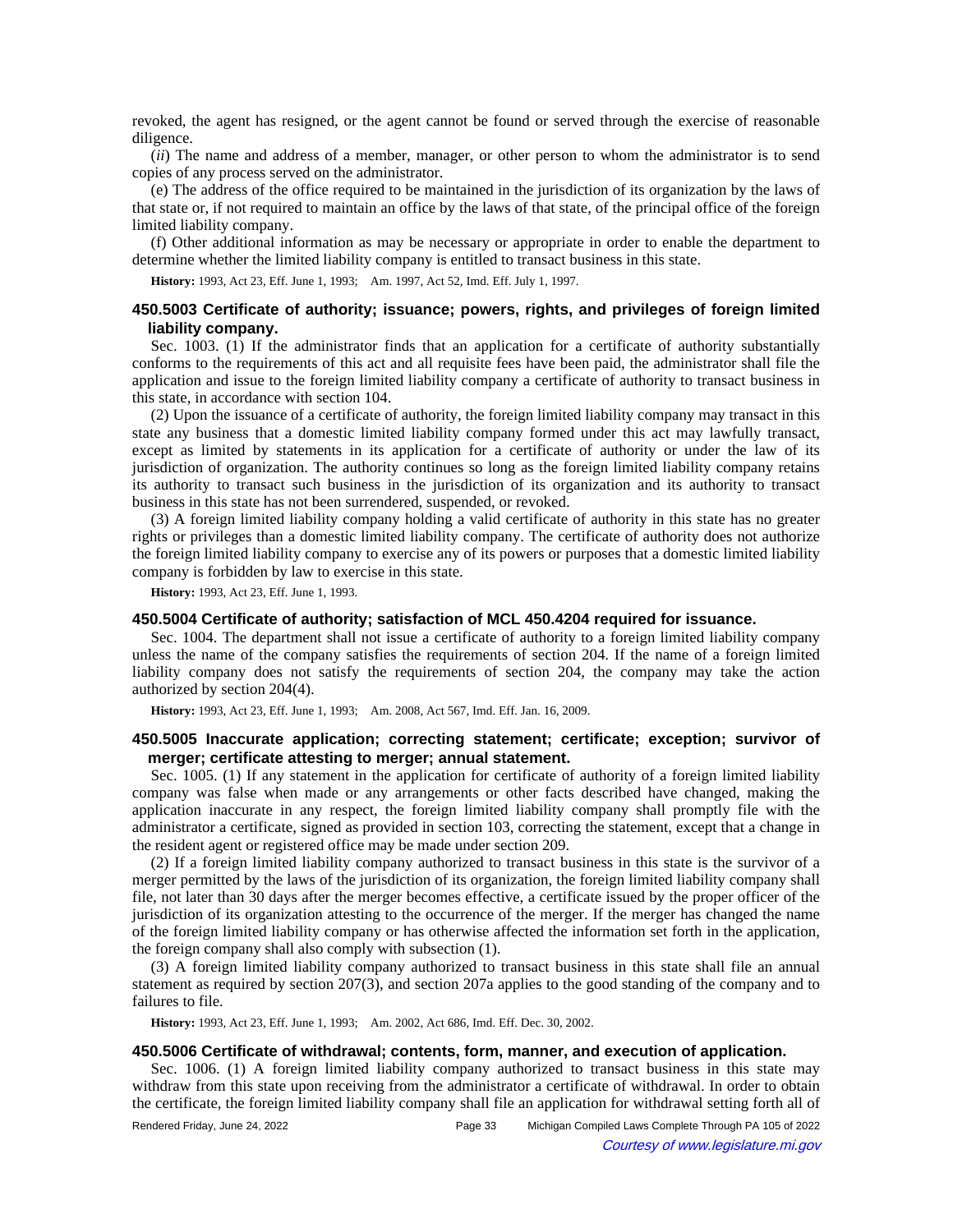### the following:

(a) The name of the foreign limited liability company and the jurisdiction under the laws of which it is organized.

(b) That the foreign limited liability company is not transacting business in this state.

(c) That the foreign limited liability company surrenders its authority to transact business in this state.

(d) That the foreign limited liability company revokes the authority of its resident agent to receive service of process in this state and consents that service of process in any action, suit, or proceeding based upon any cause of action arising in this state during the time the foreign limited liability company was authorized to transact business in this state may thereafter be made on the company by service upon the administrator.

(e) An address to which the administrator is to mail a copy of any process against the foreign limited liability company.

(f) Other additional information as is necessary or appropriate in order to enable the administrator to determine and assess any unpaid fees payable by the foreign limited liability company.

(2) The application for withdrawal shall be in the form and manner designated by the administrator and shall be executed for the foreign limited liability company as provided in section 103, or, if the foreign limited liability company is in the hands of a receiver or trustee, by the receiver or trustee on behalf of the company.

**History:** 1993, Act 23, Eff. June 1, 1993.

## **450.5007 Foreign limited liability company; transacting business without certificate of authority.**

Sec. 1007. (1) A foreign limited liability company transacting business in this state without a certificate of authority shall not maintain an action, suit, or proceeding in a court of this state until it has obtained a certificate of authority. This prohibition applies to both of the following in addition to the foreign limited liability company:

(a) A successor in interest of the foreign limited liability company, except a receiver, trustee in bankruptcy, or other representative of creditors of the foreign company.

(b) An assignee of the foreign limited liability company, except an assignee for value who accepts an assignment without knowledge that the foreign company should have but has not obtained a certificate of authority in this state.

(2) An action commenced by a foreign limited liability company having no certificate of authority shall not be dismissed if a certificate of authority is obtained before the order of dismissal. Any order of dismissal shall be without prejudice to the recommencement of the action, suit, or proceeding by the foreign limited liability company after it obtains a certificate of authority.

(3) The failure of a foreign limited liability company to obtain a certificate of authority to transact business in this state does not impair the validity of any contract or act of the foreign limited liability company or prevent the foreign limited liability company from defending any action, suit, or proceeding in a court of this state.

(4) A foreign limited liability company, by transacting business in this state without a certificate of authority, appoints the administrator as its agent for service of process with respect to a cause of action arising out of the transaction of business in this state.

(5) A foreign limited liability company that transacts business in this state without a certificate of authority is liable to the state for the years or parts of years during which it transacted business in this state without a certificate in an amount equal to all fees that would have been imposed under this act upon the foreign limited liability company had it obtained the certificate, filed all documents required by this act, and paid all penalties imposed by this act. The attorney general may bring proceedings to recover all amounts due the state under this section.

(6) A foreign limited liability company that transacts business in this state without a certificate of authority is subject to a civil penalty, payable to the state, of not less than \$100.00 nor more than \$1,000.00 for each calendar month, not more than 5 years prior to the imposition of the penalty, in which it has transacted business without the certificate. The penalty shall not exceed \$10,000.00. Each manager, member, or authorized person who authorizes, directs, or participates in the transaction of business in this state on behalf of a foreign limited liability company that does not have a certificate is subject to a civil penalty, payable to the state, not to exceed \$10,000.00.

(7) The civil penalties set forth in subsection (6) may be recovered in an action brought by the attorney general. Upon a finding by the court that a foreign limited liability company or any of its members, managers, or authorized persons have transacted business in this state in violation of this act, the court shall issue, in addition to the imposition of a civil penalty, an injunction restraining the further transaction of business by the foreign limited liability company and the further exercise of any rights and privileges in this state. The foreign Rendered Friday, June 24, 2022 Page 34 Michigan Compiled Laws Complete Through PA 105 of 2022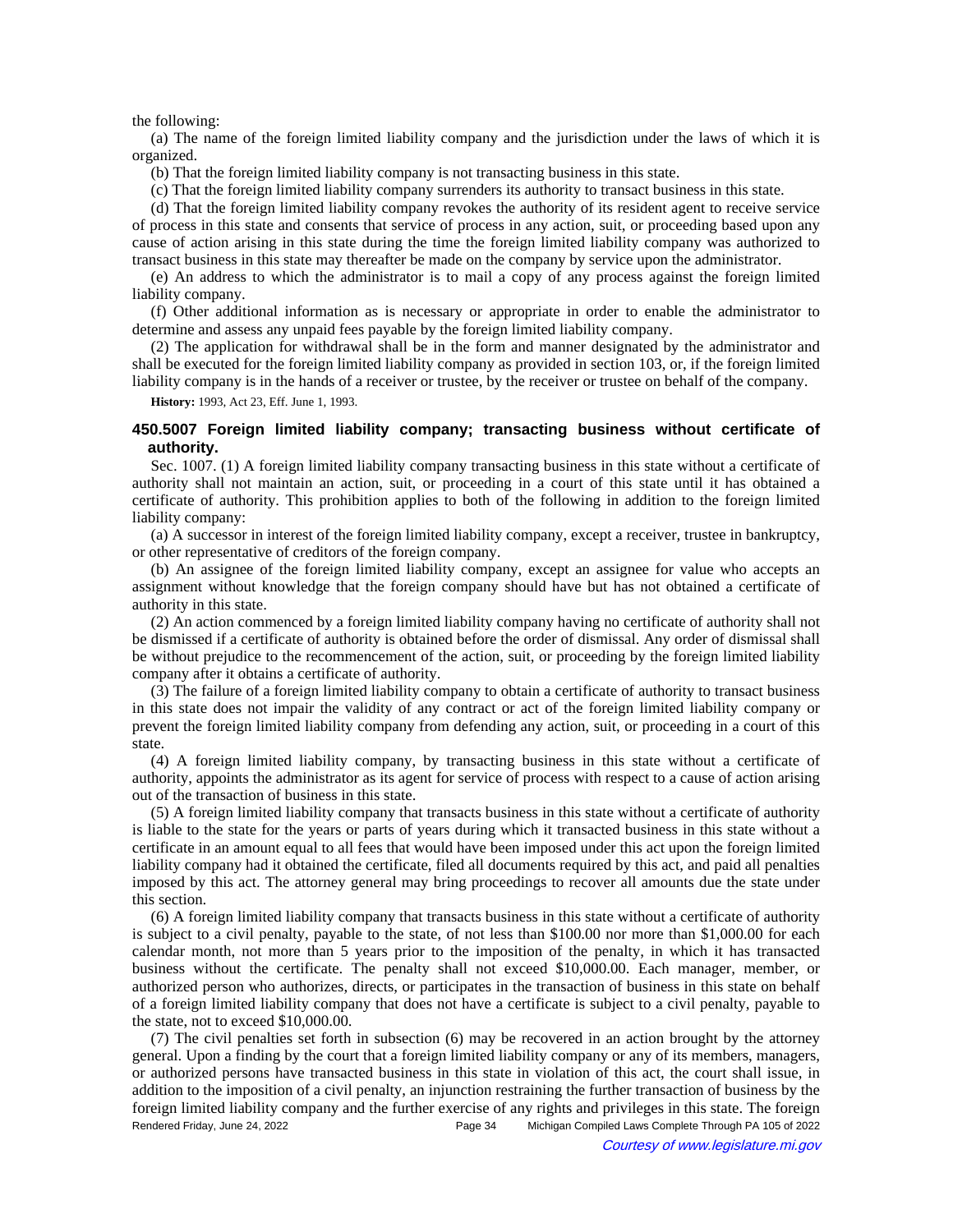limited liability company shall be enjoined from transacting business in this state until all civil penalties plus any interest and court costs that the court may assess have been paid and until the foreign limited liability company has obtained a certificate of authority to transact business.

(8) A member of a foreign limited liability company is not liable for the debts and obligations of the limited liability company solely by reason of the company's having transacted business in this state without a valid certificate of authority.

**History:** 1993, Act 23, Eff. June 1, 1993.

## **450.5008 Activities not considered to be transacting business in state; applicability of section to other state laws.**

Sec. 1008. (1) Without excluding other activities that may not constitute transacting business in this state, a foreign limited liability company is not considered to be transacting business in this state, for the purposes of this act, because it is carrying on in this state any 1 or more of the following activities:

(a) Maintaining, defending, or settling any proceeding.

(b) Holding meetings of its members or carrying on any other activities concerning its internal affairs.

(c) Maintaining bank accounts.

(d) Maintaining offices or agencies for the transfer, exchange, and registration of the foreign limited liability company's own securities or maintaining trustees or depositaries with respect to those securities.

(e) Selling through independent contractors.

(f) Soliciting or obtaining orders, whether by mail or through employees or agents or otherwise, if the orders require acceptance outside this state before they become contracts.

(g) Creating or acquiring indebtedness, mortgages, and security interests in real or personal property.

(h) Securing or collecting debts or enforcing mortgages and security interests in property securing the debts.

(i) Owning, without more, real or personal property.

(j) Conducting an isolated transaction that is completed within 30 days and that is not 1 in the course of repeated transactions of a like nature.

(k) Transacting business in interstate commerce.

(2) This section does not apply in determining the contacts or activities that may subject a foreign limited liability company to service of process or taxation in this state or to regulation under any other law of this state.

**History:** 1993, Act 23, Eff. June 1, 1993.

## **450.5009 Making or purchasing loans or participation or interest in loans.**

Sec. 1009. (1) A foreign limited liability company may acquire or, through another person entitled to transact business in this state, may make loans, or participations or interests in loans, insured or guaranteed in whole or in part by the federal housing administration or the veterans' administration or a successor or similar agency of the federal government, which are secured in whole or in part by mortgages of real property located in this state, and a foreign limited liability company may purchase a loan, or participation or interest in a loan, secured in whole or in part by a mortgage of real property located in this state, without maintaining authority to transact business in this state under this act or any other law of this state relating to the qualification or authority and without paying fees as required by law.

(2) Neither the failure of a foreign limited liability company to qualify or maintain authority to transact business in this state under this act or any other law of this state nor its failure to pay fees as required by law affects or impairs its ownership of the loans or participation or interests in the loans, whether made or acquired, or its right to collect and service the loans through another person entitled to transact business in this state, or its right to enforce the loans or to acquire, hold, protect, convey, lease, and otherwise contract and deal with respect to the property mortgaged as security.

**History:** 1993, Act 23, Eff. June 1, 1993.

## **450.5010 Maintaining action to restrain by attorney general.**

Sec. 1010. The attorney general may maintain an action to restrain a foreign limited liability company transacting business in this state, with or without a certificate of authority, from any violation of this act.

**History:** 1993, Act 23, Eff. June 1, 1993.

## ARTICLE 11

# **450.5101 Filing fees; deposit; use; charges for certifying or copying files or records; dishonored checks; form of payment; waiver; veteran.**

| Rendered Friday, June 24, 2022 | Page 35 | Michigan Compiled Laws Complete Through PA 105 of 2022 |
|--------------------------------|---------|--------------------------------------------------------|
| $\odot$                        |         | Courtesy of www.legislature.mi.gov                     |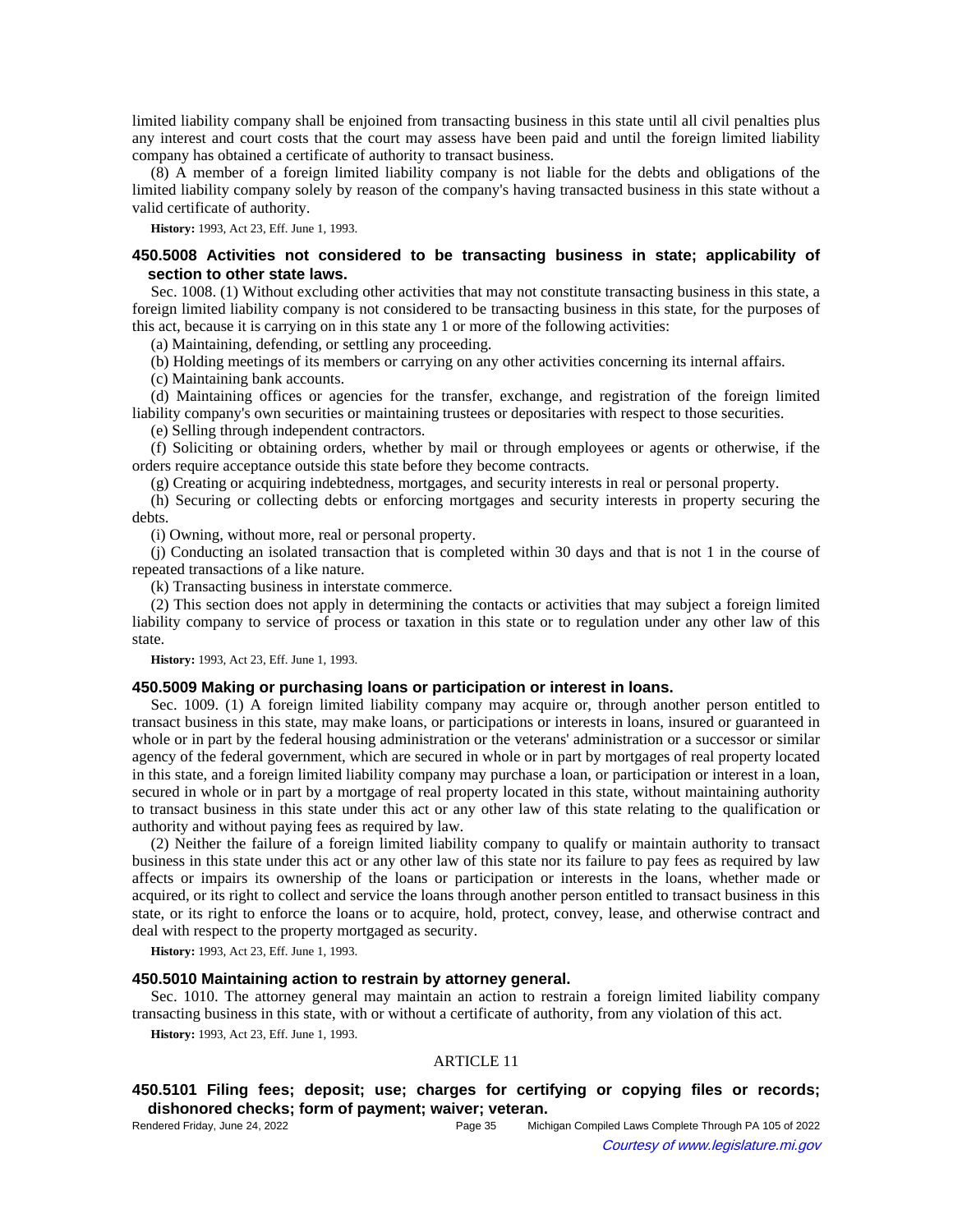Sec. 1101. (1) The fees to be paid to the administrator when the documents described in this subsection are delivered to him or her for filing are as follows:

(a) Certificate of correction, \$25.00.

(b) Articles of organization, \$50.00.

(c) Amendment to the articles of organization, \$25.00.

(d) Restated articles of organization, \$50.00.

(e) Application for reservation of name, \$25.00.

(f) Certificate of assumed name or a certificate of termination of assumed name, \$25.00.

(g) Annual statement of resident agent and registered office, \$15.00 if paid after September 30, 2023. Through September 30, 2023, the fee is \$25.00.

(h) Certificate of restoration of good standing, \$50.00.

(i) Notice of resignation of resident agent, or statement of change of registered office or resident agent, \$5.00.

(j) Certificate of merger as provided in article 7, \$100.00.

(k) Certificate of abandonment, \$10.00.

(*l*) Certificate of conversion, \$25.00.

(m) Certificate of dissolution, \$10.00.

(n) Application of a foreign limited liability company for a certificate of authority to transact business in this state, \$50.00.

(o) Certificate correcting statement contained in an application for a certificate of authority to transact business in this state, \$25.00.

(p) Certificate attesting to the occurrence of a merger of a foreign limited liability company, as provided in section 1005, \$10.00.

(q) Application for withdrawal and issuance of a certificate of withdrawal of a foreign limited liability company, \$10.00.

(2) In addition to a fee required to file a document, the administrator may charge a fee of \$50.00 if the document is filed by facsimile or other electronic transmission or the administrator is requested to transmit a document by facsimile or other electronic transmission.

(3) The administrator shall not refund all or any part of a fee described in this section. The administrator shall deposit all fees received and collected under this section in the state treasury to the credit of the administrator, who may only use the money credited pursuant to legislative appropriation and only in carrying out those duties of the department required by law.

(4) A minimum charge of \$1.00 for each certificate and 50 cents per folio shall be paid to the administrator for certifying a part of a file or record pertaining to a domestic or foreign limited liability company if a fee is not set forth in subsection (1). The administrator may furnish copies of documents, reports, and papers required or permitted by law to be filed with the administrator, and shall charge for those copies pursuant to a schedule of fees that the administrator shall adopt with the approval of the state administrative board. The administrator shall retain the revenue collected under this subsection and use it to defray the costs of the department's copying and certifying services.

(5) If a domestic or foreign limited liability company pays fees or penalties by check and the check is dishonored, the fee is considered unpaid and the filing of all related documents will be rescinded.

(6) The administrator may accept payment by credit card, instead of cash or check, as payment of a fee under this act. The administrator shall determine which credit cards he or she shall accept for payment of a fee.

(7) The administrator shall waive the fee otherwise required under subsection (1) for filing initial articles of organization if a majority of the initial membership interests in the domestic limited liability company will be held by veterans.

(8) To request a fee waiver under subsection (7), the person that is submitting the initial articles of organization for filing shall submit both of the following to the administrator with that document:

(a) A signed affidavit requesting the fee waiver and certifying that a majority of the initial membership interests in the domestic limited liability company will be held by veterans.

(b) Copies of form DD214 or form DD215, or any other form that is satisfactory to the department, for each veteran who will be an initial member of the limited liability company.

(9) The administrator shall waive any fee otherwise required under this section if a majority of the membership interests in the domestic or foreign limited liability company responsible for paying the fee are, and the domestic or foreign limited liability company provides proof satisfactory to the administrator that those interests are, held by veterans. This subsection does not apply to the fee for filing initial articles of organization.<br>Rendered Friday, June 24, 2022